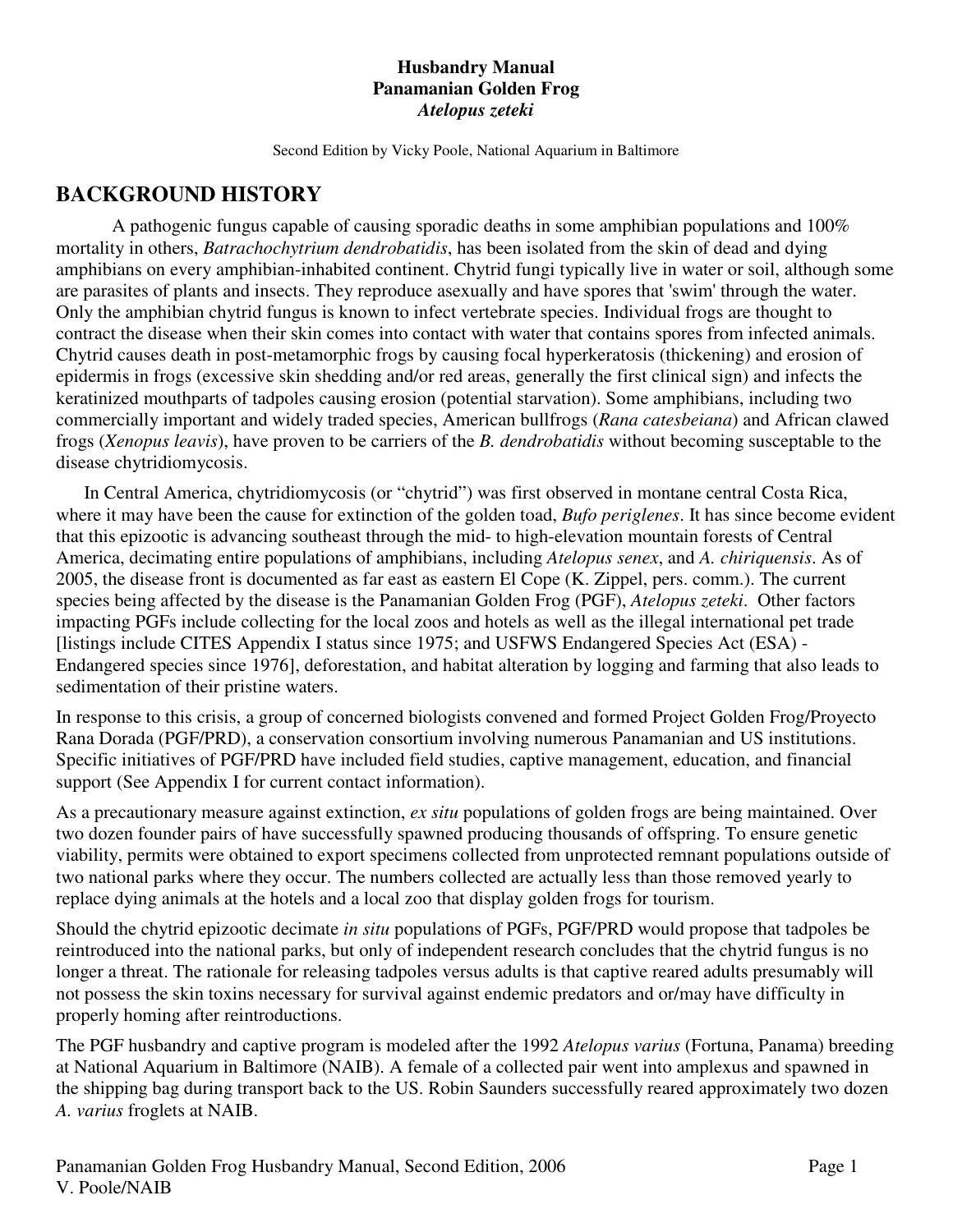# **SPECIES DESCRIPTION**

Rana dorada or the "golden frog" is culturally significant to the people of Panama. They are as revered as the bald eagle is in the US, with a history dating back to the Mayan civilization. Golden or pottery replications, called huacas ("wa-cas") were symbols of good fortune and the frogs are still considered lucky to Panamanians. PGFs are used to promote hotels and restaurants, and are such a part of the culture that they show up on their lottery tickets.

Atelopid frogs are unique members of the family Bufonidae (toads). Endemic to the cloud forests, the Panamanian golden frog, *Atelopus zeteki*, was originally described by Dunn in 1933 as a subspecies of *Atelopus varius*. It has been recognized as a distinct species based on a unique skin toxin, zetekitoxin, and bioacoustical differences. In addition to vocalizing, PGFs communicate by semaphoring, a hand-waving phenomenon that is theorized to have developed so that the frogs could locate conspecifics for breeding near the deafening sounds of waterfalls, where their gentle vocalizations are inaudible. Male frogs will perch on rocks in or along the banks of streams and waterfalls, defending their territory by semaphoring as a warning or wrestling other males that come too close while awaiting the females' return to the breeding areas.

Mature golden frogs can be sexed easily as the females are significantly larger in size for most populations (wild Locality **A** females range 55-63 mm while males range 39-48 mm, for example). Females full of eggs are easily identified by examining their ventral surface for light-colored abdomen. Males also have obvious nuptial pads (darkened and enlarged during breeding season) on their hands that they used to increase pressure on the female during amplexus.



Depending on their locality, PGFs will differ in appearance. Their colors range from brilliant gold, egg-yolk or pale yellow, to a greenish-yellow. Their individual black patterns may vary from large solid chevrons, large random blotches, lots of small spots, few markings at all somewhat isolated to sides and limbs, to no markings whatsoever. Compared to other atelopids, PGFs have smooth skin.

There are two general types of habitats that golden frogs occupy in Panama, and unique sizes that vary with locality:

- There are the wet forest PGFs that are larger and more dispersed in and along the streams (up to 3m above the ground). The habitat typically includes waterfalls and large boulders covered with moss that they utilize as visible territories. These animals have been found sleeping on big leaves at night.
- There are also frogs that inhabit dry forest streams and are more likely to be seen on the forest floor (no higher than 1.5 m). They are smaller,  $\approx 2/3$  as large as the other frogs, but they exist in much greater densities.

For more explanation on this see \*genetic conversation in the section below.

In 2002, PGF skin samples were collected in the field for toxicology analysis in order to compare to that of captive-bred offspring, performed by Dr. John Daly of the National Institutes of Health (NIH). It appears that all Atelopids secrete digitalis-like substances, bufadienolides, synthesized even when raised in captivity. These steroids, which are also found in plants, are potent inhibitors of the Na<sup>+</sup> pump. The frogs also possess the unique The female's aggs appear light in color.<br>
Depending on their locality, PGFs will differ in appearance. Their colors range from brilliant gold, egg-yolk or<br>
pale yellow, to a greenish-yellow. Their individual black patterns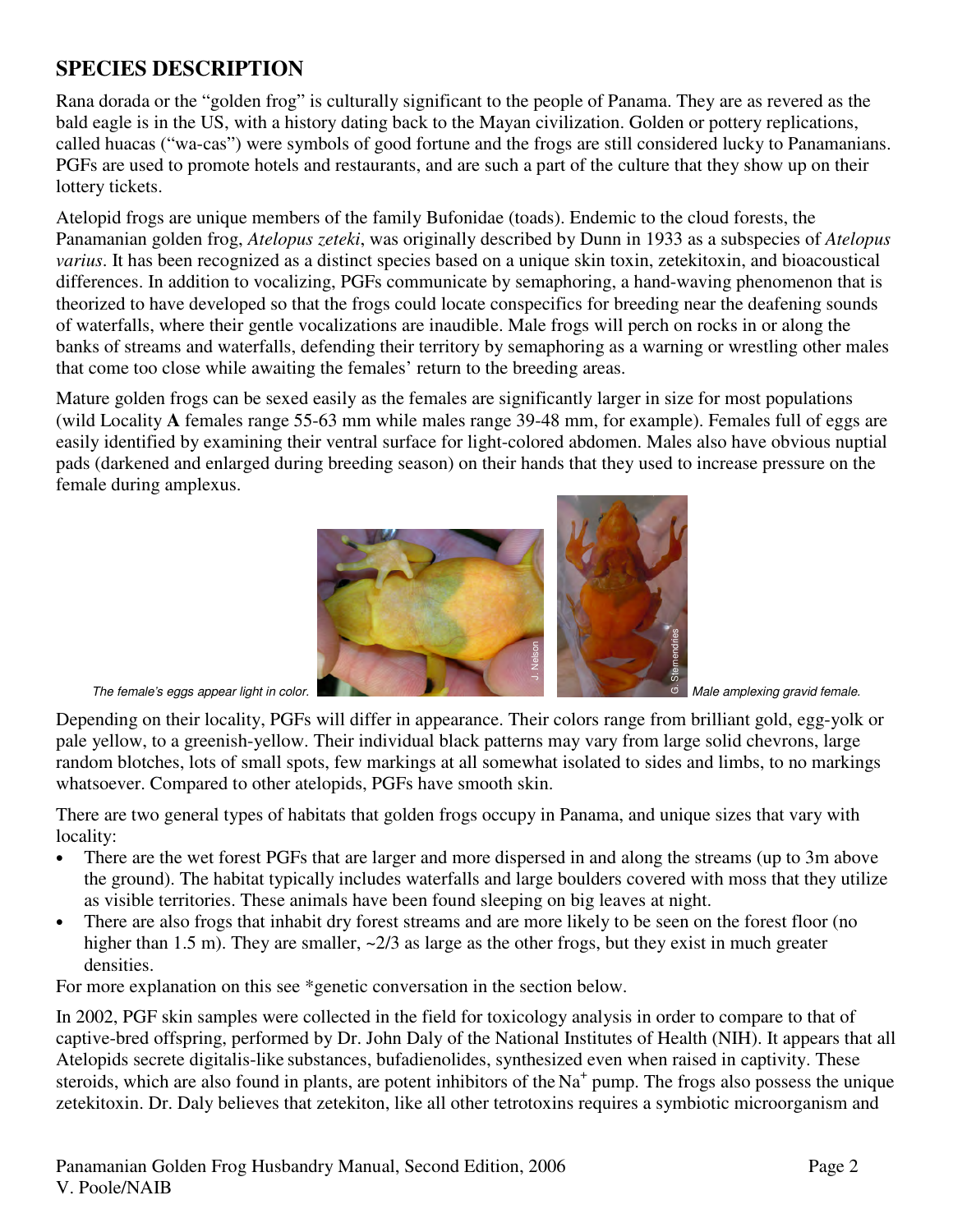will not be present in captive raised PGFs, similar to his findings with captive bred *A. varius*. Samples have been sent to Dra. Yotsu-Yamashita in Japan for further analysis.

NOTE: Type Locality: El Valle de Anton, Provincia Cocle, Panama Holotype: MCZ 16018, Harvard University, MA.

# **COLLECTION NUMBERS, DATES, AND SITES**

Prior to any involvement from US zoos, the only known captive specimens were a few wild-caught golden frogs exhibited at two hotels and one small local zoo in Panama. These animals have never reproduced, mortality rates are extremely high, and their legality is highly questionable. Although the local Panamanians were concerned about the future of golden frogs in the wild, none of the facilities in Panama at that time were equipped or skilled to handle the challenge of a captive breeding effort.

In 1999, the Republic of Panama issued scientific collecting permits for a total of 20.20.100 *Atelopus* (*varius*) *zeteki* to PGF/PRD's founding researchers, Erik Lindquist, Roberto Ibáñez, Anthony Wisnieski, and Kevin Zippel, in order to conserve genetic variability and maintain viable captive populations of *Atelopus zeteki* due to the impending chytrid crisis. CITES/ESA Importation permits for those specimens and all of their offspring were sought and have been maintained through the Baltimore Zoo since 2000 (original No. 00US027256-9). Intentionally, the ownership of the animals belongs to the permit holder (in this case to The Baltimore Zoo, now called The Maryland Zoo in Baltimore) and not to the Republic of Panama, as has happened with other species of animals. The imported animals and their offspring are then placed on loan by the Maryland Zoo in Baltimore **to other AZA institutions only** (per the USFWS) with a Memorandum of Understanding (MOU). This restriction is intended to prevent the protected species from entering the pet trade via captive zoo breeding, potentially creating a situation in which wild-caught illegal specimens could be "laundered" under the guise of coming from legal "zoo stock," as has happened with other species of amphibians. Once this situation begins, it is impossible to stop and the remaining wild populations become even more at risk of being collected and traded illegally.

As of January 2006, the following collecting trips and importations have resulted in the only known legal wildcaught golden frogs in captivity in the world (*AZA facilities can contact the author or studbook holder to decipher the following population locations in order to protect the localities from illegal collection*):

- January 17, 2001: 7.7.0 *Atelopus zeteki* from Locality **A**, Panama are collected/imported as amplectant pairs and sent to the Baltimore Zoo (3.3) and Detroit Zoo(4.4).
- January 25, 2002: 3.3.12 *Atelopus zeteki* from Locality **A**, Panama and 1.1.25 golden frogs\*\* from Locality **C**, Panama are collected/imported and sent to the Baltimore Zoo (2.2.12 from Locality **A**) and Detroit Zoo (1.1 from Locality **A** & 1.1.25 from Locality **C**).
- December 19, 2003: 9.9.0 *Atelopus zeteki* from Locality **B**, Panama and 0.0.22 golden frogs\*\* from Locality **C**, Panama are collected/imported and the two groups are sent to the Baltimore Zoo and Detroit Zoo, respectively.

Renewals of the permits will allow for the balance of 0.0.41 *Atelopus zeteki* to be collected/imported from Locality **A** at this point to minimize chytrid risk.

\*In 2002, as part of a grant from the St. Louis Zoo, genetic material was collected from several Panamanian localities with golden frogs to determine the relatedness of various PGF populations and the prioritization of our conservation efforts (in prep.). Rough analysis of the three populations were are currently maintaining in captivity has shown the following:

- Locality **A** animals' phenotype is a large golden frog with the genotype of *A. zeteki*
- Locality **B** animals' phenotype is a small yellow/green frog with the genotype of *A. zeteki*
- Locality **C** animals' phenotype is a large golden frog with the genotype of *A. varius*.

Panamanian Golden Frog Husbandry Manual, Second Edition, 2006 Page 3 V. Poole/NAIB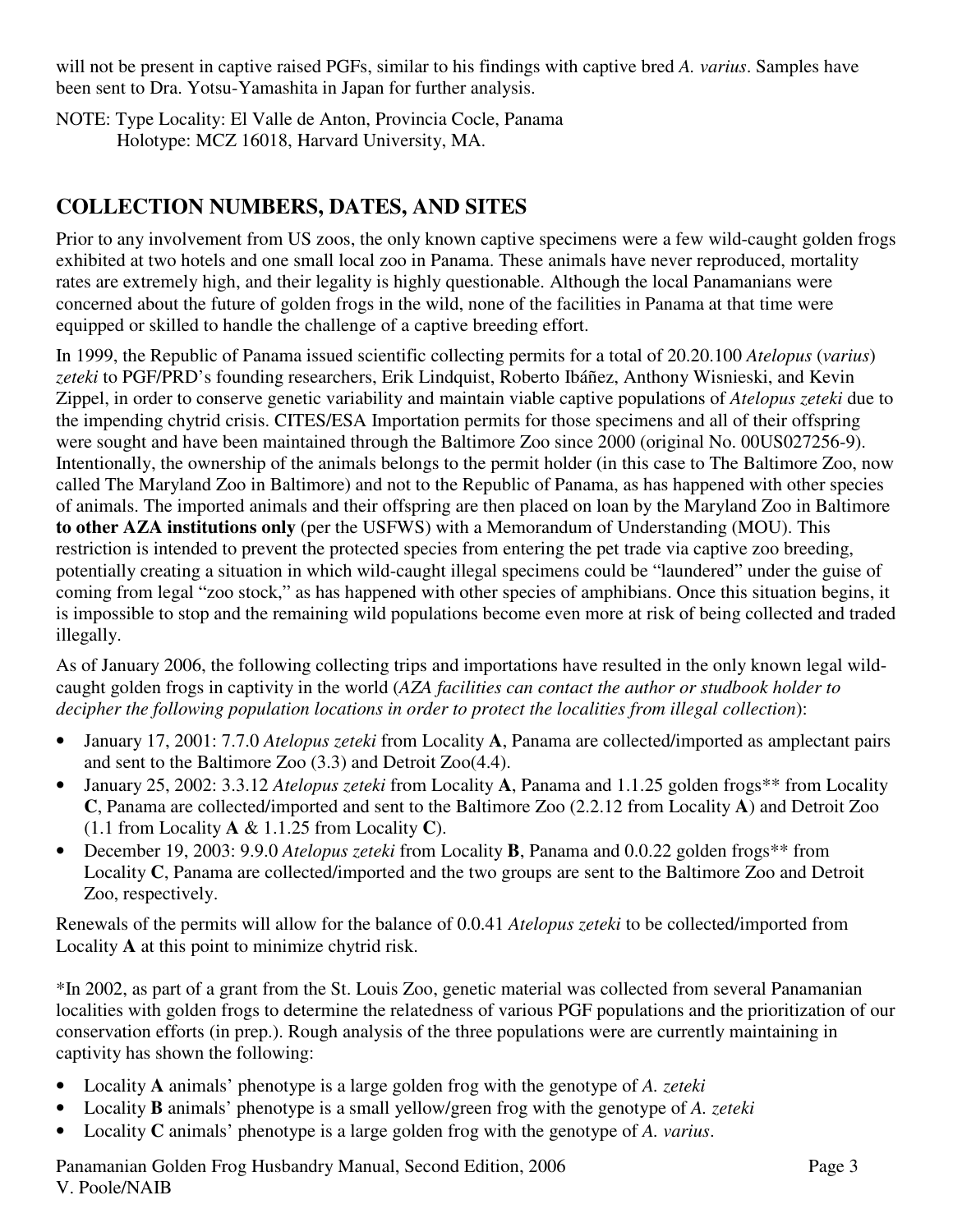In light of this, the Cleveland Zoo solicited permits to collect and import *A. varius* from Locality **C** to increase the potential founder numbers for this population as *A. varius* (*varius*) is not listed on CITES or the USFWS ESA. In April 2005, 6.6.0 golden frogs from Locality **C**, Panama were collected/imported by the Cleveland Zoo.

Since January of 2001, the Baltimore Zoo, Detroit Zoo, and Cleveland Metroparks Zoo have been successful in the captive hatching of eggs laid by amplectant pairs from Panama, and tadpoles were reared through metamorphosis. Other captive population statistics are listed in Appendix II.

NOTE: Since it is a priority for long-term maintenance of our captive program to maximize the gene pool, **it is important for institutions not to mix populations of frogs**. In order to control this we recommend that each AZA institution only work with one population of frogs at a time. This will limit the chance for mistakes. All of these frogs should be reported and maintained in the PGF studbook and managed together due to limited space and resources for golden frogs of either species. Institutions participating in the program will be prohibited from producing hybrids.

# **SHIPPING PGFs**

Use disposable plastic containers (i.e., deli cups, Gladware®/shareware, Rubbermaid®, or Tupperware®) so that frogs are not crushed during transport. Line containers with damp toilet paper or paper towels (avoid natural materials that could cause delays in customs or with airlines due to agricultural restrictions). Pack securely within an International Air Transport Association (IATA) approved cardboard box/Styrofoam container, with small perforations for air exchange. Avoid shipping during summer and winter, when the temperatures can be severe.

During our initial importations, PGF/PRD was fortunate to obtain written permission from the airline in advance to carry-on our specimens in the airplane cabin along with us to avoid any potentially dangerous cargoshipping issues.

For international shipments, be sure to notify federal wildlife agencies due to their legal status and preschedule inspections at customs to minimize delays. Make sure that copies of all permits and MOUs relating to the PGFs accompany all shipments.

Specimens should be taken immediately to isolated quarantine facilities upon arrival at the final destination.

# **QUARANTINE**

Accessioning frogs: It is preferred that adult PGFs be accessioned as individuals, especially if only a few are received. If they are accessioned as a group, it is preferred that each group number represent a single bloodline (sibling group), so that there is minimal confusion for genetic pairing recommendations.

In order to identify frogs as individuals, it is ideal to photograph and record patterns digitally. It is recommended that juvenile frogs be photographed periodically as they grow since their patterns may change as they mature. Adult frogs' pattern are fairly stable and patterns are generally unique. As a final measure, elastomer marking imbedded on a frog's inner thigh may work as an identification method, and was utilized by the Detroit Zoo.

Receiving from the wild: Due to the potential of transferring chytrid into an existing healthy collection, it is important that wild-caught PGFs undergo a minimum 30-day quarantine in an area isolated from rest of the exhibit collection, preferably in another building. Animals should be screened for ecto- and endoparasites. As wild-caught *Atelopus* have been shown to die when housed in sterile enclosures and over-medicated, it is preferred that the animals be placed in a naturalistic enclosure (see the HOUSING section below for details),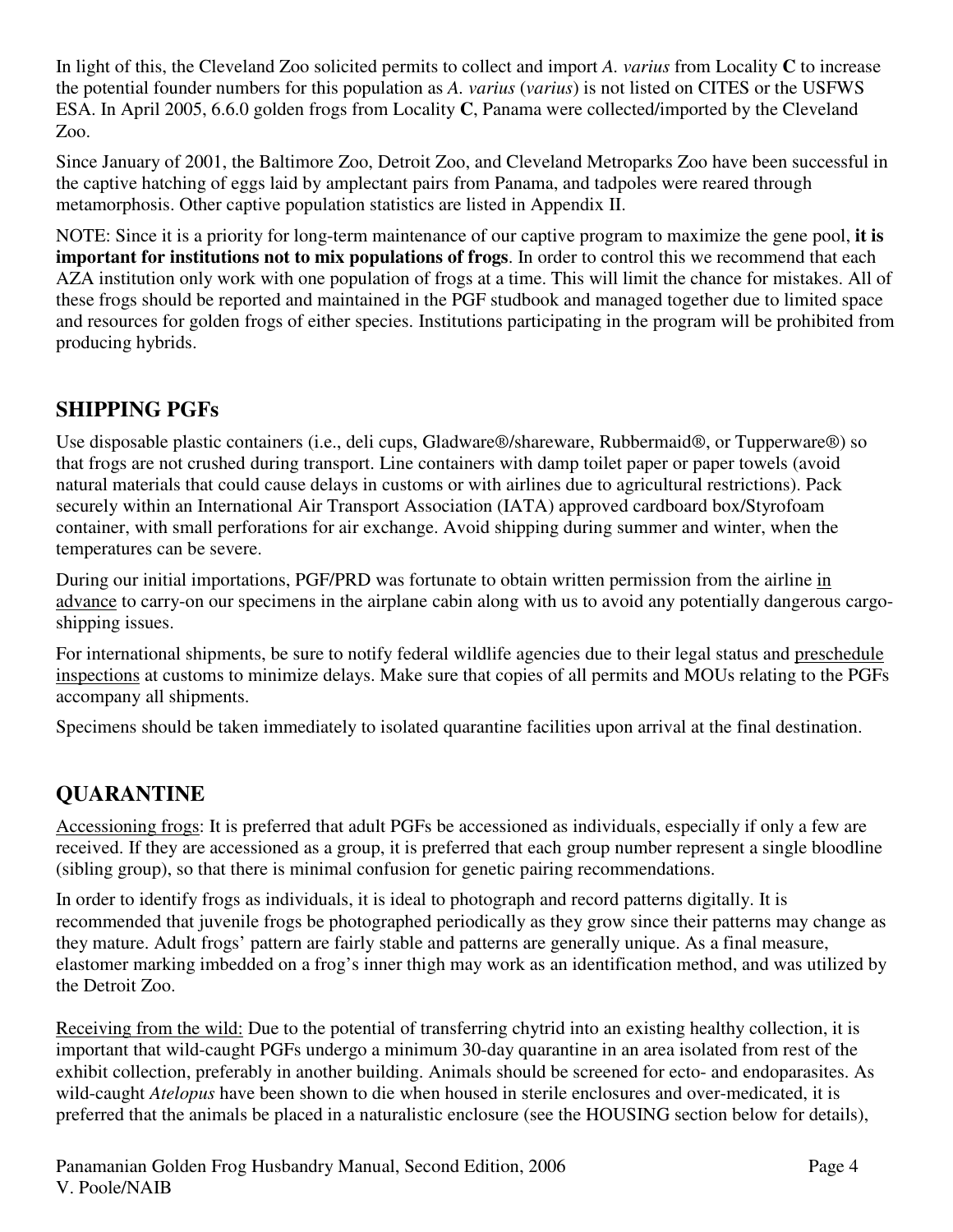parasite loads be monitored, and not medicated unless it becomes a health issue. Be aware that some specimens may appear thin with protruding pelvic girdles, but that may be normal for the individual. Specimens that are considered 'poor-doers' should be isolated and medicated as necessary.

It is also important during the first few days in quarantine that the frogs coming from the wild undergo chytrid treatment prophylactically. Safe treatment for post-metamorphic frogs exposed to chytrid or coming from a known chytrid (+) environment involves using recommended itraconozole baths (Nichols and Lamirande, 2000). Animals should be soaked for 5 minutes at a depth of 1cm in a 0.01% suspension of itraconazole (prepared from a 1% suspension of itraconozole using 0.6% saline as the dilutant) for 11 consecutive days (Sporanox®, Janssen Pharmaceutica, Inc, Titusville, NJ, USA).

Good husbandry practices are necessary when dealing with animals housed in a quarantine situation. Every attempt should be made to minimize the potential for contamination between enclosures. Keepers should wash their hands or utilize a different pair of latex gloves between cages; equipment should not be shared between cages and should be disinfected using chemical or thermal sterilization (see Appendix III for recommended protocols). As the amphibian chytrid fungus is extremely sensitive to temperatures above 29 C (84.2°F), and *B. dendrobatidis* is killed at 32 C (89.6°F), there is no zoonotic risk since it cannot survive on human skin. Also, complete drying will kill the amphibian chytrid fungus.

Transfer between AZA facilities: As quarantine protocols may vary between institutions, it is recommended that all captive-bred PGFs undergo a minimum 30-day quarantine with three successive negative fecals (float and direct) in an area isolated from the rest of the exhibit collection. This will allow time for the PGFs to manifest any disease issues due to post-shipping stress and minimize disease transfers to your permanent collection. If the animals have come from an institution with chytrid is in the collection, the procedure for itraconozole baths and equipment disinfection protocols should be employed (see section above).

## **FACILITIES & CARE**

## **ENVIRONMENTAL PARAMETERS**

Wild golden frogs reside in high elevation cloud and rain forest habitat with clear waterfalls and streams.



In situ A. zeteki stream – our ideal!

Our recommendations for air and water parameters are based upon PGF/PRD environmental assessments of PGF habitat in Panama (see Appendix IV & V for original data):

- Air Temperature: 68-73° F daily, without seasonal variation
- Water Temperature: 69-72° F, without seasonal variation
- Humidity: 75-100% with little seasonal variation
- Water Quality
	- $\circ$  Dissolved Oxygen: High range 8.3 9.0 mg/L (influenced by water turbulence)
	- o pH: Neutral range 6.5-7.5
	- o General Hardness: Soft water 0-1 degrees
	-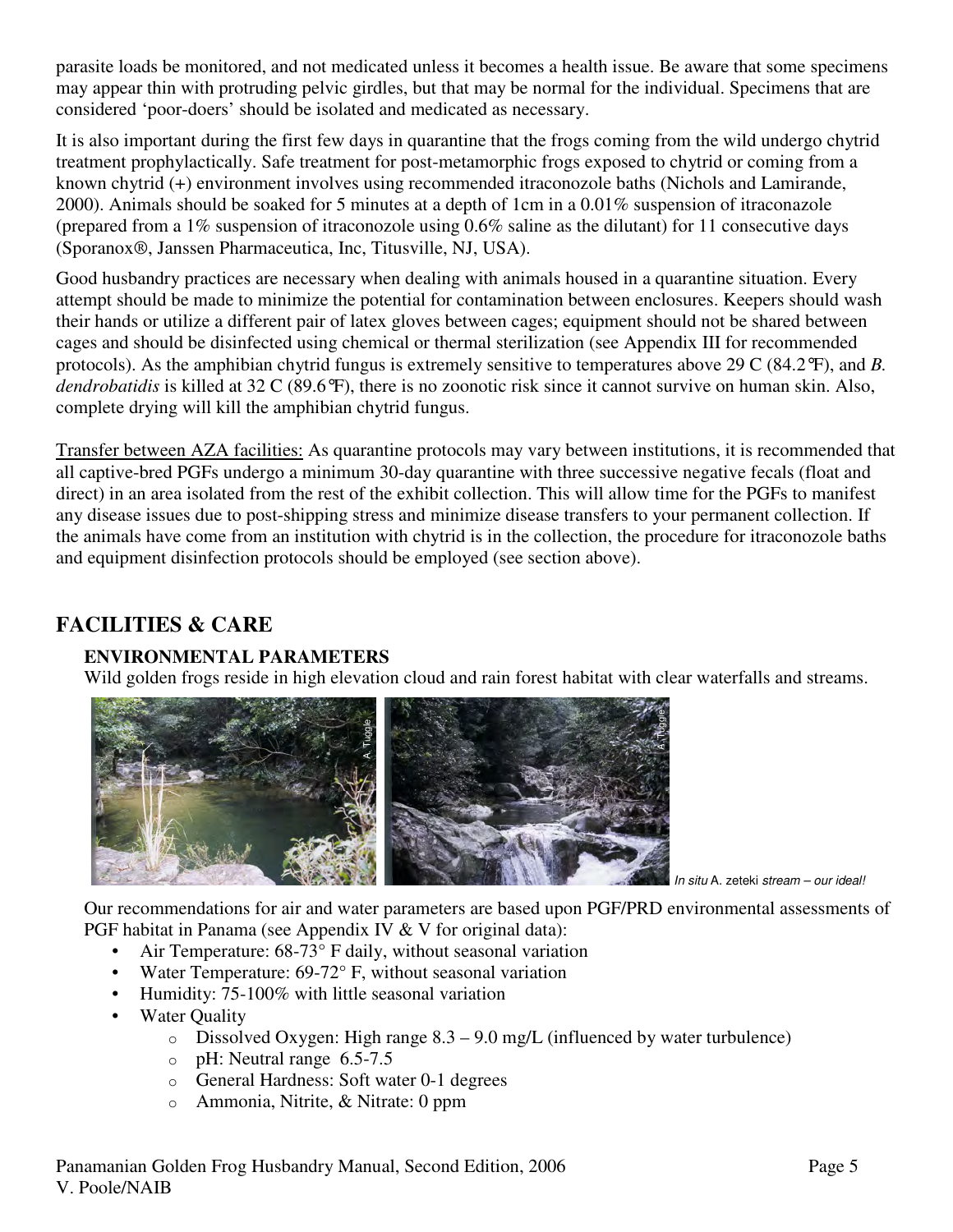## **WATER AND FILTRATION**

Biofiltration is necessary to provide water quality required for PGFs (i.e., no detectable nitrogenous wastes and high oxygen levels) in captivity. External canister filters work well and should flow at between 250-350 gph. A robust biological filterbed, either through an under-gravel or external canister, will reduce ammonia from animal wastes. Live plants and water changes several times per week (up to 100% preferred for tanks without tadpoles) are needed to help reduce nitrates.

As some institutions have experienced health issues associated with elevated phosphate levels, consider using phosphate sponges or absorbing resins as part of the filtration system.

Water chemistry analyses showed golden frog stream water is surprisingly soft and pure. General Hardness (GH, the measure of calcium and magnesium) of golden frog stream water was very low, only 0-1 degrees. By comparison, hard tap water can be 1-20 degrees. Conductivity, the measure of electrically charged particles in the water in golden frog habitat ranges from 44-86 microsiemens, compared to near 0 for Reverse Osmosis (RO) water and 200-400 microsiemens for tap water.

Depending on source water at each location, aging tap water, adding an in-line carbon filter, using reconstituted reverse osmosis (RO) water, or a dechlorinated tap water RO system may be necessary to be able to house and breed PGFs. A recipe for reconstituting RO water with a pH buffer created by Kevin Zippel is listed in Appendix VI, although commercial additives are available. It is strongly recommended that institutions monitor water quality parameters as part of routine husbandry.

Water temperature should be maintained between 69-72ºF. Cool water temperatures plus high turbulence help maintain high dissolved oxygen levels, which decrease as water temperature warms. A thermostatically-controlled chiller or submersible heater may be necessary to maintain desired water temperatures depending on ambient air temperatures.

## **TEMPERATURE, LIGHT, AND HUMIDITY**

Ambient air temperatures should be kept cool, varying between 68-75ºF on a daily basis. Some institutions have been able to maintain PGFs successfully at slightly warmer ambient temperatures, ranging from 78-82ºF, but it is recommended that enclosures in these environments be misted more frequently.

As PGFs are fond of basking directly in rays of sunlight penetrating the canopy, a full-spectrum or plain incandescent basking spot light (60-100W) works well and can provide isolated thermoclines (up to 100ºF). In addition, provide full-spectrum lighting (UV A & UV B) as you would for basking lizards (<sup>1</sup>Vita-lights®, <sup>1</sup>Powertwist®, <sup>2</sup>Verilux®, <sup>3</sup>Reptisun™, <sup>3</sup>PowerSun UV™, <sup>4</sup>GE® Chroma 502™, black lights, compact fluorescents, etc.) on a 12:12 lighting cycle year round

(<sup>1</sup>Duro-Test® Lighting, Philadelphia, PA; <sup>2</sup>Verilux®, Inc., Stamford, CT; <sup>3</sup>Zoo Med Laboratories, San Luis Obispo, CA; <sup>4</sup>General Electric Co. ®, Cleveland, OH).

Relative humidity stays around 100% annually in the cloud and rainforests of Panama. Humidity levels can be maintained with automated misting systems. Wide angle, high flow nozzles will aid in simulating the rainy season.

Automated equipment such as light timers and programmable temperature control valves for both air and water make husbandry easier. Back-up generators to power filtration and temperature monitoring systems in case of power failures help with peace of mind, especially for such an environmentally restricted, valuable species. We also recommend logging environmental data, if possible, especially during breeding attempts as one parameter may be the difference between failure and success.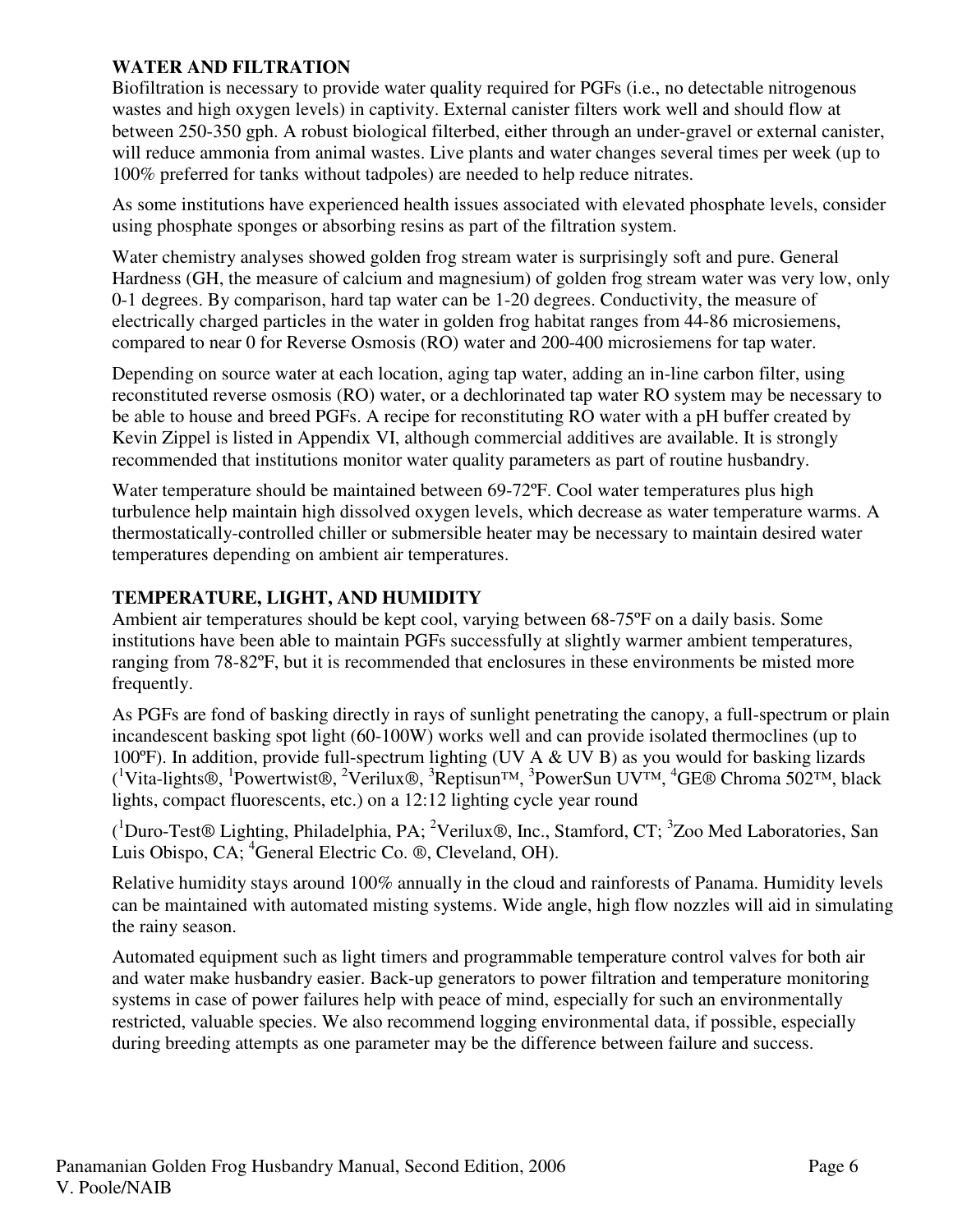## **HOUSING**

The housing recommended for golden frogs is large, naturalistic enclosures modeled after rocky streambeds of the frogs' native habitat, but the exact specifications will obviously vary depending on the space and resources of each institution. Minimum space allotted for a pair of adult *Atelopus* should be no less than a 15 gallon aquarium to provide sufficient microhabitats, although up to a total of 6 adult frogs could be housed in a 15 gallon tank.

Custom glass enclosures with front-opening access work well for housing PGFs and screen windows/tops allow for ventilation. As golden frogs climb and newly metamorphosed froglets are quite tiny, make sure that all openings are secure and have a tolerance of less than 1/16" (2mm). If lids/doors are lose fitting, consider adding self-adhesive foam weather-stripping to tighten any gaps (available in various thicknesses).

Standard "breeding tanks" should include rocky streambeds flowing down to a large pool (2-3" deep, as more than that may be too deep and tired amplectant females could drown) with lots of large rocks or artificial structures to provide dark egg-laying sites during breeding season and provide territory sites. An inexpensive dark glass plate was used at the Detroit Zoo as an alternative to using large heavy boulders to provide egg laying sites. Use a basic flow-through tank set-up with an elevated undergravel filter plate and a bed of gravel including raised "land areas" covered with moss where animals can get away from flowing water and rest. Be sure to seal the screen mesh to the tank at the edges to prevent tadpoles from getting underneath the filter plate and into the filter.

Natural plants help create microclimates, refugia, and visual barriers for frogs. There was little to no submerged vegetation observed at golden frogs streams, but its addition to captive enclosures will help maintain good water quality. Emergent and terrestrial vegetation are also important for maintaining high humidity and providing sleeping sites. We found one male golden frog sleeping 2 feet above the ground on an arrow-leaf next to the stream, and this behavior is apparently not uncommon for certain species in the genus.

Filters should be used to recirculate water (exterior canister filters work well) and provide biofiltration. Using a 1" hole-saw diamond bit, a drain can be drilled into the bottom, front corner of the tank, fitted with a bulkhead fitting and ½" tubing going to a canister filter, and another hole drilled at the opposite back wall corner for returning. Water returned to the cage can be directed over descending rock-piles to create small waterfalls and splash pools.

For juveniles and adults that are not paired for breeding, an enclosure without a flowing stream can be used, although a shallow pool of clean water should be provided, not unlike a standard dendrobatid enclosure (see image below). Aquariums are plumbed with floor drains and include false bottoms, (i.e., undergravel filter plates). Gravel is placed on top of a false bottom (undergravel filter plate) on a sloped grade, which is then covered with sheet moss. Enclosures are then equipped with cork bark, hiding huts, live plants, and a shallow pool (just above surface of gravel).

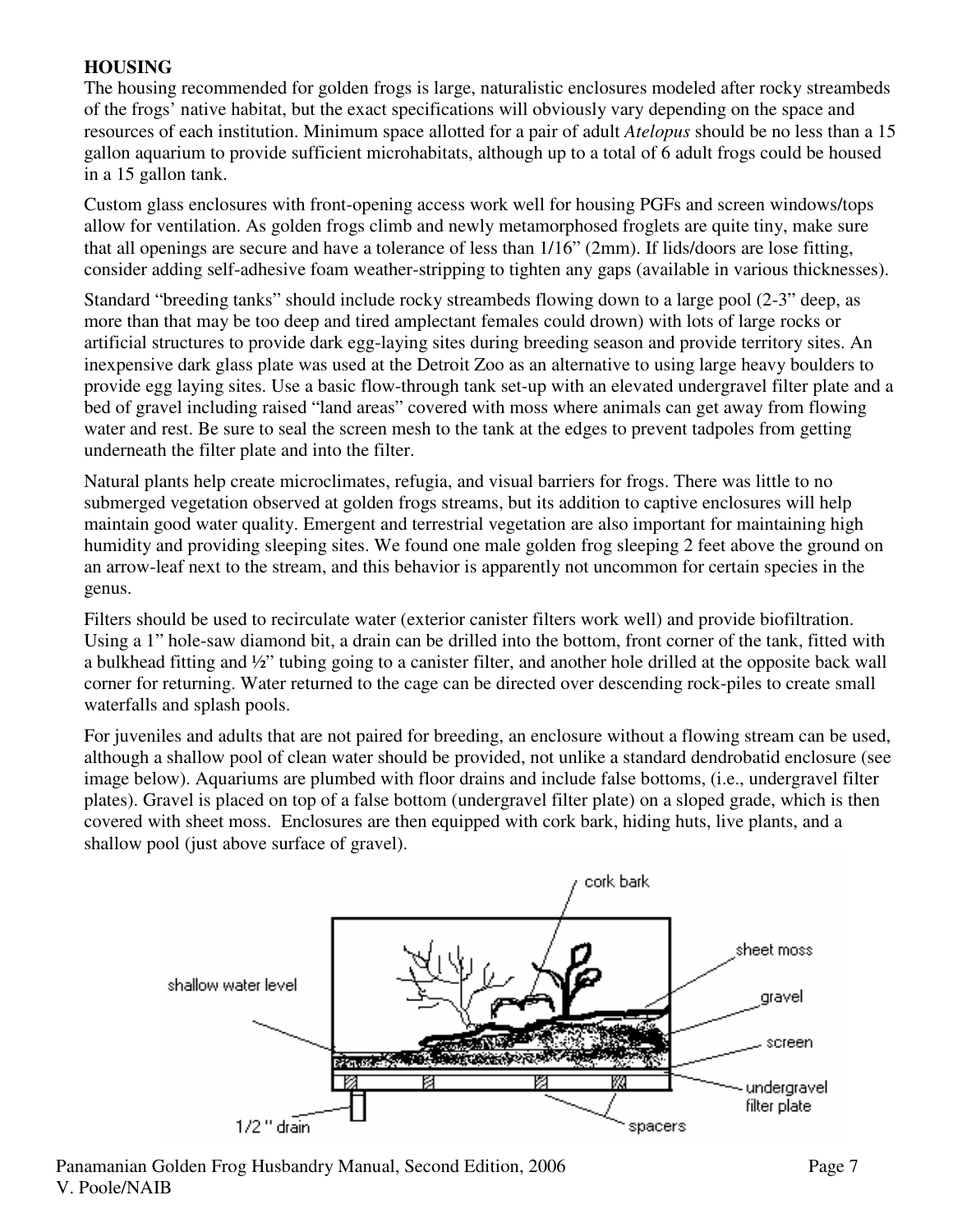## **SOCIAL GROUPINGS**

Males are highly territorial and shouldn't be housed together long term in order to minimize stress. There are reported cases of captive males defending territories in cages by pinning down passing males (wrestling) and semaphoring. Males have been observed to displace other males and begin calling from the new location.

Females can be housed in groups up to 8 animals in a 20 gallon aquaria without stress. When PGFs are paired for breeding, it works well to house females together in groups during the off-season, and introduce them to the males within the "breeding tanks." After oviposition, separate the pair and return the adults to their respective tanks.

Juveniles can be housed in dense groups during rearing (up to 50 froglets in 20 gallon aquaria) and separated by sex and size as they mature. Take into consideration space required for potentially separating out territorial males into individual enclosures when considering the number of PGFs each institution can hold long-term.

NOTE: Several institutions have attempted housing PGFs in mixed species exhibits with no interactions or related problems reported to date. The most diverse attempt is the Houston Zoo in which 3 *Dendrobates auratus*, 3 *D. azureus*, and 1 *Gastrotheca marsupiata* all share the 72"Lx30"Wx18"H exhibit with 8 PGFs. 1.1 *Abronia graminea* lizards have also been housed successfully with 17.0 PGFs at The Philadelphia Zoo in a 3'x 2'x 4' exhibit.

## **ROUTINE MAINTENANCE**

The enclosures described above reduce the labor involved in maintenance as substrate can be easily rinsed through with fresh water. A keeper's routine should involve the following:

- **Misting:** 1-2 times daily with fresh water; either an automated misting system or manual misting is sufficient.
- **Cleaning cages:**
	- o Rinse enclosure thoroughly and change water completely 2-3 times per week to remove nitrogenous wastes.
	- o Rinse filter media weekly (don't change media completely unless too clogged to filter due to the beneficial bioload).
	- o Dismantling entire cage, disinfecting, and replacing moss substrate and organic decorations every 4-6 months.

## **FOOD**

Stomach contents of wild adults indicate an assorted diet, including a wide variety of arthropods. Even wildcaught captive adult frogs readily feed on standard captive insects: they readily take flightless fruit flies (*Drosophilia melanogaster* or the larger *D. hydei*), gut-loaded 2-week crickets (*Acheta domesticus*), larval and adult flour beetles (*Tribolium* sp.), and they relish termites (Isoptera). Springtails (*Collembola* sp.) or porch/field sweepings can be collected as alternative supplements to the standard fare. Some institutions have also reported offering waxworms (*Galleria mellonella*) every few weeks. Variety may be important for providing all necessary nutrients and producing animals robust enough to handle breeding. Food items offered should never exceed the size of a 2 week cricket (1/2" in length). Although the offered food can be broadcast throughout the enclosure, the volume offered per frog should be roughly 1/4 tsp. per frog 3-5 times per week.

As a standard practice, every feeding should be dusted with a vitamin-mineral supplement as it can be brushed off most food items in a short amount of time once placed into an enclosure and all food is not consumed immediately. It is also important to gut-load crickets for at least 24 hours prior to feeding with commercially available cricket diet (Zeigler®, etc.) and fresh vegetables high in calcium (sweet potatoes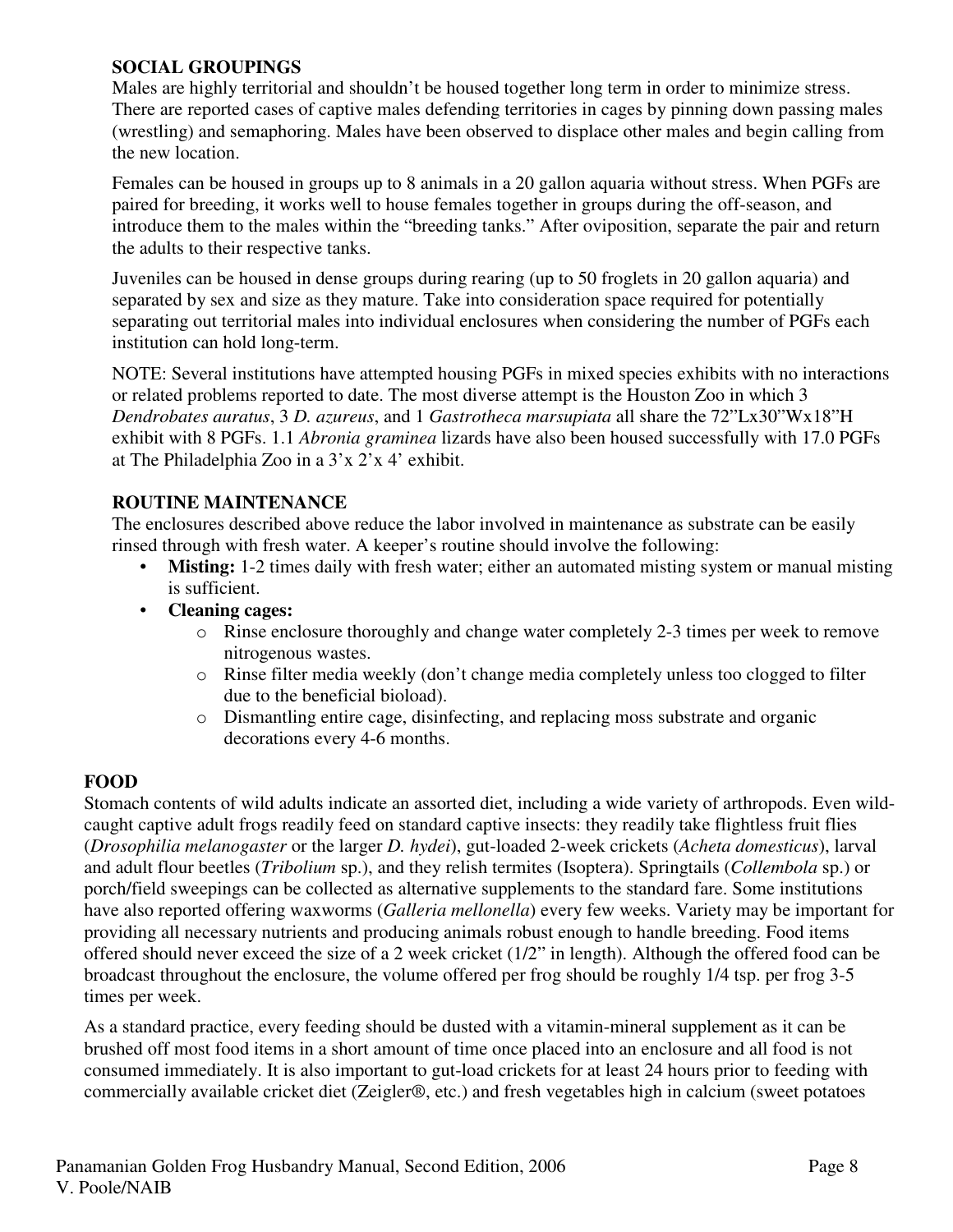and endive, for example) [Zeigler Brothers Inc.®, Gardners, PA]. Examples of various vitamin-mineral supplements used by facilities breeding PGFs:

- Mix of <sup>1</sup>Nekton® Rep<sup>TM</sup>, <sup>1</sup>Nekton® MSA<sup>TM</sup>, and <sup>2</sup>Rep-Cal® D<sup>TM</sup> each 1/3 by weight (Baltimore Zoo)
- o <sup>3</sup>Walkabout Farms Insectivore and Pinhead Supplement (NAIB)
- o <sup>2</sup>Herptivite<sup>™</sup> and ground calcium carbonate (Denver Zoo)
- o <sup>4</sup>Reptimin® (Cleveland Metroparks Zoo).

(<sup>1</sup>Gunter-Enderle Enterprises Inc. NEKTON®-PRODUKTE, Clearwater, FL; <sup>2</sup>Rep-Cal® Research Labs, Los Gatos, CA; <sup>3</sup>Rock Solid Herpetoculture; <sup>4</sup>Tetra/Spectrum Brands, Inc., Blacksburg, VA)

# **HEALTH CARE**

## **MEDICAL CARE**

Beyond the health assessments performed when new animals arrive into quarantine, a proactive health care plan is important in all captive animal collections. Routine health care performed by veterinary specialists and husbandry staff should include the following:

• Weighing valuable specimens periodically for baseline information and health monitoring. Baseline *Atelopus* weights-

3-5g for Locality **B** population 4-7g for Locality **B** population

Avg. adult male: Avg. adult female:

8-12g for Locality **A** & **C** populations 10-15g for Locality **A** & **C** populations

- Bi-annual testing to monitor parasite loads.
- Worming: We recommend worming wild individuals only to reduce excessive loads in order to maintain natural gut flora species in the event that reintroduction becomes necessary or a symbiotic relationship exists with gut flora. Captive-produced offspring will not have the same parasites as wild specimens, so worming can be performed with the approach that neither animal nor enclosure will ever remain parasite free, however load levels can be reduced.
- Isolation and treatment of thin, ill, or injured specimens
- Any animals that dies in captivity should be sent for thorough histopathology from a qualified pathology lab as part of a necropsy (if you need a suggestion, Northwest ZooPath Laboratory of Monroe, WA is proficient with amphibian pathology).

## **REPORTED MEDICAL ISSUES IN CAPTIVITY**

Since this is the first opportunity for most AZA institutions to work with an *Atelopus* sp., it is expected that there would be many losses at holding institutions as they work out the husbandry of these unusual frogs. There have been various degrees of success and failure with F1s at the holding institutions. Some have lost all of their frogs, while others have lost only a few, and some have lost none. There have been some common medical issues at multiple institutions housing golden frogs over the past years and the brief presentation of these issues is just a starting point for conversations with your facilities' health care and husbandry staff.

- **Chytrid** has been reported in three collections containing PGFs. In all cases it has come from other species in same area of building. It has been an issue in captive collections, especially in walkthrough public exhibits since disease control is practically impossible. With the development of rapid-testing techniques, chytrid testing can be done in most diagnostic labs these days. If a specimen in your collection is chytrid (+), isolate the animal (or entire enclosure) and begin the procedure for itraconozole baths on the animal and disinfection protocols on all equipment, enclosures, and cage materials (see Quarantine section and Appendix III for details on treatment and disinfection).
- **Trauma** is a risk with any species. In addition to typical nose rubs cleared with topical medicated ointment, there was an incident of a bleeding eye possibly due to predation from a cockroach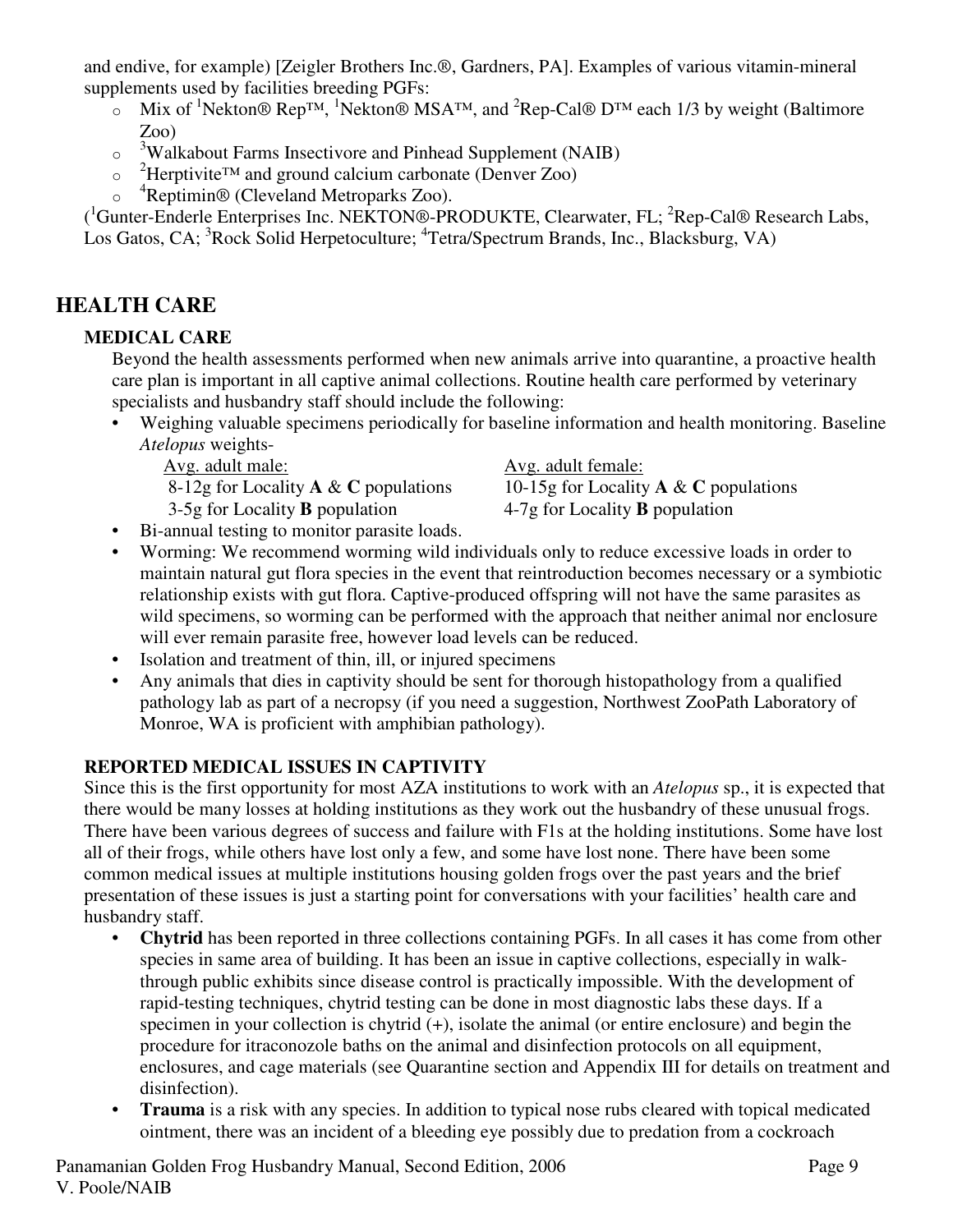(Houston Zoo) in a PGF exhibit. One case of hyphema (blood under the lens of one eye) from an unknown trauma was also reported. The vet was able to seal the eye shut with liquid surgical glue for a few weeks while the eye healed fine. The glue was shed off with the skin every few days, and more glue was reapplied.

- **Vitamin A deficiencies** may have been the cause for some captive offspring being unable to catch and hold onto their food items. Commonly referred to as "short-tongue syndrome," it is a squamous metaplasia (loss of mucous glands) of the tongue that was first identified in Wyoming toads. Treatment involves increasing the Vitamin A supplement levels (hepatic retinol).
- **Cutaneous nematodiasis** was diagnosed from dorsal skin lesions in six specimens in separate enclosures at NAIB in 2004-2005. The nematode has not yet been speciated nor origin identified. The disease has only been seen in *A. zeteki* within the collection. Animal were diagnosed using cytology and/or histology. The initial three cases were found dead or died rapidly. However, antibiotics, deworming, and wound treatment cleared three other cases. The lesions initially presented as a pale blanching on the dorsal aspect of the frogs and the skin was easily removed demonstrating an open ulceration. Preventative husbandry management includes more frequent tank break-downs and routine deworming. Animals with skin nematodes did not necessarily have evidence of intestinal nematodes.
- Skin sensitivity to an irritating substance, toxin, or virus that seems to cause **excessive skin sloughing & redness in animals that test chytrid (-)**. These golden frogs have had necrosis in the glands on their skin (interstitial cells). Recommended treatment regimes should include isolating the infected frogs, keeping the environment as clean as possible to minimize secondary bacterial infections, and soaking with Amphibian Ringers Solution (ARS).
- **"Baggy pants" syndrome** refers to the fluid filled area around thighs and vent of frogs, and is common in both male and female PGFs housed in stream systems and high humidity environments. It is not actually a medical concern as it occurs in wild specimens found in breeding streams, as well as captive *Atelopus*. When PGFs were first brought into captive situations, it was treated by draining the excess fluid off of the vent area, but reoccurred quickly. In collections where the frogs were moved to a drier environment, the condition improved, which may be important to maintain kidney health.



"Baggy Pants" edema in a wild specimen.

- A few specimens were slightly lethargic and legitimately had **edema** associated with kidney failure (full body edema, not localized in vent area), but this was not as common as just having baggy pants. A possible cause of this in otherwise apparently healthy animals is the use of improperly reconstituted RO water or other poor water quality issues, causing the pure or low-level ionized water to move into and dilute the highly ionized tissues within the animal's body via osmosis. The body's attempts to remove the excess water in the tissues puts a lot of strain on the kidneys causing failure and potentially death if the water quality issue isn't corrected. supplements are adequate, or else kidney failure may occur over time. Central Park Zoo had supplements are adequate, or else kidney failure of this in otherwise apparently healthy animals is the use of improperly ble cause
- Several institutions have reported cases of paralysis in golden frogs. Typically, frogs are found with **full hind limb extension and whole body rigidity (tetany)**. The following list of potential factors are probable:
	- Upper thermal limit exceeded: The animals were possibly stressed when an air conditioning unit failed at one facility. All recovered when cooled appropriately.
	- Dietary Imbalance Calcium or Vitamin A? Confirm that the Ca:P balance in the diet and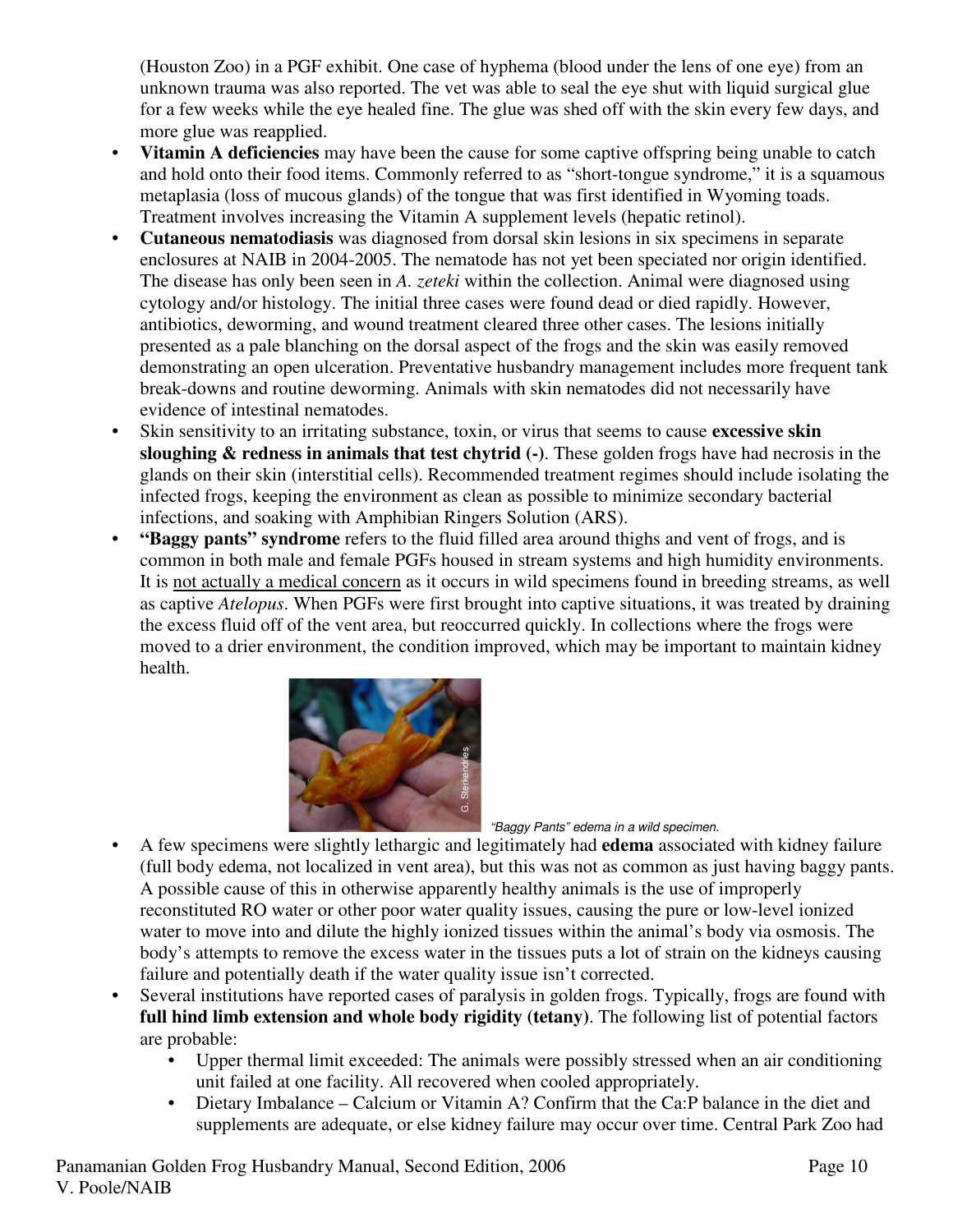reported calcified kidneys from necropsied PGFs (cases associated with tetany and edema) as the calcium had precipitated into the kidneys due to an imbalance. Dietary or environmental causes have not been concluded. See other issues with calcium below.

- Toxicity (chemical or pathogenic):
	- *Case 1*: 24 golden frog offspring awaiting shipping were temporarily maintained overnight in a crowded 5-gallon isolette due to an unexpected delay with the airlines. All animals appeared fine at 24 hours, but 5 PGFs were found in a rigid state, with the hind limbs fully extended at 28 hours. The animals were immediately placed under running filtered fresh water from a hose and rinsed well over a 1-2 hour time period, in which all recovered fully. Potentially toxic steroids, bufadienolides (and possibly, but doubtfully zetekitoxin) secreted from the skin of captive raised *Atelopus* caused a reaction (Daly, pers. comm.). Ingestion of plants containing bufadienolides, including *Kalanchoe* sp., foxglove, oleander, lily-of-the-valley, and various species of milkweed has been responsible for cardiac and neurological symptoms, including tetany in canines.
	- *Case 2*: Overdosing PGFs with a 10x the recommended dose of itraconazole due to a dilution mistake caused frogs to go into a catatonic state within 3 minutes. The animals recovered a few hours later.
	- *Case 3*: Exposure to unexpected chemicals or toxins produced from fungal/viral pathogens on cage materials and/or skin may also be a potential cause of paralysis. The Baltimore Zoo experienced an epidemic of skin sloughing, accompanied by tetany in some cases. Fungal dermatitis was cultured from sacrificed specimens, and it is believed that toxins released by the fungus were responsible for the tetany. Recommended supportive care for the frogs along with complete steam sterilization of cages and enclosure materials stopped the outbreak.
- Water quality issues In collections where these episodes of tetany occur, many factors, including water quality, have been investigated. The Detroit Zoo noticed an increase in phosphorus in their city source water (1-2ppm) which is used for corrosion control to bind lead in cities with old pipes. Detroit Zoo switched water source to reconstituted RO water, began adding commercially available phosphate binding crystals/resins to the water, and ceased gut loading crickets with phosphorus-rich Zeigler's cricket diet, which stopped the cases from occurring, and when these procedures were discontinued, the symptoms returned (DZI staff is further studying these effects to identify the causative agent and degrees of impact). It is believed that these animals are experiencing tetany due to a phosphate replacing calcium in the metabolic pathway, as can occur in captive fish. It is recommended that phosphate sponges or resins are used to eliminate excess.

Staff at the Detroit Zoo noticed a **pre-tetany posturing**, characterized by animals that *hold their back legs closer to the body than normal with their hind legs, feet, and knees slightly elevated often resulting in hind feet off the ground, ankles that overlap and rest on the lower back* as opposed to ankles just touching and resting on the ground in healthy animals. The toes may be curled a bit, but not always. Pre-tetanous animals also have difficulty self-righting when flipped onto their backs, however healthy animals have been shown to have difficulty with this when repeated multiple times or stressed (M. Whitney and E. Sonntag, pers. comm).



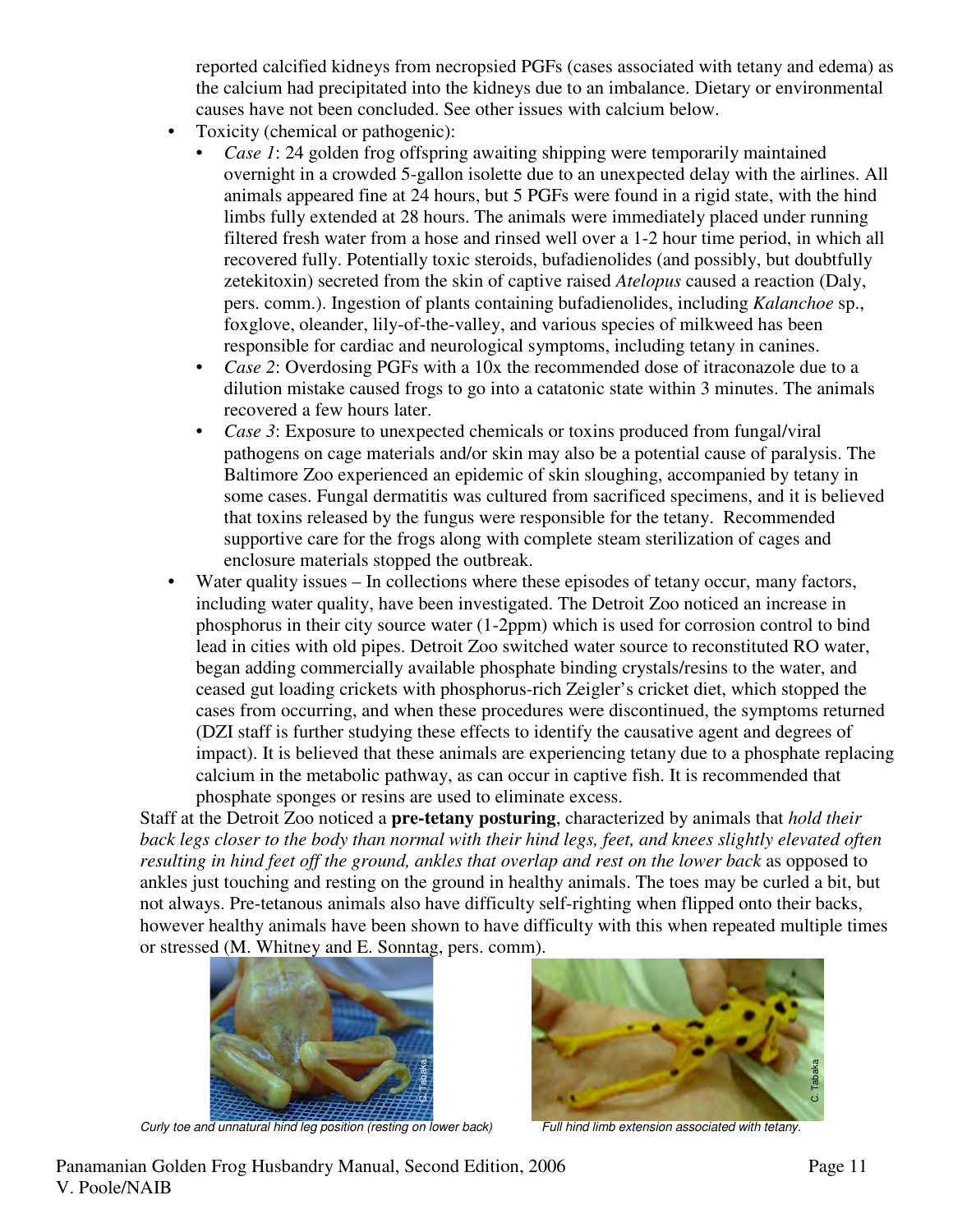Recommended care for cases of paralysis includes isolating the animal, immediately soaking with a buffered Amphibian Ringers Solution (ARS), and having a veterinarian treat with an oral calcium supplement. Also using antibiotics if it is due to pathogenic toxicity. To prevent outbreaks, be careful to sterilize cage materials prior to use; keep full-spectrum lighting levels high; and test water quality regularly, including phosphorus and bacteria.

• **Metabolic Bone Disease** was evident in the curved long bones and rubbery limbs documented in juvenile or recent metamorphs at three facilities. It is due to insufficient calcium absorption, which can be improved by increasing full-spectrum lighting and improving the volume and frequency of vitamin dusting/gut loading food items to increase calcium absorbed in the diet.



# **REPRODUCTION**

Captive PGF breedings are based on their natural *in situ* reproductive cycles and behavior. From field research, it appears that eggless female frogs move into the forests in the late dry or early rainy season (February-March). Females full of eggs typically return to the streams in the late rainy season and early dry season (November-December). Males tend to stay near the streams year-round awaiting the females return, hence the need for established territories. Male PGFs can be observed challenging intruding males for prime sites along breeding streams. Some males may amplex returning females in the forest, but all females encountered at the stream are amplexed. There is a gender bias in favor of males and the majority of males are therefore single. **Primary Breeding Facilities** (facilities that reached wild-caught animals). Per our Small Population<br> **PRODUCTION**<br> **PRODUCTION**<br> **PRODUCTION**<br> **PRODUCTION**<br> **PRODUCTION**<br> **PRODUCTION**<br> **PRODUCTION**<br> **PRODUCTION**<br> **PRODUC** 

Amplexus can last from a few days up to 2 months, with males probably not feeding during this time and females can become exhausted carrying around the extra weight of the male. The amplectant pair search for a suitable underwater, darkened rock crevice to lay eggs. Preferred sites have good water circulation to aerate the eggs that are arranged in strings. The 200-900 white eggs are light-sensitive, thus the need to lay them underneath a darkened rock. Hatching begins in 2-6 days and the tadpoles graze on diatoms (golden-brown algae) on the surface of rocks while adhering to the rocks in the swiftly moving water by utilizing their suctorial ventral disc. They have been observed climbing up rock surfaces into elevated pools while feeding.

The tadpoles metamorphose into green and black froglets within 120-240 days. Although a few have been found associated with the streams, it is believed that the juveniles also move into the forests for foraging.



A recent captive-bred Atelopus zeteki metamorph.

### **POPULATION MANAGEMENT**

The primary goal of our breeding endeavors has been to breed unrepresented potential founders at our

Panamanian Golden Frog Husbandry Manual, Second Edition, 2006 Page 12 V. Poole/NAIB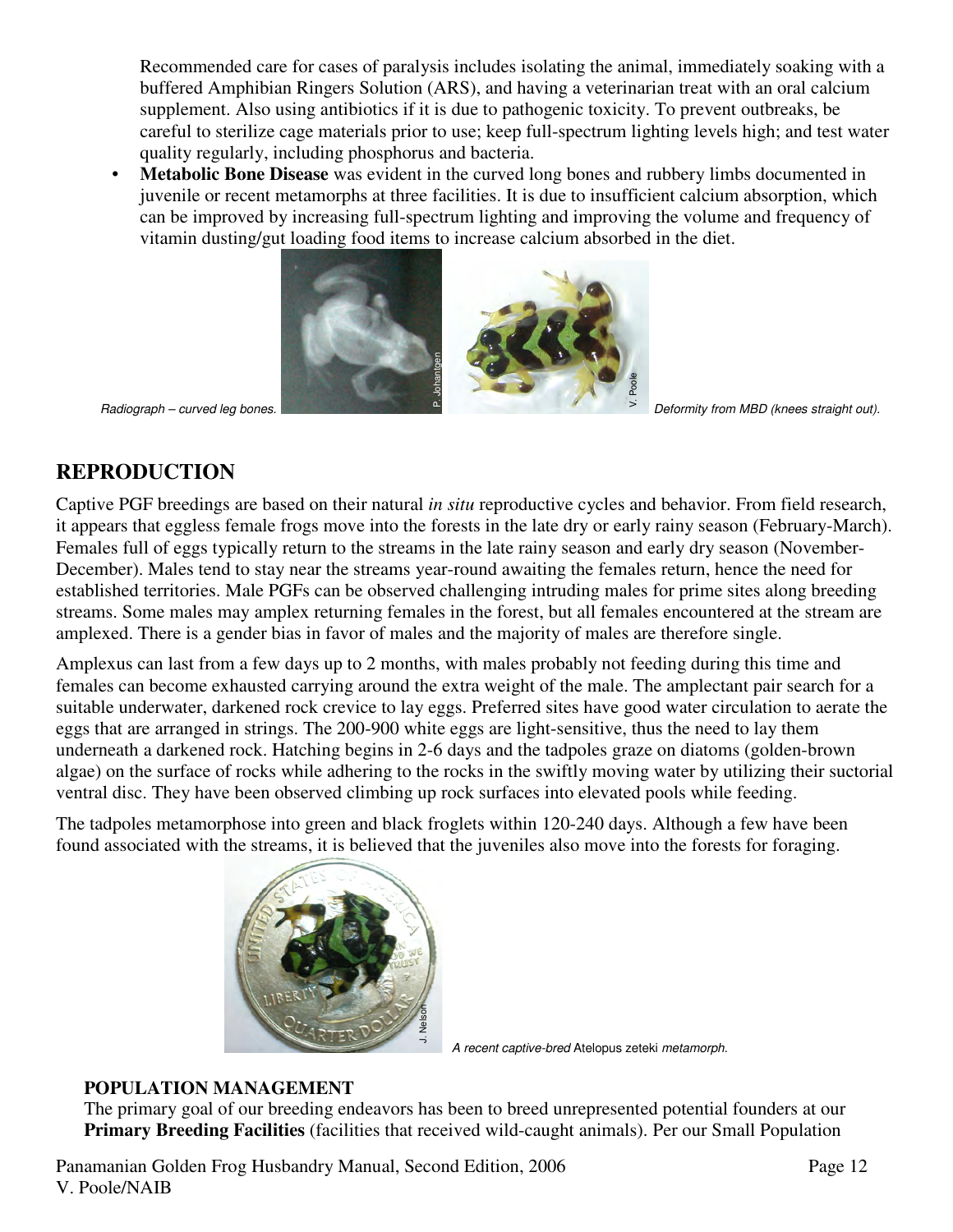Management (SPMag) Advisor, it is recommended to breed unrepresented wild caught specimens only to each other to maximize genetic potential in the overall captive population, minimizing overall gene loss. Further, each F1 bloodline will be bred to another F1 bloodline of the same population (Locality **A**, **B**, or **C**) and not bred back to a wild-caught animal for the same reason.

The next step was to place offspring from one unique bloodline at other AZA institutions for housing (**Phase I Facility**). Once an institution had become proficient at PGF husbandry and was able to successfully breed and raise metamorphs, that facility would be designated to receive a second (or more) bloodline(s) from the same population for designated valuable breedings (**Phase II Facility**).

Long-term captive management plan is to maintain 30-50 frogs from each bloodline. The Population Management Plan (PMP) is still in process as of this writing.

If you have questions about which animals should be bred, contact the Studbook/Population Manager (see Appendix I). Basic recommendations are as follows:

- Phase I Facilities: If all of your animals are from the same bloodline (sibling group), you should practice breeding PGFs in order to become more proficient at cycling and rearing PGFs. It is not as easy as some other anuran species, so do not become discouraged if the first attempt is not successful. These offspring will be undesirables and may displace other more valuable offspring from a desirable breeding, so euthanasia will be necessary to eliminate, or at least reduce their numbers. Be prepared to house offspring indefinitely if allowed to survive.
- Phase II Facilities: If you have two different bloodlines, then it is recommended that pairs represent each bloodline to maximize genetic diversity. Offspring from desired pairings may be sent on to other facilities, but be prepared to maintain desired numbers indefinitely.
- Over-represented females or egg-heavy females can be paired randomly and allowed to dump eggs, which should be discarded. As the female F1s began reaching sexual maturity (2-3 years), we lost a few animals that were not able to spawn successfully. It is recommending that institutions set these animals up in breeding situations and dispose of any eggs that are laid or practice rearing techniques and cull as a metamorph.

## **CAPTIVE REPRODUCTION METHODS**

### **PREPARATIONS**

- Preparation for the breeding season begins 1-2 months in advance by setting up clean "breeding tanks" with suitable underwater egg-laying sites and allowing the tank to condition (i.e., establishing healthy water quality and natural algae growth). You will need one tank per recommended breeding pair for ease of assigning sire/dam and since these are the enclosures in which the eggs and tadpoles are to be raised.
- In preparation for rearing offspring, establish 5-20 springtail (*Collembola* sp.) colonies several months in advance for feeding new metamorphs since fruit flies and pinheads are too large. Also consider increasing the number of fruit fly jars (flightless *Drosophila melanogaster*) your facility maintains by 6-12 jars weekly per breeding pair for when the offspring are large enough.
- Find out your institution's policies and procedures on culling (euthanasia for population management purposes). Euthanasia as a management tool has been approved by the USFWS. Due to the number of eggs laid and froglets produced, it may be necessary to eliminate individuals at the tadpole or metamorph stage. Consult your medical department in advance, if needed. An overdose of the anesthesia tricaine methanesulfonate (Finquel MS222) has been used successfully on PGFs for this purpose (Argent Chemical Laboratories, Inc., Redmond, WA)
- Acquire food for the tadpoles Sera-micron® and/or ground Hikari Algae Wafers® and/or consider setting up a diatom culture (methods described by Edi Sonntag in Appendix VII).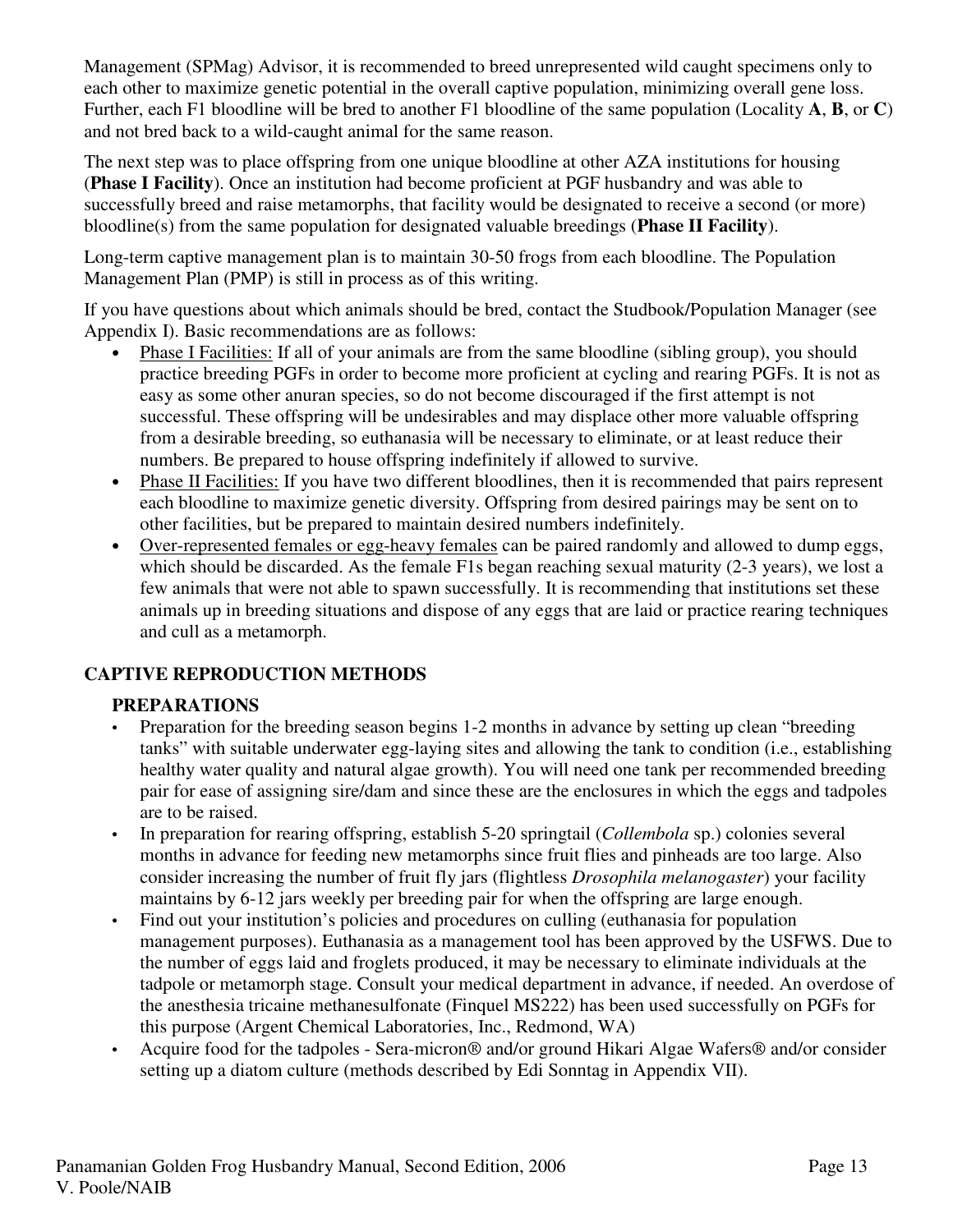### **CYCLING**

- In captivity, pairs may go into amplexus at anytime of the year, however it is recommended to **target November-December for pair introductions**. For ease, rotate introduced pairs into stream breeding tanks from smaller holding enclosures.
- Pairs tend to go into amplexus almost immediately (1-2 days) after being introduced. Pairs that fail to amplex immediately tend to never spawn and should be re-paired if possible, to take advantage of their breeding condition.
- Monitor the pairs closely during amplexus for healthy body condition. Separate and feed heavily for a few days if it appears that either is wasting.
- It has been shown that it is not necessary to manipulate any environmental parameters (temperature, lighting, humidity, etc.) for PGFs to breed in captivity.

## **SPAWNING/EGGS**

- Spawning tends to take place overnight. Successfully introduced pairs spawn typically within a 15- 30 days of pairing. On average, wild-amplexed frogs took 2-17 days to spawn after being placed into the breeding tanks (if the pair spawned at all), however it is unknown how long they were amplexed prior to collection.
- If you find the pair separated, it is most likely that they have spawned under a rock. Do not move rocks to locate eggs or you risk crushing them. Be patient!
- **Do not remove the eggs to another tank for rearing**. It is preferred to leave them in the wellcycled breeding tank.
- Once the adults have spawned, remove them from the reproduction enclosure so that they do not disturb eggs or eat metamorphs once they develop.
- Typically, a single strand of 200-400 white (or off-white) eggs are laid that take 3-7days to hatch. Infertile eggs show no signs of development and may appear fuzzy (dispose of them after all other eggs hatch).



Strings of white Atelopus eggs at the Detroit Zoo.

- The eggs are light sensitive, so shield from direct light if exposed and avoid photography!
- To provide a larger volume to stabilize water quality and to increase the surface area for tadpoles to graze upon, consider raising the water level, if possible, once the adults have been removed from the breeding tank.
- During routine maintenance (water changes, etc…), be very careful not to disturb eggs.
- Even if you are not prepared to rear all of the offspring or if the breeding is just for the experience, avoid disposing of a portion of the eggs at this point. Hatch success varies, especially for novice breeding efforts, so it is recommended that you wait to dispose tadpoles if a portion of the breeding is to be culled. As your confidence in successfully rearing multiple clutches of PGFs increases, it may be easier to dispose eggs rather than tadpoles or froglets (consult the studbook holder or Vicky Poole before making this step). [Be aware that you may be risking your overall chance of breeding success when disposing eggs, as you may inadvertently select infertile eggs or eggs that are not as Strings of white Atelopus eggs at the Detroit Zoo.<br>The eggs are light sensitive, so shield from direct light if exposed and <u>avoid photography</u>!<br>To provide a larger volume to stabilize water quality and to increase the sur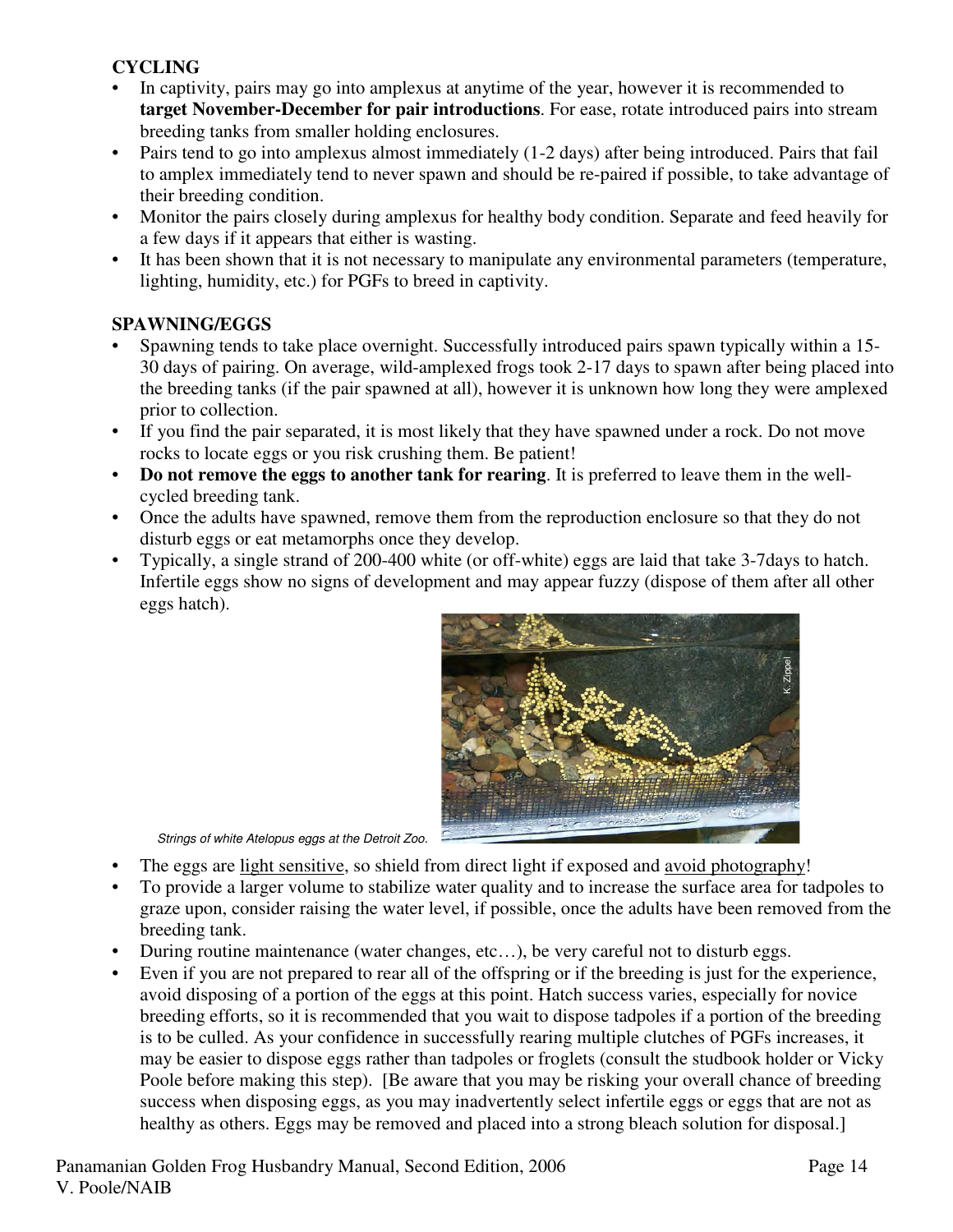## **LARVAL HUSBANDRY/METAMORPHOSIS**

• Tadpoles are entirely white for the first few days after hatching, and then they develop pigmentation (black with gold flecks).



- They graze on rock surfaces and tank walls, consuming diatoms (golden-brown algae) if available. They should also be offered supplemental foods daily since the diatoms in most tanks are not sufficient. As they are grazers, it is necessary to adhere offered food to the surface of rocks, Petri dishes, tank walls, etc., placed in a location that the tadpoles will encounter it. A paste of the preferred tadpole foods, <sup>1</sup>Sera-micron® and/or ground <sup>2</sup>Hikari® Algae Wafers<sup>™</sup>, can be made and smeared onto tank rocks or the tank surface directly using a syringe, or onto a Petri dish, rock, or other solid surface, left to dry, and placed with the tank once dry (overnight works well).  $\left[ \begin{array}{c} 1 \end{array} \right]$ Laboratory, Heinsberg, Germany; <sup>2</sup>Hikari<sup>®</sup> Sales USA, Hayward, CA] **Example 19**<br> **Example 18**<br> **Example 18**<br> **Example 18**<br> **Example 18**<br> **Example 18**<br> **Example 18**<br> **Example 18**<br> **Example 18**<br> **Example 18**<br> **Example 18**<br> **Example 18**<br> **Example 18**<br> **Example 18**<br> **Example 18**<br> **Example 18**
- In our initial year we even collected rocks from a clean, local stream to provide adequate food diversity. This proved to be unnecessary, yet can be a source for diatoms if needed.
- Maintain water temperatures between 72-74°F as tadpoles housed below 70°F do not feed well and waste away.
- Good water quality is very important for tadpoles, and water changes/filter rinses should be maintained. Be careful of the small tadpoles and try to remove as much uneaten food as possible. If there is uneaten food left in the gravel on a regular basis, reduce the amount offered to encourage the tadpoles to forage within the gravel and improve water quality.
- If the Dissolved Oxygen (DO) is lower than 5mg/L, it may be necessary to add an airstone or two to increase the oxygen level in the water.
- If there is an unexpected loss of tadpoles, check water quality, especially phosphates. A phosphate binding resin may be necessary to prevent the loss of additional tadpoles.
- If you are not prepared to rear all of the offspring or if the breeding is just for the experience, it is a good idea to dispose of a portion of the tadpoles at this point (up to 50%). Do be aware that you may be risking your overall chance of breeding success as you may inadvertently select individuals that are not as healthy as others. Selected tadpoles should be removed from the breeding tank and euthanized by an overdose of tricaine methanesulfonate (Finquel MS222) [Argent Chemical Laboratories, Inc., Redmond, WA].
- It will take roughly 75-100 days to see the first metamorph and as long as 150-265 days until the final tadpole metamorphs.
- SVL upon metamorphosis:  $\frac{1}{4}$ " (6mm)

### **JUVENILES**

- Juvenile care can be difficult based on the need for successful springtail colonies or alternate small food items. It is helpful to heavily seed the moss substrate within the breeding tank with springtail colonies in advance (while there are still tadpoles in the tank) as a constant source of food.
- Offer *ad libitum* springtails, fruit flies, or pinheads daily (volume offered increasing with population density and as the size of the frogs increase). Dust all pinheads and fruit flies with the same vitamin supplements as offered to adult PGFs in order to help minimize MBD issues.
-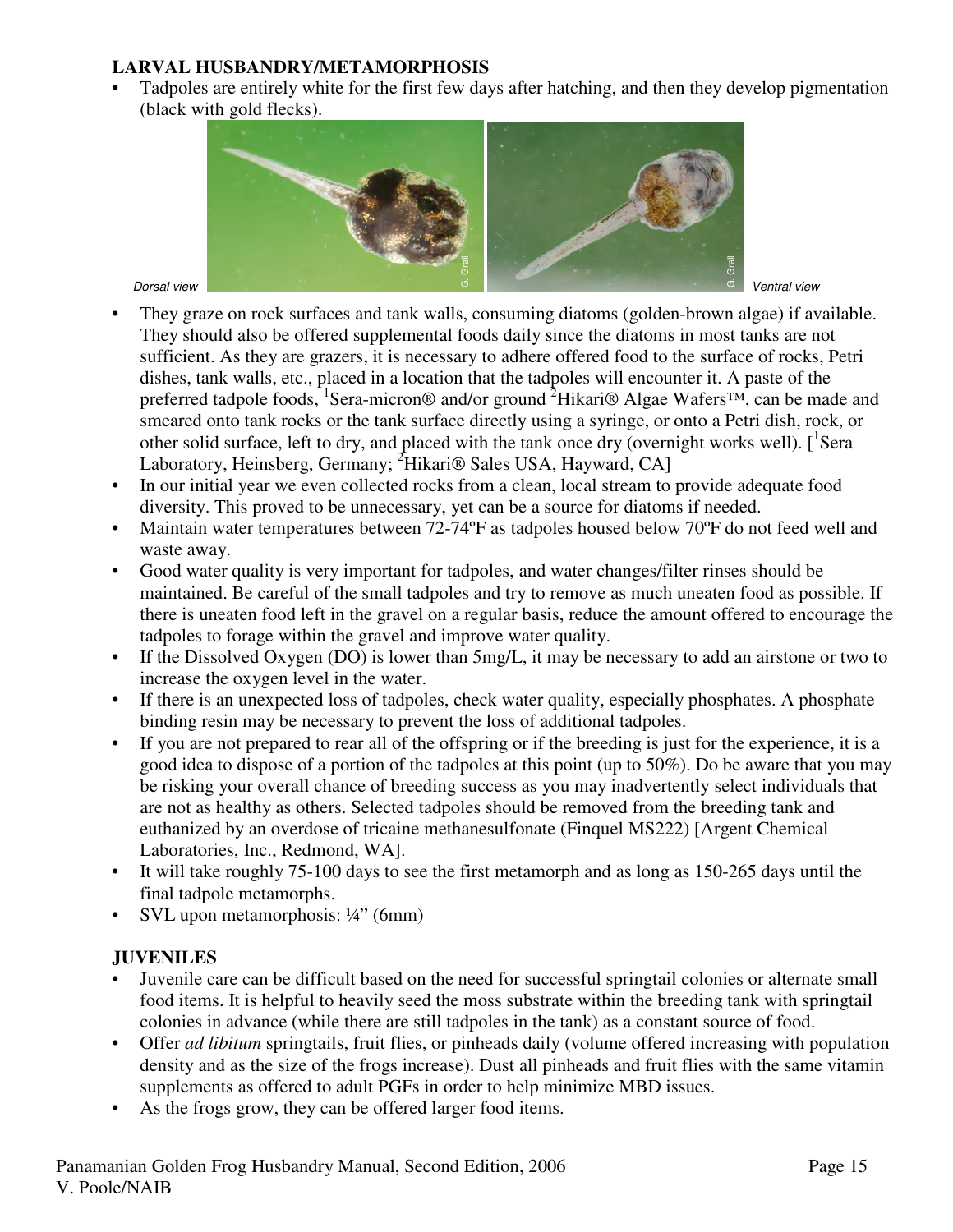- Enclosures housing juveniles should be misted more often than the adults to prevent desiccation of small froglets. It is recommended at least twice daily with fresh dechlorinated water. Relative Humidity should be between 80-100% and air temperatures should be maintained between 72-75°F.
- Mist and rinse more frequently to keep cages more humid and cleaner.
- Caution should be used when opening tanks as froglets climb glass sides of tanks and may congregate in the upper corners of tanks.
- NOTE: It is acceptable to accession juveniles into ISIS as a group, as long as each breeding is designated by its own group number in order to track parentage.
- If animals are to be euthanized, it is recommended to wait until the offspring are at least 6 months post metamorphosis due to the difficulties of getting PGF froglets to feed sufficiently and survive this problematic time period. Euthanizing frogs immediately after metamorphosis may instill a false confidence in an institution's abilities to rear PGFs through to adulthood.
- Juvenile and subadult animals can be housed together in mixed sex groups for the first one or two years, however be aware that they may need to be separated by sex as they grow and become sexually mature.

## **SURPLUS SPECIMENS, CAPACITY BUILDING, AND REINTRODUCTIONS**

PGF/PRD's primary goal is to produce genetically valuable specimens and place them at other AZA institutions, however there has will always be a surplus of offspring. It will be necessary to maintain a certain number of every PGF bloodline in order to have as great a genetic diversity as possible so that valuable genes are not lost, especially once the species goes extinct in the wild.

The USFWS has granted the permission to use euthanasia as a population management tool, so excessive numbers of offspring do not need to be produced once a facility is comfortable with their PGF reproduction methods.

Some animals' offspring may be placed at other institutions in accordance with recommendations made by the Studbook Keeper/Population Manager (see Appendix I for contact information).

One of PGF/PRD's original goals was to relieve collection pressure for Panamanian "zoos" and hotel displays by providing over-represented specimens to captive situations in Panama. Creating breeding and holding centers within range countries is referred to as "capacity building," and is a valuable conservation tool due to the decreased costs and limiting health risks. The ideal situation is to empower the range country to be able to sustainably manage their own species. However, providing long-term stable and skilled husbandry staff and population management within range country will be the challenge.

Our current efforts to establish one or more captive centers and possibly a preserve in Panama will soon reach fruition. The Houston Zoo has partnered with the El Nispero Zoo in El Valle to build, staff, train, and support the El Valle Amphibian Conservation Center (EVACC), and is also soliciting a similar partnership with the Summit Zoo in Panama City. Other initiatives are being pursued by the Denver Zoo and the Cleveland Metroparks Zoo. **Institutions can help by offering** *financial support, construction assistance, equipment, and/or staff training and funding* **to the EVACC (through PGF/PRD) or for another center in Panama**.

There is also the development of another amphibian initiative within Panama. The Amphibian Recovery and Conservation Coalition (ARCC), initiated by Zoo Atlanta and the Atlanta Botanical Gardens, focuses on Panamanian amphibian species *other than PGFs* at risk to extinction due to the coming chytrid epizootic. Comparable to PGF/PRD, they are also working with the EVACC to house animals from their rescue efforts.

One last, yet long-term possibility for surplus PGFs, would be the return of golden frogs to the wild should all *in situ* populations become extinct and the chytrid fungus no longer a threat to survival. Animals would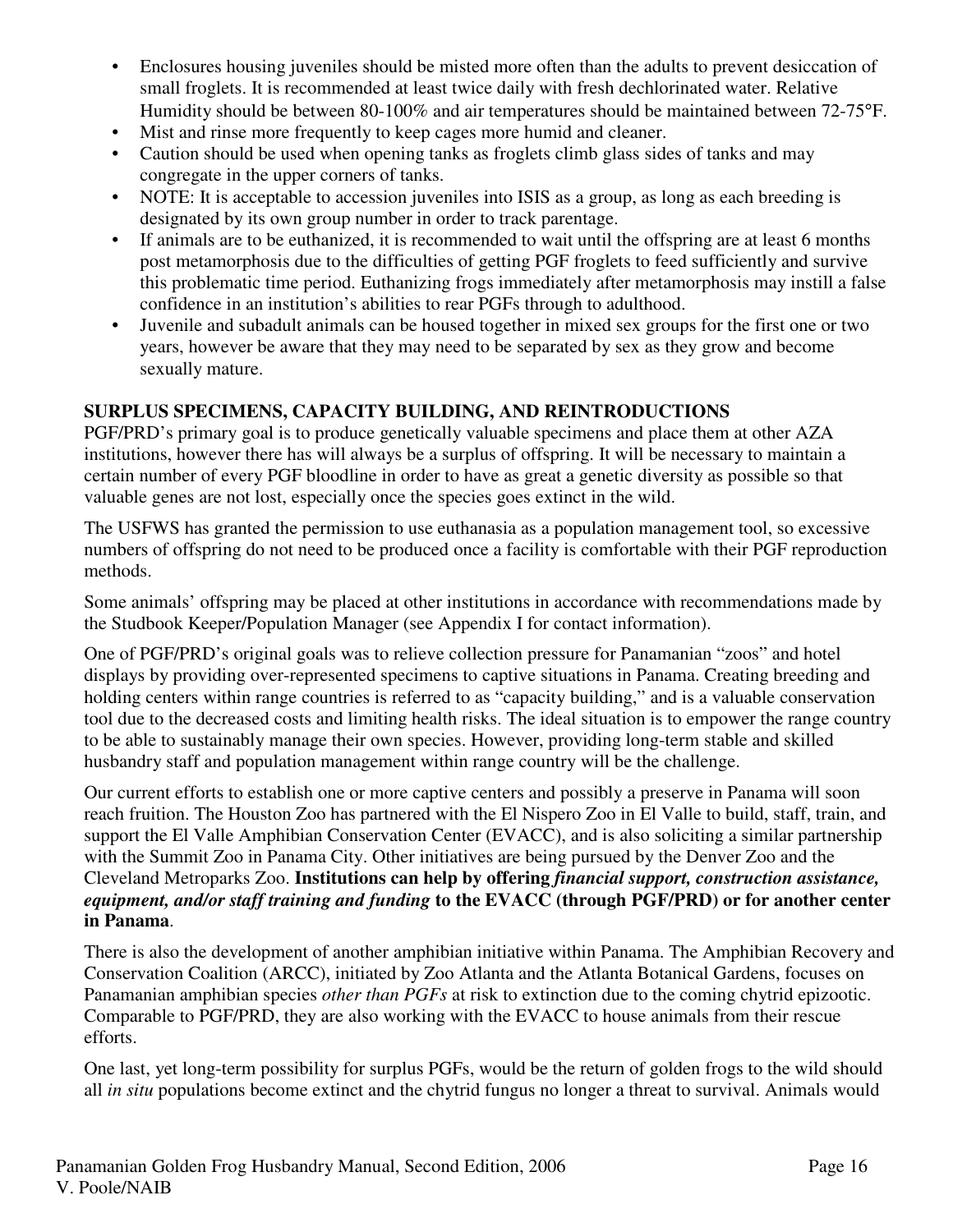be released following strict health guidelines, of course. The likelihood of this occurring is low, yet always a possibility when a species is brought into captivity as a last measure for survival.

# **MISCELLANOUS**

o How do I get frogs for my institution?



We are always looking for facilities to house and exhibit golden frogs; however**, if you are not affiliated with an institution accredited by the Association of Zoos and Aquariums (AZA), then you will not be able to receive frogs** due to their conservation status and the restrictions on our permits. This is to protect the frogs by not providing a conduit for them to make it into the pet trade, thereby increasing collection pressure on wild animals.

If you are an AZA facility, please consider how much space you can allot for the frogs and contact the PGF studbook/PMP holder or Vicky Poole (vpoole@aqua.org) for other husbandry questions. Contact information is available in Appendix I.

o ATAG Recommendations

Prior to PGF/PRD's efforts, the Amphibian Taxon Advisory Group (ATAG) 1999 Regional Collection Plan lists Atelopus zeteki as a Priority 4 – Phase-in Population. Now that golden frogs have been imported into AZA institutions, the taxon has been upgraded to a Priority 1 – PMP. PGF has been a priority project on the ATAG's action plan.

o PGF/PRD's Field Recommendations to Minimize the Spread of Chytrid

As pathogens can last a long time on field clothing and equipment, we are quite diligent about scrubbing off all soil and disinfecting all field equipment used in this project with 10% bleach or 10% ammonia solution, and completely drying equipment between uses. In addition, we always work in an east to west pattern to prevent the spread of chytrid. For more field disinfection options, see Appendix III.

For more information on chytrid and other amphibian disease links, we recommend the following: http://dendroworld.co.uk/BDGarchive/chytrid\_fungus.html - treatment of chytrid fungus http://coloherp.org/cb-news/Vol-28/cbn-0111/Chytridiomycosis.html - another article on chytrid treatment http://www.jcu.edu.au/school/phtm/PHTM/frogs/adms/scope.htm - strategies to control amphibian diseases http://www.jcu.edu.au/school/phtm/PHTM/frogs/chyglob.htm - up to date global distribution of chytrid http://www.jcu.edu.au/school/phtm/PHTM/frogs/chpr1/longcore.htm - description of *B.d.*  http://www.cdc.gov/ncidod/EID/vol10no12/03-0804.htm - origin of the amphibian chytrid fungus

o Website and PGF/PRD Listserve

Like all modern organizations, we have developed a website, which is maintained through the Denver Zoo. The site is bilingual (English/Spanish) in order to share information with the range countries of *Atelopus* frogs and the addresses are as follows:

> www.projectgoldenfrog.org www.proyectoranadorada.org www.ranadorada.org

Also, it is recommended that supervisors, staff working with golden frogs, and appropriate researchers join the AZA zeteki listerve in order to stay current with husbandry information and field efforts. Please contact Pete Johantgen at the Columbus Zoo to join (Pete.Johantgen@columbuszoo.org).

o Field Opportunities

If you or a staff member at your institution is interested in participating in PGF/PRD field efforts, please contact Kevin Zippel or Rick Haeffner for upcoming trip information.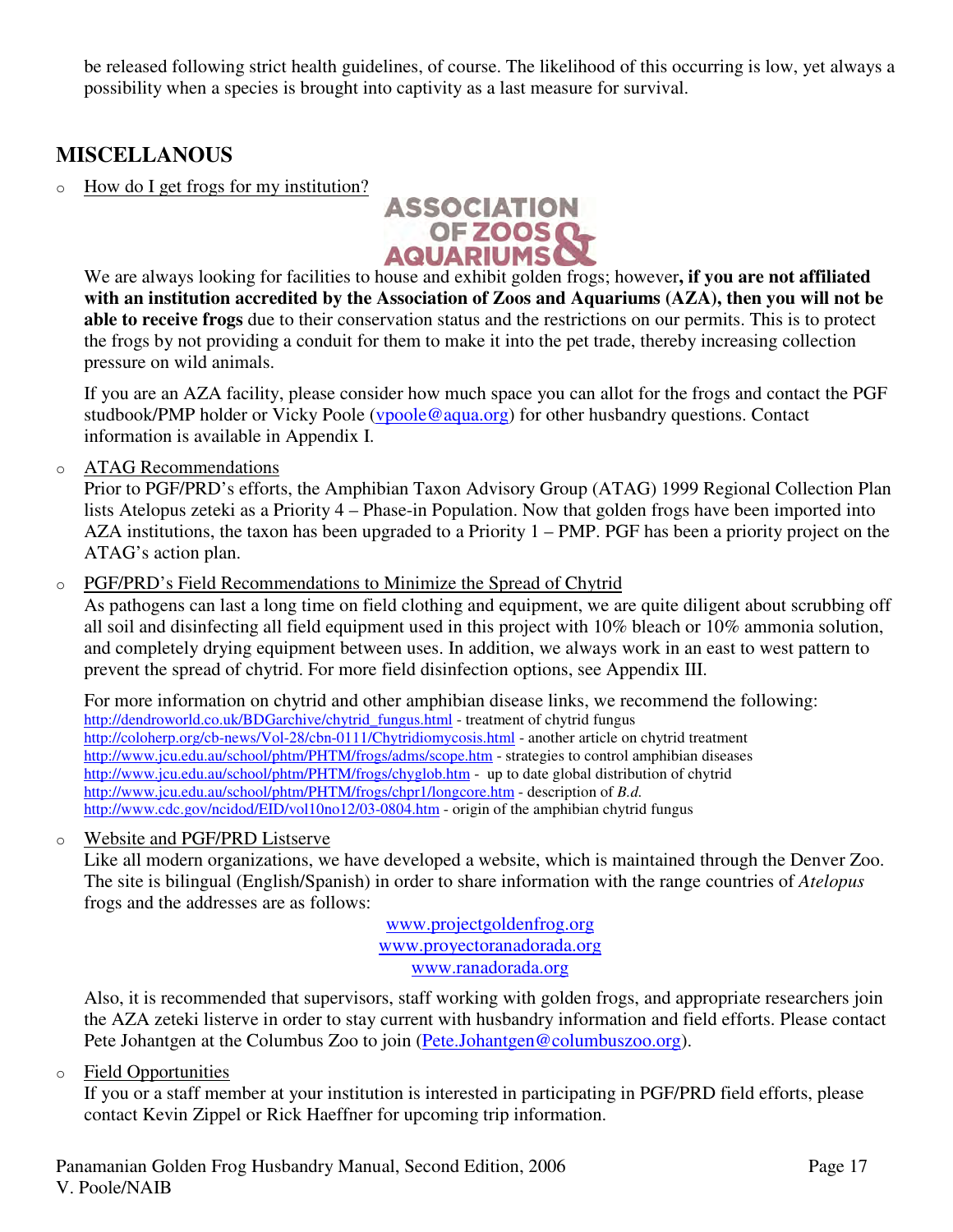### o Fundraising

Fundraising efforts for PGF/PRD's activities have been in place since it's inception as Financial Support was one of our four main goals, along with Field Studies, Captive Management, and Education. Most of the efforts to date have been funded by grants. The balance of personnel costs and time been has covered by individuals or their institutions. Current fundraising efforts include grants applied for by PGF/PRD directors or coordinators, donations, and t-shirt/cap sales. Donations can be made on-line at the www.projectgoldenfrog.org website or made payable to "Project Golden Frog" and sent to the Denver Zoological Gardens (address listed in Appendix I).

## o Museum specimens

As captive-bred, surplus PGFs were culled, we preserved specimens (entire or skinned) by various methods including 10% buffered formalin, ethanol, or methanol to make them available to researchers and museum collections. To date, PGF/PRD has provided preserved specimens to the following institutions: American Museum of Natural History (NY), The Field Museum (Chicago, IL), Museum of Zoology (Ann Arbor, MI), Museum of Comparative Zoology (Cambridge, MA), and The National Museum of Natural History (DC). Surplus preserved specimens with permits can be made available to accredited museum collections only by contacting Erik Lindquist (address listed in Appendix I).

Second Edition by Vicky Poole, National Aquarium in Baltimore First edition by Kevin Zippel, PhD, National Amphibian Conservation Center, Detroit Zoological Institution

Thanks to the folks at 11 institutions that took time in their busy schedules to fill out and return the husbandry surveys I sent out in 2005, and those who've answered my inquiries and given input since. My appreciation also goes out to Eli Bryant-Cavazos, Meredith Whitney, Bill Flannagan, Edi Sonntag, Kathy Duffy, Chris Tabaka, Leigh Clayton, and John Daly for answering all of the last minute questions that needed their valuable input and to the PGF photographers for the use of their pictures. Thanks to Karen St. John and Holli Friedland for editing advice. My undying gratitude belongs to Rick W. A. Haeffner for stepping up and helping out with PGF/PRD when all the pieces were falling apart. And finally, special thanks to Kevin Zippel for all of his help, advice, data, general comments, and friendship while allowing me to bastardize his original edition of this document. © -V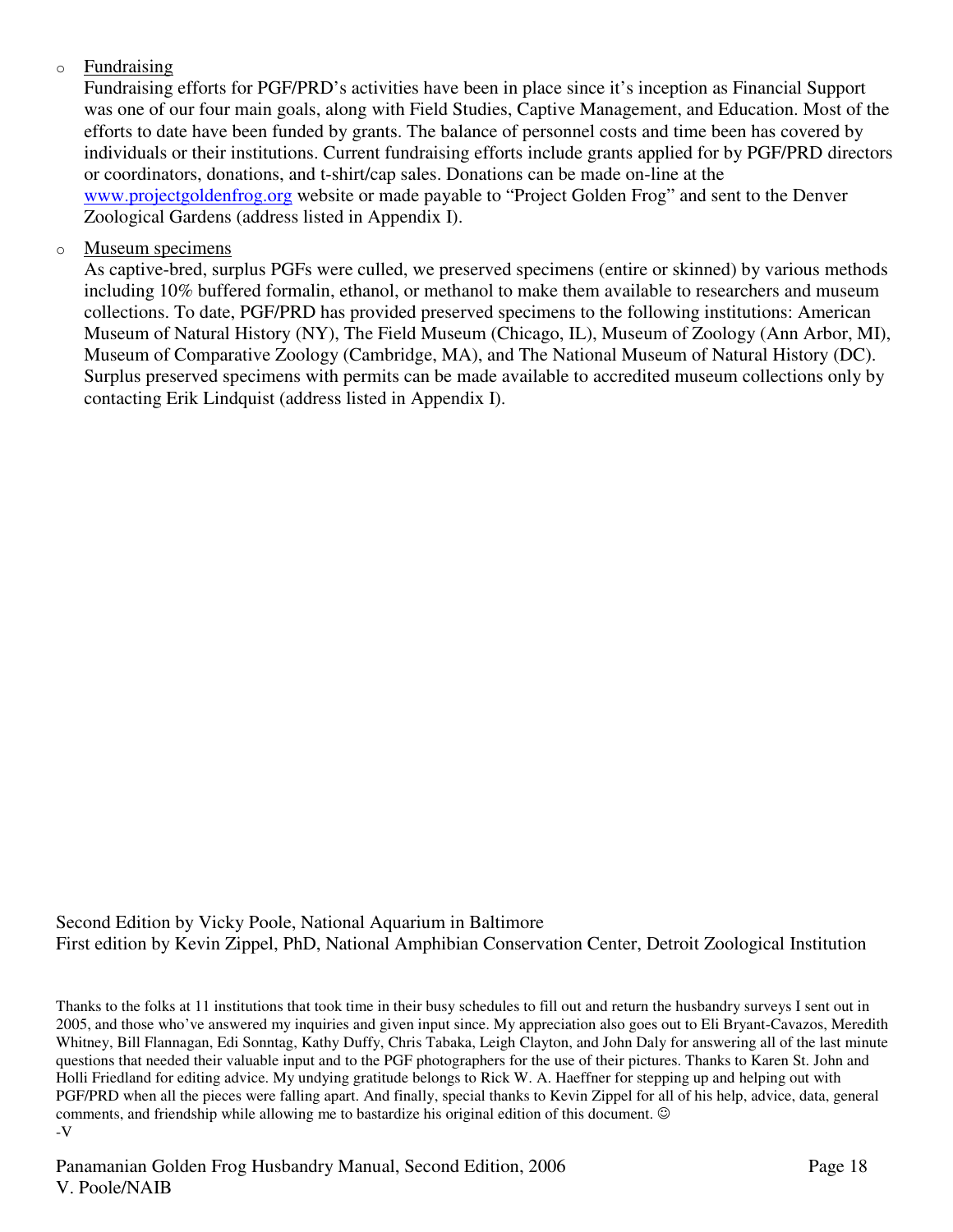**APPENDIX I –** Project Golden Frog/Proyecto Rana Dorada Contacts



| <b>DIRECTORS:</b>                                   | <b>MANAGERS:</b>                                       |  |  |  |
|-----------------------------------------------------|--------------------------------------------------------|--|--|--|
| Rick Haeffner, PGF Coordinator                      | Tom Weaver, PGF Treasurer/Fundraising Manager          |  |  |  |
| Denver Zoological Gardens                           | Denver Zoological Gardens                              |  |  |  |
| 2300 Steele St.                                     | 2300 Steele St.                                        |  |  |  |
| Denver, CO 80205-4899                               | Denver, CO 80205-4899                                  |  |  |  |
| 303-376-4926                                        | 303-376-4921                                           |  |  |  |
| rhaeffner@denverzoo.org                             | tweaver@denverzoo.org                                  |  |  |  |
| Kevin Zippel, PhD, PGF Coordinator                  | Meredith Whitney - Studbook/PMP (Contact for           |  |  |  |
| <b>IUCN/CBSG Amphibian Program Officer</b>          | obtaining animals)                                     |  |  |  |
| 315-889-5288 (home)                                 | The Maryland Zoo in Baltimore                          |  |  |  |
| zippelk@yahoo.com                                   | Druid Hill Park                                        |  |  |  |
|                                                     | Baltimore, MD 21217                                    |  |  |  |
|                                                     | 443-552-3353                                           |  |  |  |
|                                                     | mwhitney@marylandzoo.org                               |  |  |  |
| Vicky Poole, PGF Coordinator                        | Pete Johantgen - Zeteki Listserve Manager              |  |  |  |
| National Aquarium in Baltimore                      | Columbus Zoo and Aquarium                              |  |  |  |
| Pier 3/501 E. Pratt St.                             | PO Box 400                                             |  |  |  |
| Baltimore, MD 21202                                 | Powell, OH 43065-0400                                  |  |  |  |
| 410-576-1193                                        | 614-645-3446                                           |  |  |  |
| vpoole@aqua.org                                     | Pete.Johantgen@columbuszoo.org                         |  |  |  |
| Roberto Ibáñez, Field Research - Panama Coordinator | Paul Crump, Liaison for EVACC                          |  |  |  |
| Smithsonian Tropical Research Institute             | Houston Zoo, Inc.                                      |  |  |  |
| Attn: Roberto Ibáñez/Tupper                         | 15134 N. MacGregor Dr.                                 |  |  |  |
| <b>Unit 0948</b>                                    | Houston, TX 77030                                      |  |  |  |
| APO AA, 34002-0948                                  | 713-533-6500                                           |  |  |  |
| 011-507-212-8302                                    | pcrump@houstonzoo.org                                  |  |  |  |
| ibanezr@tivoli.si.edu                               |                                                        |  |  |  |
| Erik Lindquist Field Research - US Coordinator      | Alex Saunders - Webmaster                              |  |  |  |
| <b>Messiah College</b>                              | Denver Zoological Gardens                              |  |  |  |
| One College Ave.                                    | 2300 Steele St.                                        |  |  |  |
| Grantham, PA 17027                                  | Denver, CO 80205-4899                                  |  |  |  |
| 717-766-2511 x2044                                  | asaunders@denverzoo.org                                |  |  |  |
| quist@messiah.edu                                   |                                                        |  |  |  |
|                                                     | Corinne Richards, <i>In situ</i> Population Researcher |  |  |  |
|                                                     | University of Michigan/Museum of Zoology               |  |  |  |
|                                                     | clrichar@umich.edu                                     |  |  |  |
|                                                     | César Jaramillo, Population Geneticist                 |  |  |  |
|                                                     | University of Panama                                   |  |  |  |
|                                                     | 011-507-212-8729                                       |  |  |  |
|                                                     | <b>VACANT</b> - Veterinary Advisor                     |  |  |  |
|                                                     | <b>VACANT</b> - Education Liaison                      |  |  |  |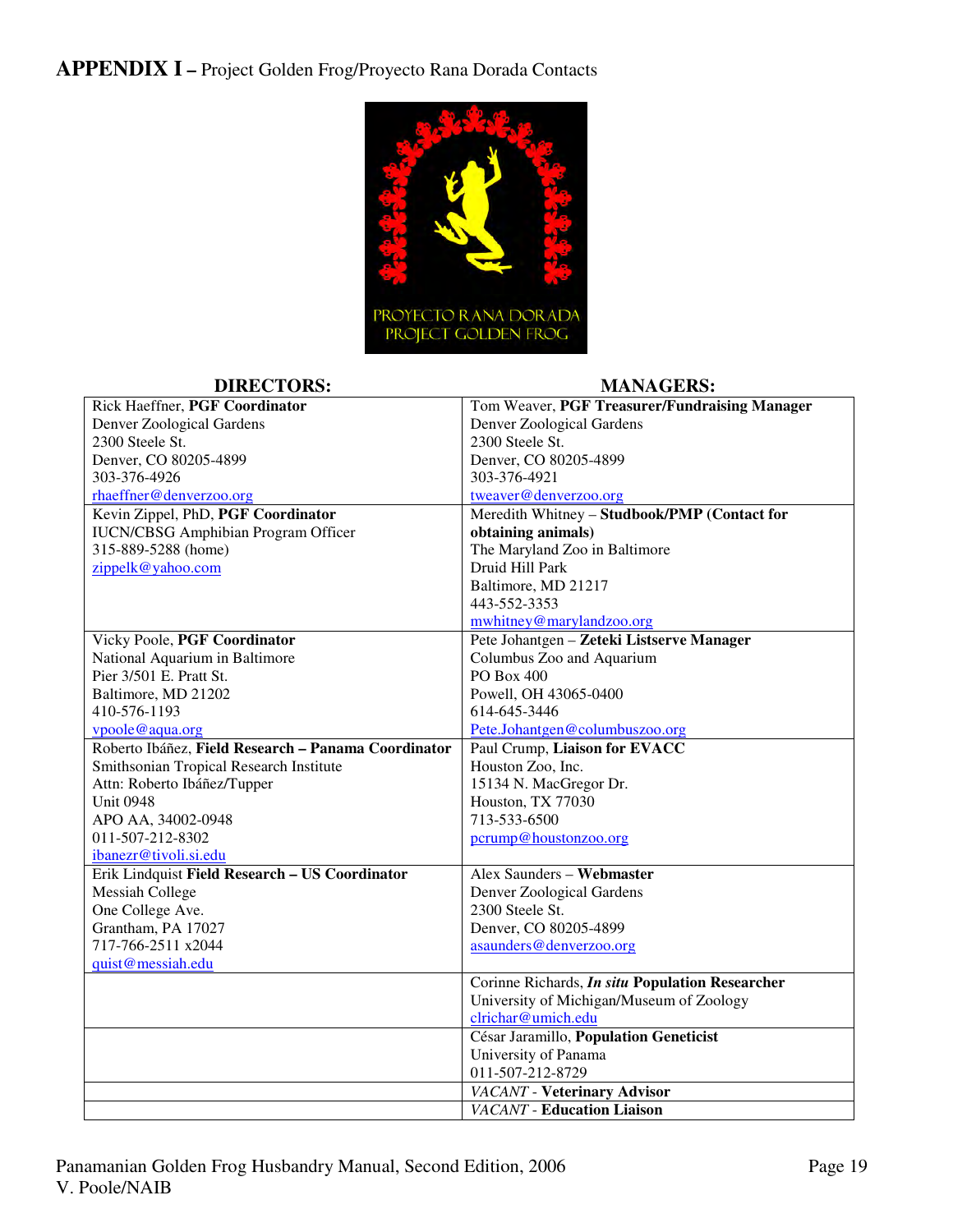For a rough idea of the number of specimens…

- Number of living wild-caught in US institutions
	- o 9.8 Locality **B** at MZB and National Zoo
	- o 3.4 Locality **A** at DZI (2.0) and MZB (1.4)
	- o 10.6 Locality **C** at DZI and Cleveland Zoo
- Number of total founders/potential founders collected to date:
	- o 12.15.5 collected at Locality **A**
	- o 9.9 collected at Locality **B**
	- o 14.15.27 collected at Locality **C**
- Number of bloodlines represented: 2121 living offspring representing 28 bloodlines
- Number of F1 offspring currently
	- o 417 Locality **B** F1s from 6 bloodlines at 2 institutions
	- o 889 Locality **A** F1s from 19 bloodlines at 27 institutions
	- o 815 Locality **C** F1s from 3 bloodlines at 2+ institutions
- Number of institutions holding PGFs (of any population) 27+ (2161 specimens total) per MZB
- List of institutions producing offspring as of 2006 (inbred or not):
	- o MZB
	- o Detroit Zoo
	- o Denver Zoo
	- o San Diego
	- o Cleveland Zoo
	- o NAIB
	- o National Zoo
- Number of new institutions awaiting offspring 11 (8 new to PGF/PRD)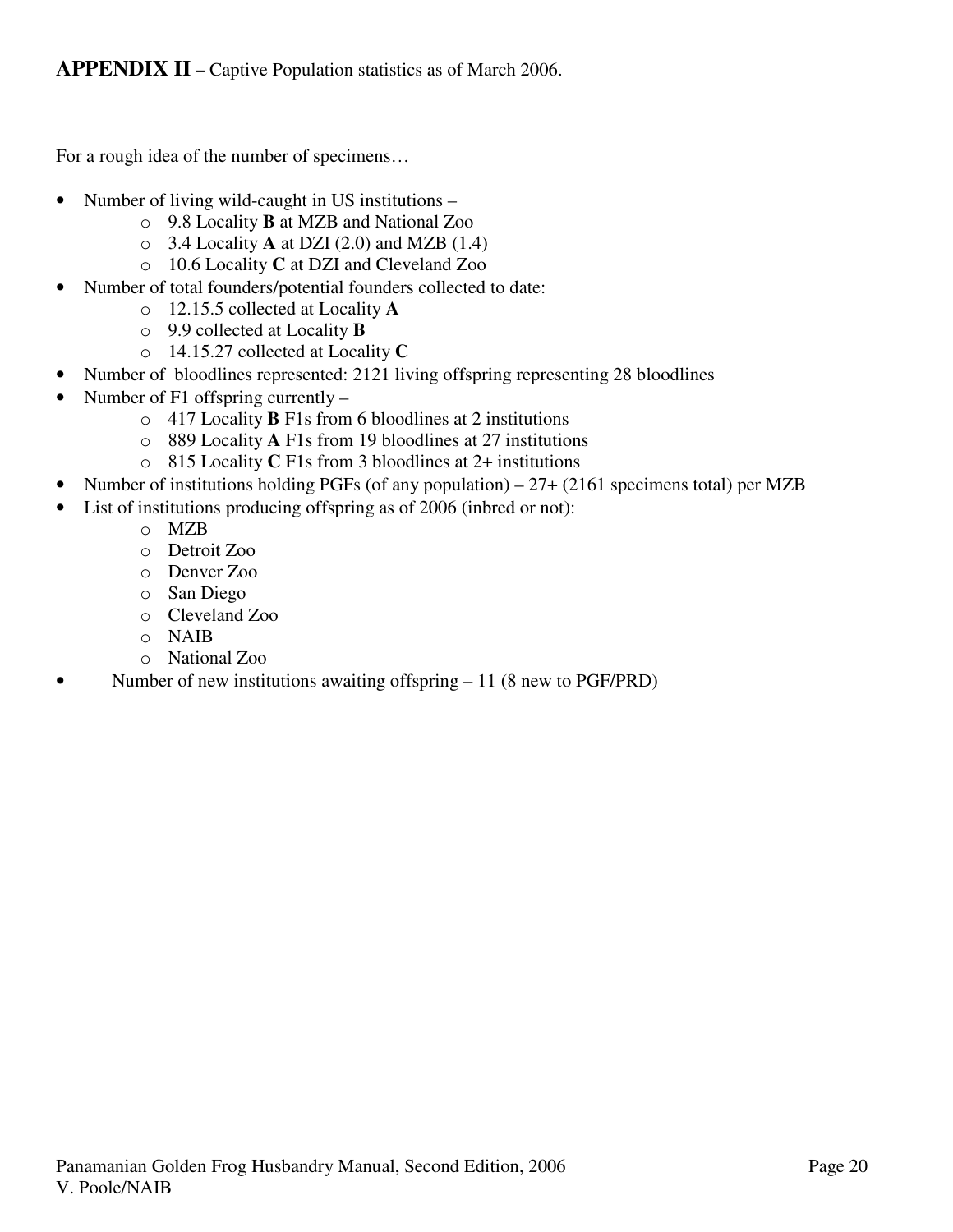## **APPENDIX III –** Recommended Protocols for Disinfection of Chytrid on Surfaces

Table 1: Disinfection strategies suitable for killing *Batrachochytrium dendrobatidis* and ranaviruses in field studies. Where concentrations and time are given, these are minimum shown to be effective. For *B. dendrobatidis* based on Berger (2001) and Johnson et al (2003) and for ranaviruses on Langdon (1989) and Miocevic et al (1993).

| Purpose                                                                         | Disinfection                             | Concentration    | Time               | Pathogen killed                 |  |
|---------------------------------------------------------------------------------|------------------------------------------|------------------|--------------------|---------------------------------|--|
| Disinfecting<br>surgical equipment<br>and other<br>instruments (e.g.<br>scales) | Ethanol                                  | 70%              | $1$ min            | B. dendrobatidis<br>Ranaviruses |  |
|                                                                                 | Vircon                                   | $1$ mg/ml        | 1 min              |                                 |  |
|                                                                                 | Benzalkonium<br>chloride                 | $1$ mg/ml        | 1 min              | <b>B.</b> dendrobatidis         |  |
| Disinfecting<br>collection<br>equipment and<br>containers                       | Sodium<br>hypochlorite<br>(bleach)       | $1\%$            | $1$ min            | <b>B.</b> dendrobatidis         |  |
|                                                                                 | Sodium<br>hypochlorite<br>(bleach)       | 4%               | $15 \text{ min}$   | Ranaviruses                     |  |
|                                                                                 | Didecyl dimethyl<br>ammonium<br>chloride | 1:1000 dilution  | $0.5$ min          | <b>B.</b> dendrobatidis         |  |
|                                                                                 | Complete drying                          |                  | 3 hours or greater | <b>B.</b> dendrobatidis         |  |
|                                                                                 | Heat                                     | 60C              | $\overline{5}$ min | <b>B.</b> dendrobatidis         |  |
|                                                                                 |                                          |                  | $15 \text{ min}$   | Ranaviruses                     |  |
|                                                                                 | Heat                                     | 37 C             | 4 hours            | B. dendrobatidis                |  |
|                                                                                 | Sterilizing UV<br>light                  |                  | $1$ min            | Ranaviruses only                |  |
| Disinfecting<br>footwear                                                        | Sodium<br>hypochlorite<br>(bleach)       | $1\%$            | $1$ min            | <b>B.</b> dendrobatidis         |  |
|                                                                                 | Sodium<br>hypochlorite<br>(bleach)       | $\overline{4\%}$ | $15 \text{ min}$   | Ranaviruses                     |  |
|                                                                                 | Didecyl dimethyl<br>ammonium<br>chloride | 1:1000 dilution  | $1$ min            | <b>B.</b> dendrobatidis         |  |
|                                                                                 | Complete drying                          |                  | 3 hours or greater | <b>B.</b> dendrobatidis         |  |
| Disinfecting cloth                                                              | Hot wash                                 | 60 C or greater  | $5 \text{ min}$    | B. dendrobatidis                |  |
| (e.g. bags, clothes)                                                            |                                          |                  | $15 \text{ min}$   | Ranaviruses                     |  |

Reprinted from:

**HYGIENE PROTOCOL FOR HANDLING AMPHIBIANS IN FIELD STUDIES** 

Speare R<sup>1</sup>, Berger L<sup>1</sup>, Skerratt LF<sup>2</sup>, Alford R<sup>3</sup>, Mendez D<sup>1</sup>, Cashins S<sup>3</sup>, Kenyon N<sup>3</sup>, Hauselberger K<sup>3</sup>, Rowley J<sup>3</sup> Amphibian Diseases Group, James Cook University, Townsville 4811, Australia. <sup>1</sup> School of Public Health and Tropical Medicine

<sup>2</sup> School of Biomedical Sciences

<sup>3</sup> School of Tropical Biology

8 October 2004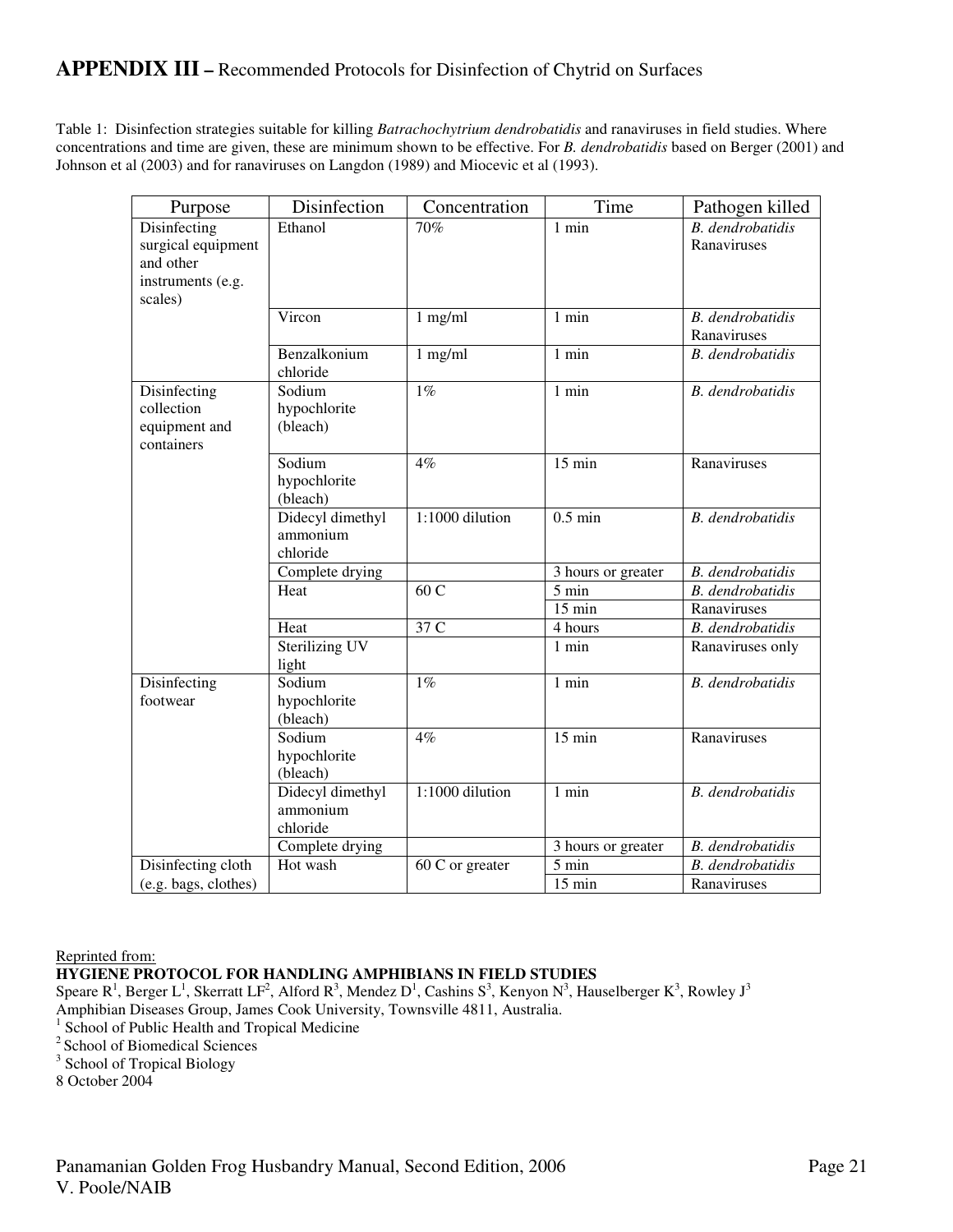| Locality                        | A           | D                  | D                  | E        | E          | E        |
|---------------------------------|-------------|--------------------|--------------------|----------|------------|----------|
| Elevation (above sea level)     | 2550'       | 2200'              | 2200'              | 2000'    | 2000'      | 2000'    |
| Site Number                     | Site 1      | Site 1             | Site 2             | Site 1   | Site 2     | Site 3   |
| Date                            | 10/20/99    | 10/23/99           | 10/24/99           | 10/19/06 | 10/19/06   | 10/19/06 |
| Time                            | 12:00<br>PM | 10:30<br><b>AM</b> | 11:30<br><b>AM</b> | 1:00 PM  | 2:30 PM    | 4:30 PM  |
|                                 |             |                    |                    |          |            |          |
| Temp                            | 22.5 C      | 21.1C              | 21.1C              | 21.6 C   | 21.8 C     | 21.7 C   |
| рH                              | 7.6         | 7.5                | 8.5                | 6.8      | 6.5        | 6.9      |
| Dissolved Oxygen - DO<br>(mg/L) | 9.06        | 8.6                | 8.6                | 8.41     | 8.37-8.68  | 8.79     |
| Ammonia                         | 0 ppm       | 0 ppm              | 0 ppm              | 0 ppm    | 0 ppm      | 0 ppm    |
| Nitrite                         | 0 ppm       | 0 ppm              | 0 ppm              | 0 ppm    | 0 ppm      | 0 ppm    |
| Nitrate                         | 0 ppm       | 0 ppm              | 0 ppm              | 0 ppm    | 0 ppm      | 0 ppm    |
| Conductivity (microsiemens)     | 59          | 86                 | 62                 | 49       | 47         |          |
|                                 | $0 - 1$     |                    |                    | $0 - 1$  |            | $0 - 1$  |
| General Hardness - GH           | degree      | 1 degree           | 2 degree           | degree   | 0-1 degree | degree   |
|                                 |             | $0 - 2$            | $0 - 2$            | $0 - 1$  |            | $0 - 1$  |
| Carbonate Hardness - KH         | 1 degree    | degree             | degree             | degree   | 0-1 degree | degree   |
| Iron                            | 0 ppm       | 0 ppm              | 0 ppm              | 0 ppm    | 0 ppm      | 0 ppm    |
| Phosphate                       | 0 ppm       | 0 ppm              | 0 ppm              | 0 ppm    | 0 ppm      | 0 ppm    |

*AZA facilities can contact the author or studbook holder to decipher the following population locations in order to protect the localities from illegal collection*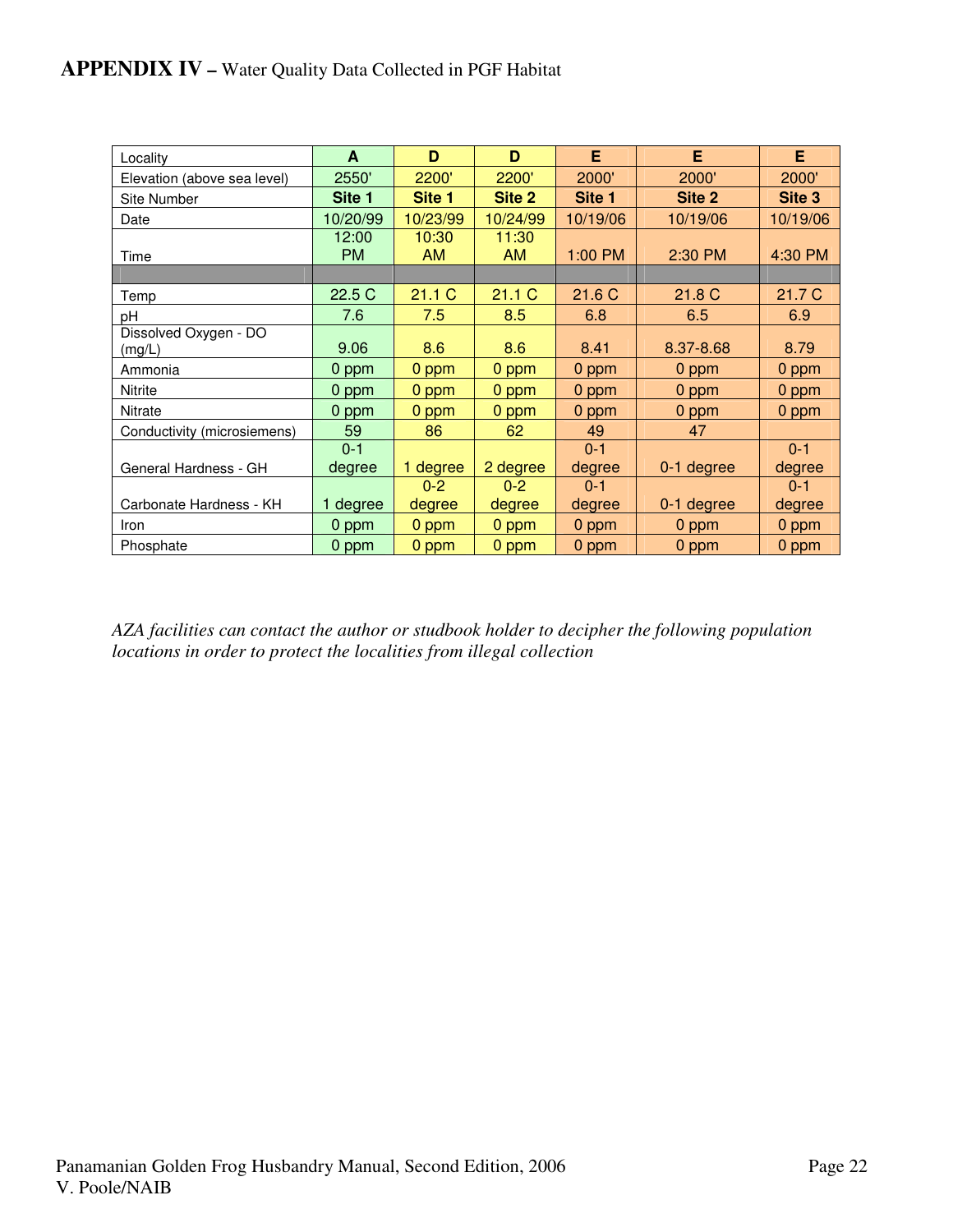## **APPENDIX V –** Environmental Data Collected in PGF Habitat



**AIR SITE: Locality D, Panama** (5/22/99 – 10/20/99) Temperature (\*C) (1) 15 17 19 21 23 25 27 512/1999 999 99,09,09,09 6/29/29/99 19199 1101999 1/1/1999 1/24/1999 1/31/1999 **8/1/1999** 14/1999 8/21/1999 8/28/1999 19/4/1999 911/1999 191996 19/1995 11/1995 10/1999 099 Temperature (\*C) (1)

#### Panamanian Golden Frog Husbandry Manual, Second Edition, 2006 Page 23 V. Poole/NAIB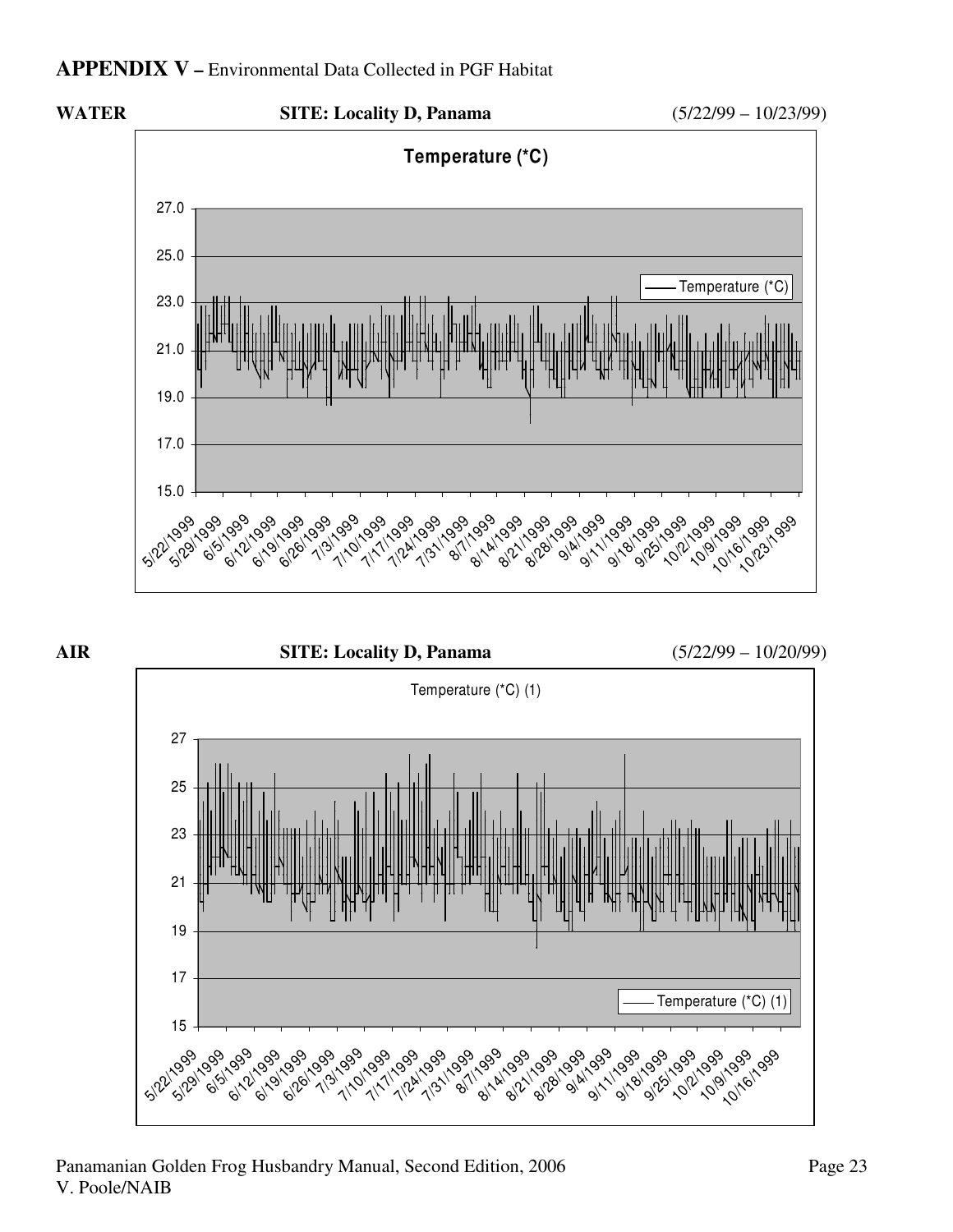





#### Panamanian Golden Frog Husbandry Manual, Second Edition, 2006 Page 24 V. Poole/NAIB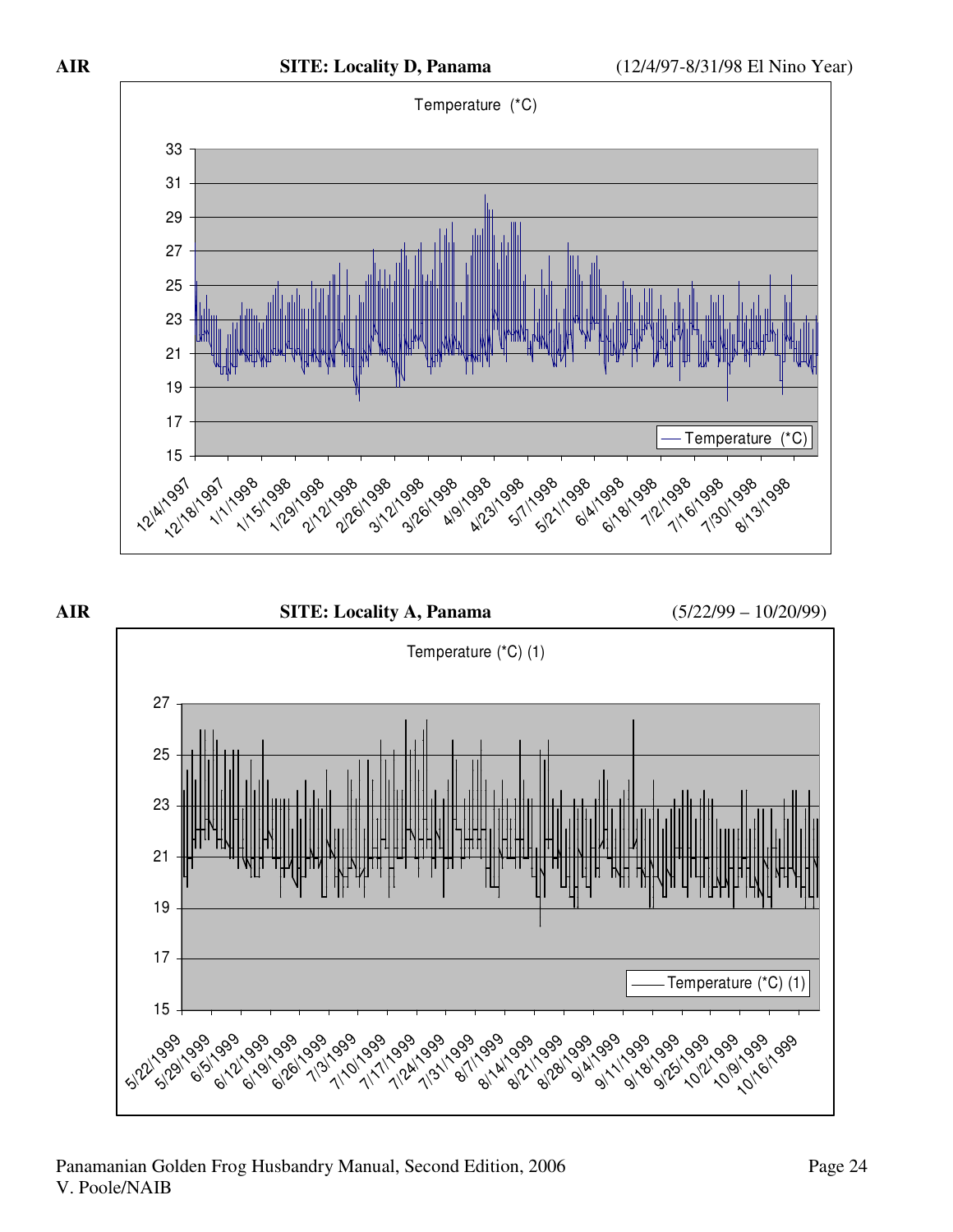



#### Panamanian Golden Frog Husbandry Manual, Second Edition, 2006 Page 25 V. Poole/NAIB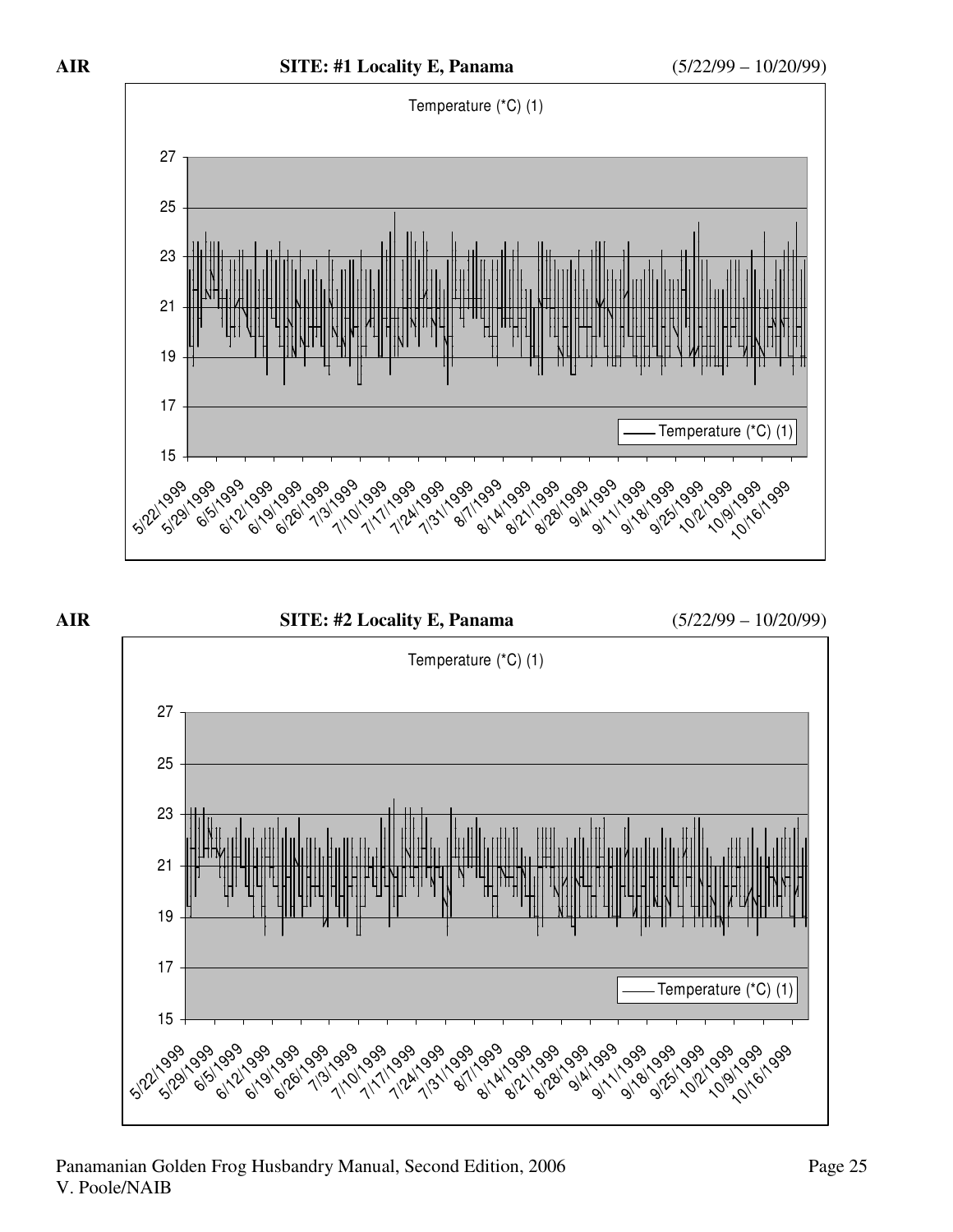











#### Panamanian Golden Frog Husbandry Manual, Second Edition, 2006 Page 26 V. Poole/NAIB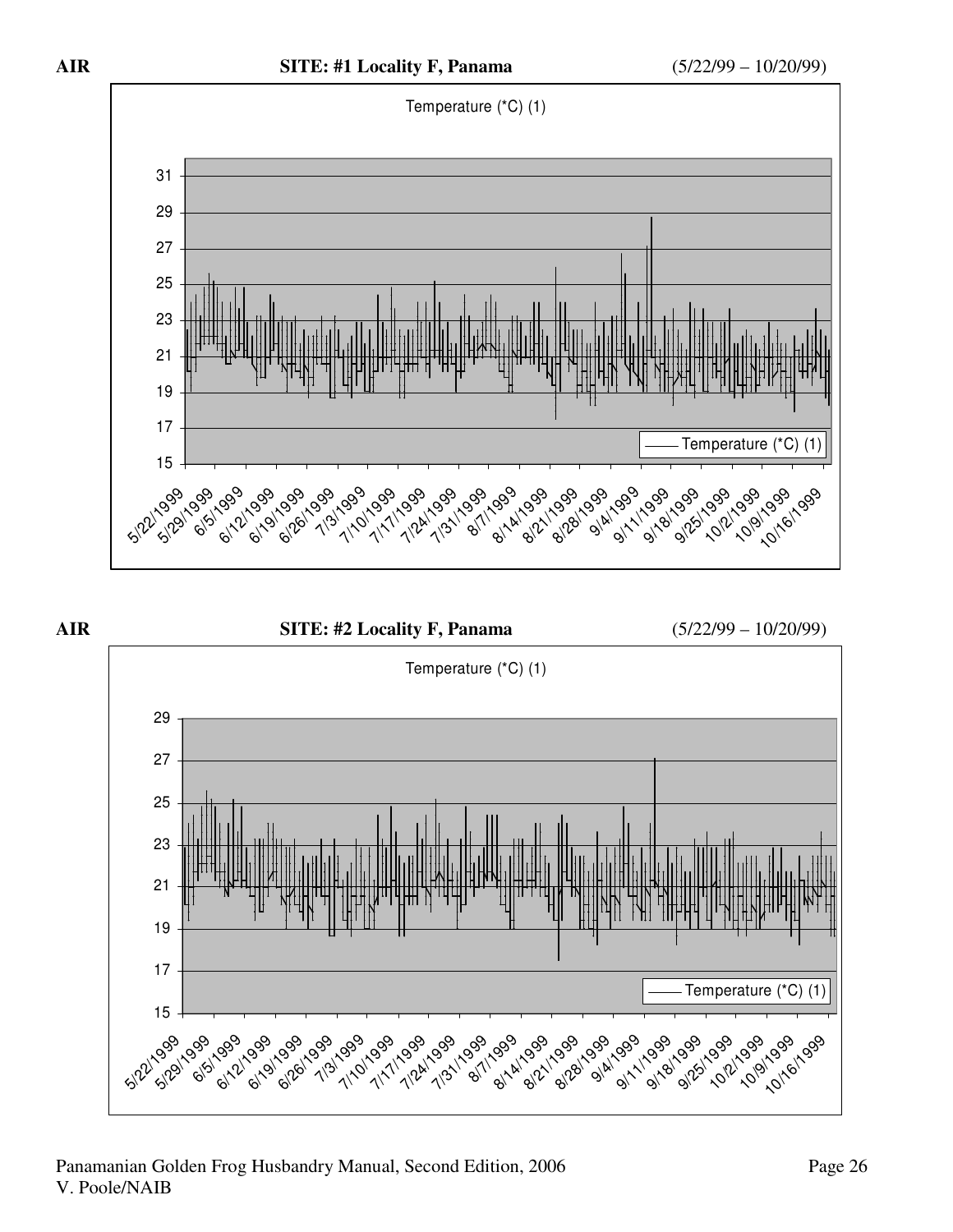







#### Panamanian Golden Frog Husbandry Manual, Second Edition, 2006 Page 27 V. Poole/NAIB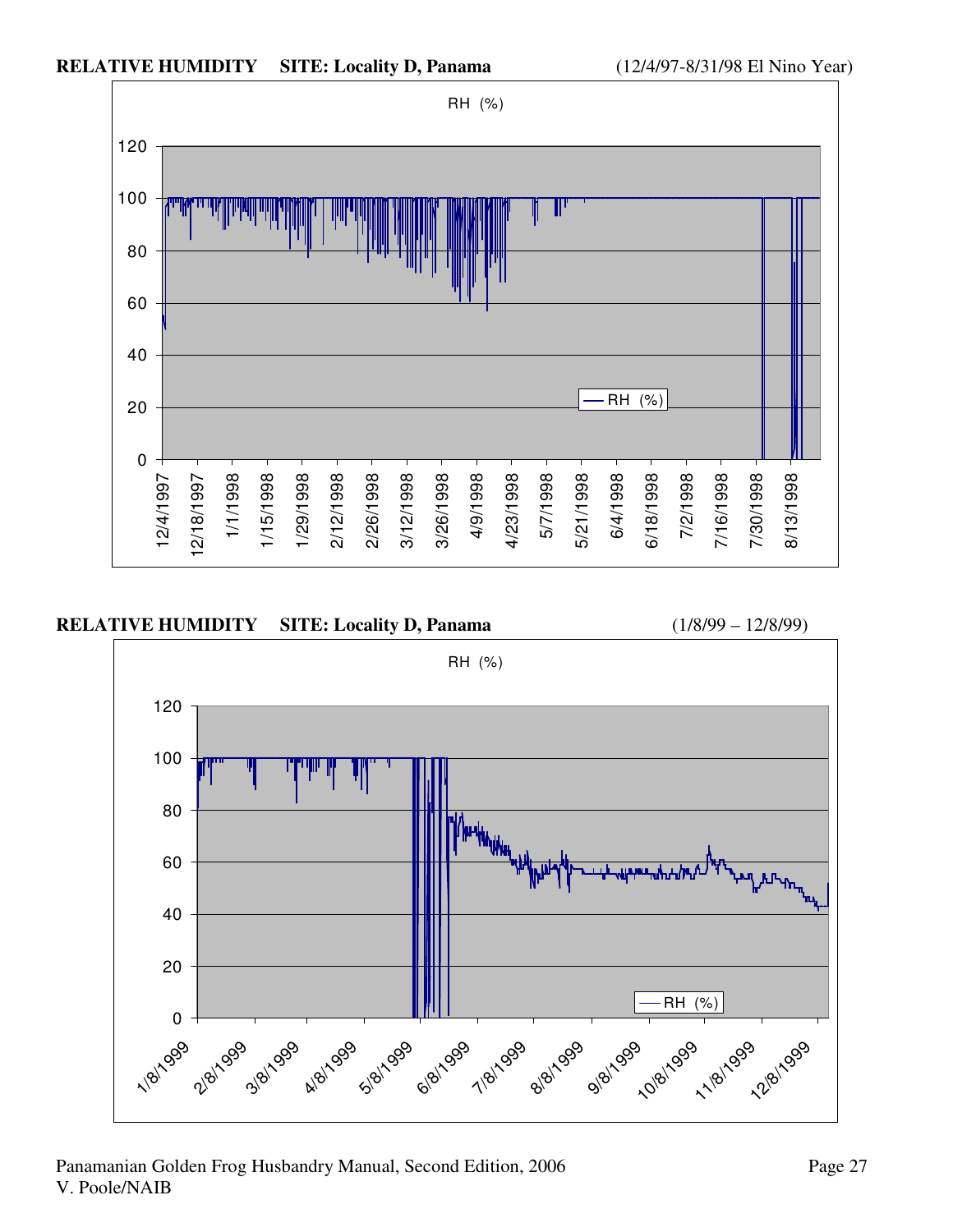



Panamanian Golden Frog Husbandry Manual, Second Edition, 2006 Page 28 V. Poole/NAIB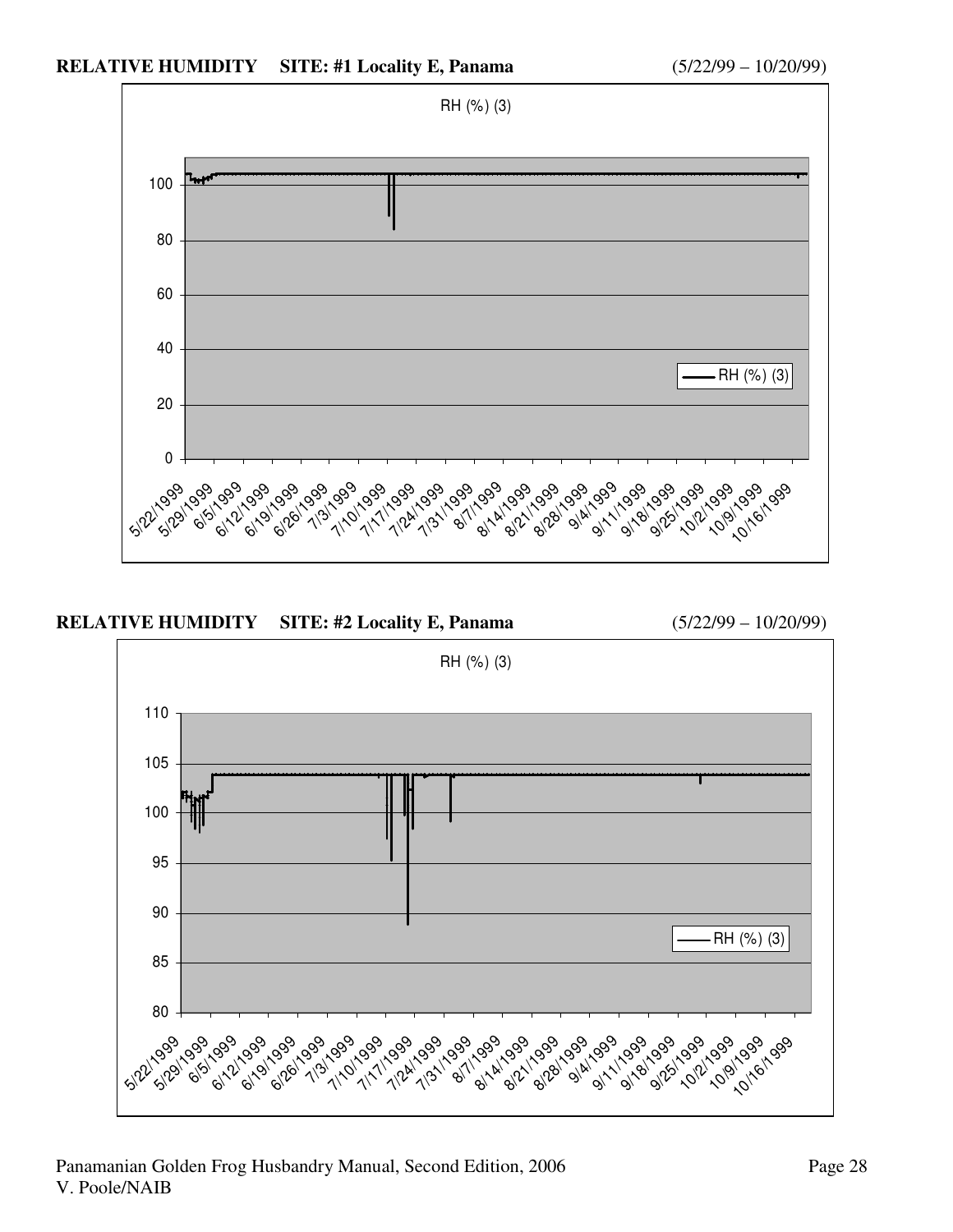



#### Panamanian Golden Frog Husbandry Manual, Second Edition, 2006 Page 29 V. Poole/NAIB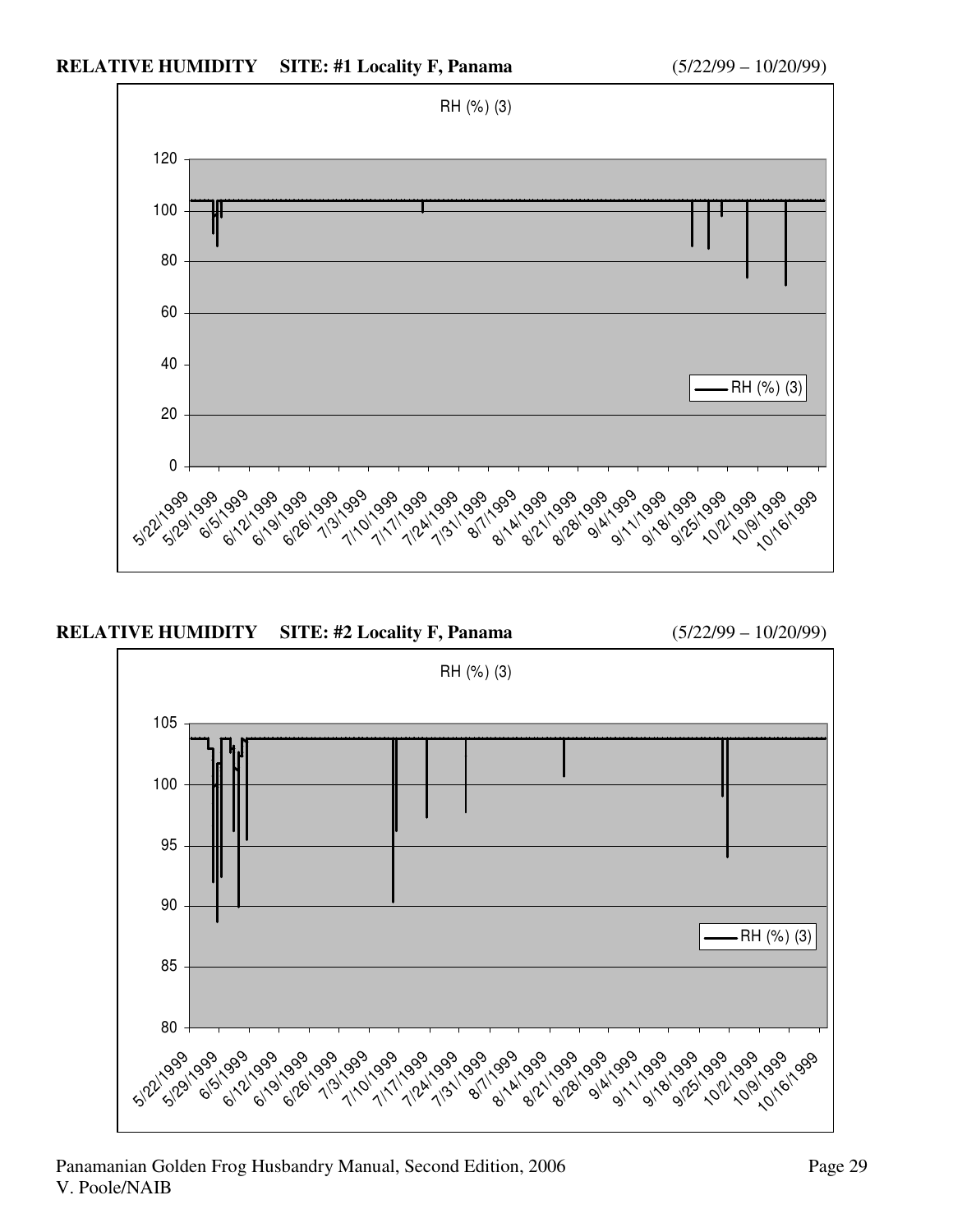## **APPENDIX VI –** Recipe for Reconstitution Reverse Osmosis (RO) Water Kevin Zippel, PhD

100 gallons of RO water 15.0 g calcium chloride  $CaCl<sub>2</sub>$ 17.6 g magnesium sulfate  $MgSO<sub>4</sub>$ -7H<sub>2</sub>O 13.6 g potassium bicarbonate  $KHCO<sub>3</sub>$ 11.3 g sodium bicarbonate NaHCO<sub>3</sub> 0.5 g commercial trace element mix (available through hydroponics suppliers, i.e., #6 chelate trace element, Homegrown Hydroponics)

Dissolve crystals in a jar of water then add to storage vat. Blend thoroughly before use.

Final composition: General Hardness: 3 degrees Carbonate Hardness: 2 degrees Ca:Mg (3:1)  $Na:Ca^{+}Mg^{+}K(1:4)$ pH: ~ 7.4 depending on aeration

For further information on this topic, please see Dr. Zippel's website: http://home.att.net/~kczippel/waterqual.html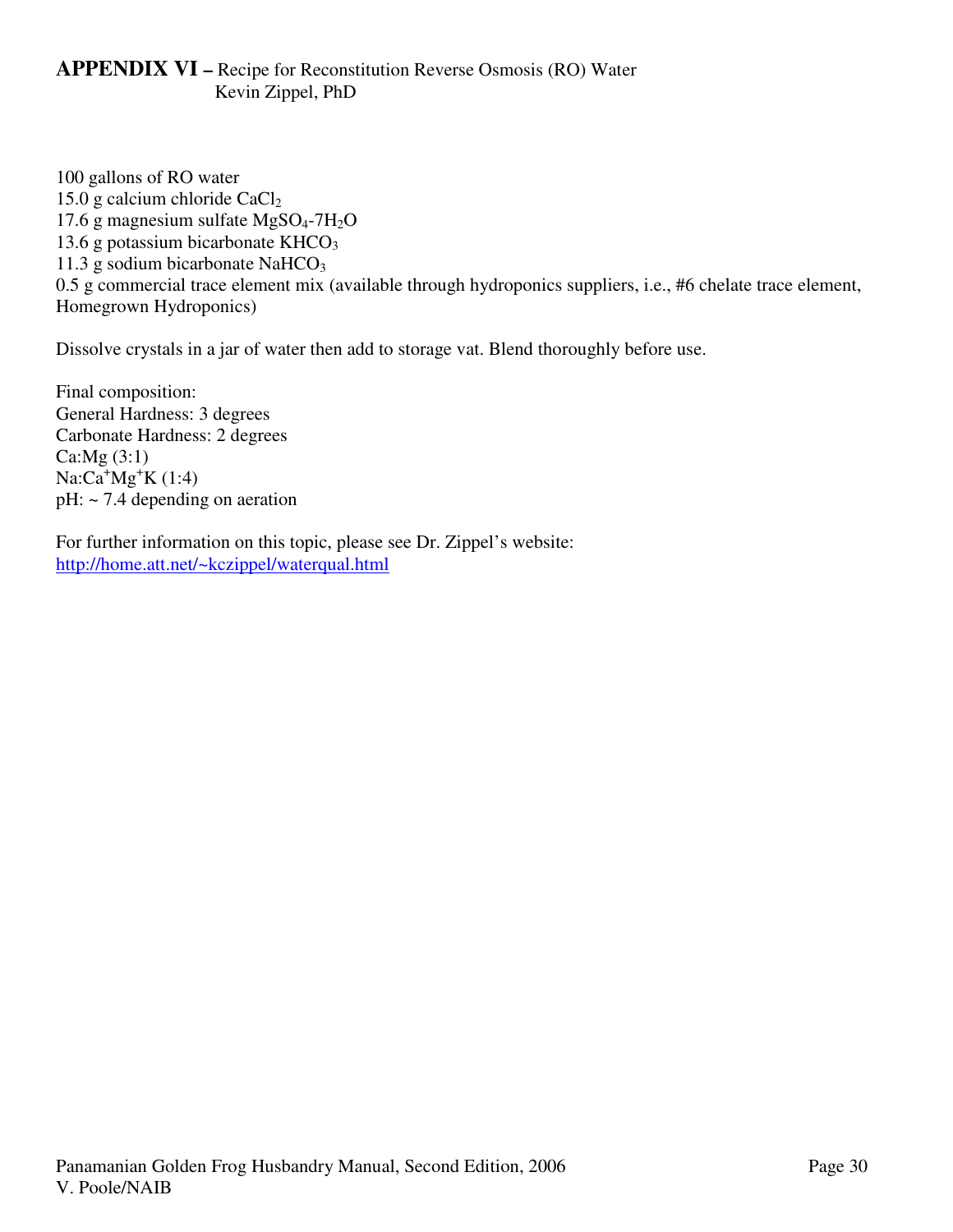## **APPENDIX VII –** Diatom Culturing as a Tadpole Food

### A SUGGESTED METHOD FOR CULTURING DIATOMS:

 At Detroit Zoo's NACC we generally have some diatoms (golden-brown algae) growing in tanks throughout the building, but I know you can purchase cultures as well. We will set 10 or 15 gallon tanks (or plastic tubs), cover the bottom with 6-8" sections of PVC pipe (1 ½" is my preference), add some culture algae and nutrients (available from Aquatic Eco-Systems: Micro Algae Grow Mass Packs™, WITH SILICATES). You need to have a UV light above the tank (the closer the better from what I can tell). Once the pipes are nice and brown they can be transferred directly into the tank and they graze every last little bit off - often by the end of the day. [Aquatic Eco-Systems, Inc, Apopka, FL]

 I aim to have at least 8 tanks going at all times for each tad clutch. I will feed out an entire tank for a good size clutch or when they get big and pudgy. It can take 8-12 days for the culture to get going, so plan ahead. Bleach the pipes between uses to keep the cooties down, dechlorinate them well, then restart them. If the tank they came from has some nice brown algae and little to no green algae, you can just wipe off the walls to restart the pipe again. The nutrients can cause a sediment that slows growth if you added too much. I try to change the water on each culture tank once a week and re-feed it. As long as the pipes don't dry out, they do well this way.

 Once the green algae start invading - feed out what pipes you can and bleach the rest. It takes very little time for the green to crowd out the browns. Also, we get little midge fly larva on our algae tubes as they sit in the culture. These haven't proven a problem if we feed the tank out and bleach before restarting. We tried covering all tanks with plastic wrap with some improvement if it was tight, but its a big pain and I tend not to do it anymore.

 Our best source for starting cultures is usually a chilled setup that has a decent amount of light but not direct light. This year we had a chilled crayfish tank that was a great source and the crayfish had been health tested prior to being cleared to use as food items, so we know the tank is clear. Once a couple tanks are started, you can just reserve a tube to use to start new cultures as needed.

 I've trained a couple docents to clean and restart the cultures to knock down the time I spend. It is easy to spend an hour a day dealing with cultures alone. I've had 5 clutches going at once this year, and every free space in the building has cultures. I have about 45 culture tanks running right now and have just about enough for what tads I have going (2 of the clutches are small).

 Then end result - lots of work, but the tads that result seem bigger and stronger and they seem to emerge faster than when we had them on sera mix alone. Maybe its just me - haven't compared any of the data.

Hope this helps out - happy culturing!

Edi

Edythe (Edi) Sonntag Senior Zookeeper Detroit Zoological Institute National Amphibian Conservation Center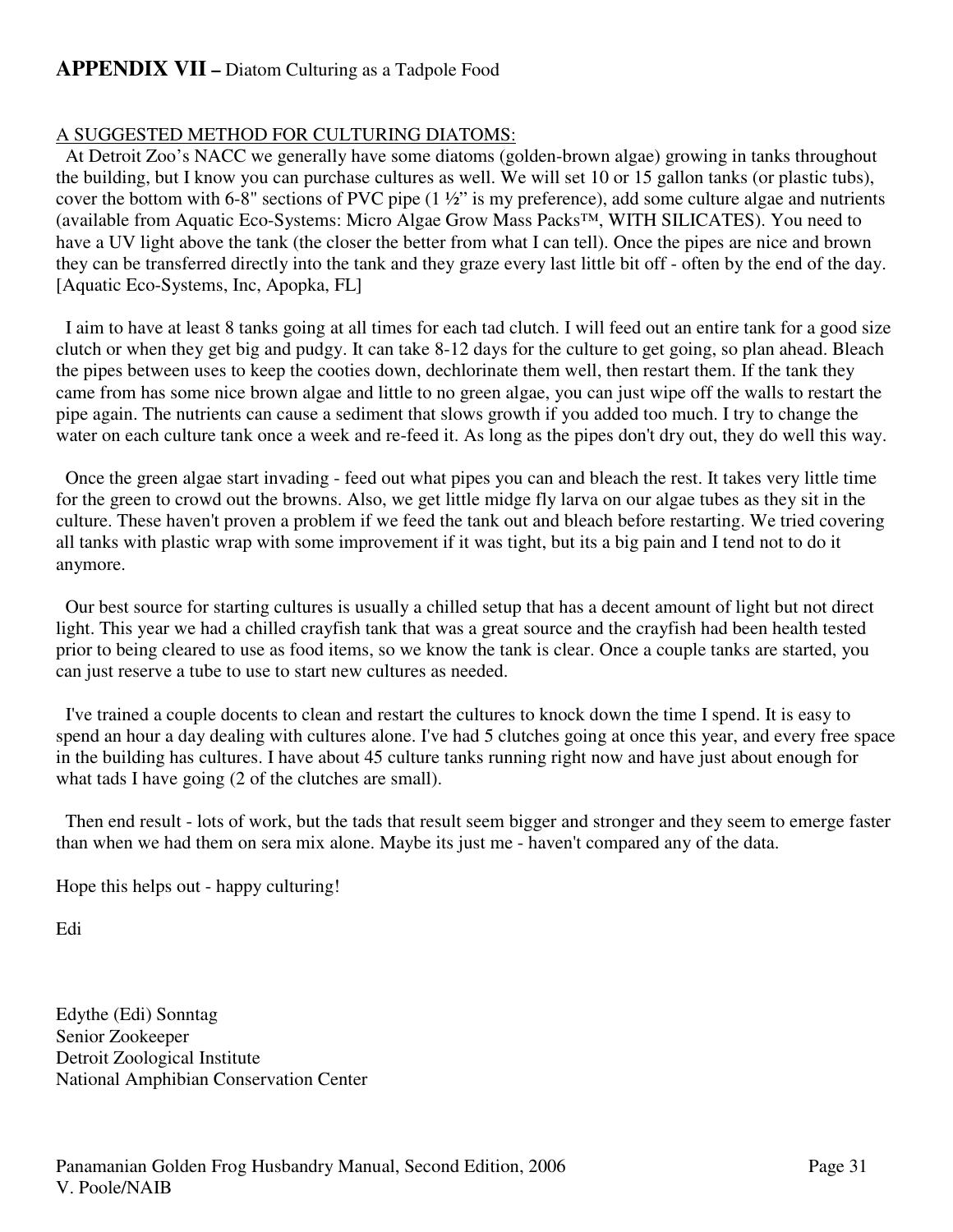## **REFERENCES**

Alford, R.A., S.J. Richards. 1997. Lack of evidence for epidemic disease as an agent in the catastrophic decline of Australian rain forest frogs. Cons. Biol. 11:1026-1029.

Anderson, I. 1998. A great leap forward: At long last, zoologists may know what is killing the world's amphibians. New Scientist 158(2140): 4-5.

Annis, S.L., F.P. Dastoor, H. Ziel, P. Daszak, J.E. Longcore. 2004. A DNA-based assay identifies *Batrachochytrium dendrobatidis* in amphibians. J. of Wildlife Diseases 40(3):420-428.

Beard, K.H., E.M. O'Neill. 2005. Infection of an invasive frog *Eleutherodactylus cocqui* by the chytrid fungus *Batrachochytrium dendrobatidis* in Hawaii. Biol. Cons. 126:591-595.

Beebee, T.J.C., R.J. Flower, A.C. Stevenson, S.T. Patrick, P.G. Appleby, C. Fletcher, C. Marsh, J. Natkanski, B. Rippey, R.W. Battarbee. 1990. Decline of the natterjack, *Bufo clamita*, in Britain: paleological, documentary and experimental evidence for breeding site acidification. Biol. Cons. 53:1-20.

Bell, B.D., S. Carver, N.J. Mitchell, S. Pledger. 2004. The recent decline of a New Zealand endemic: how and why did populations of Archey's frog *Leiopelma archeyi* crash over 1996-2001? Biol. Cons. 120:189-199.

Berger, L., R. Speare. 1998. Chytridiomycosis — a new disease of amphibians. ANZCCART News 11:1-3.

Berger, L., R. Speare, P. Daszak, D.E. Green, A.A. Cunningham, C.L. Goggin, R. Slocombe, M.A. Ragan, A.D. Hyatt, K.R. McDonald, H.B. Hines, K.R. Lips, G. Marantelli, H. Parkes. 1998. Chytridiomycosis causes amphibian mortality associated with population declines in the rainforests of Australia and Central America. Proc. Nat. Acad. Sci. 95:9031- 9036.

Berger, L., R. Speare, A. Hyatt. 1999. Chytrid fungi and amphibian declines: Overview, implications and future directions. Declines and Disappearances of Australian Frogs. A. Campbell (ed.), Environment Australia, Canberra. Pp 23- 33.

Berger, L., R. Speare, A. Kent. 1999. Diagnosis of chytridiomycosis of amphibians by histological examination. Zoos Print J. 15:184-190.

Berger, L., A.D. Hyatt, V. Olsen, S.G. Hengstberger, D. Boyle, G. Marantelli, K. Humphreys, J.E. Longcore. 2002. Production of polyclonal antibodies to *Batrachochytrium dendrobatidis* and their use in an immunoperoxidase test for chytridiomycosis in amphibians. Diseases of Aquatic Organisms 48(3):213-220.

Berger, L., R. Speare, H. Hines, G. Marantelli, A.D. Hyatt, K.R. McDonald, L.F. Skerratt, V. Olsen, J.M. Clarke, G. Gillespie, M .Mahony, N. Sheppard, C. Williams, M. Tyler. 2004. Effect of season and temperature on mortality in amphibians due to chytridiomycosis. Australian Veterinary Journal 82:31-36.

Berger, L., A.D. Hyatt, R. Speare, J.E. Longcore. 2005. Life cycle stages of *Batrachochytrium dendrobatidis* Longcore et al. 1999, the amphibian chytrid. Diseases of Aquatic Organisms 68:51-63.

Berger, L., G. Marantelli, L.F. Skerratt, R. Speare. 2005. Virulence of the amphibian chytrid fungus, *Batrachochytrium dendrobatidis*, varies with the strain. Diseases of Aquatic Organisms 68:47-50.

Berger, L., R. Speare, L. Skerratt. 2005. Distribution of *Batrachochytrium dendrobatidis* and pathology in the skin of green tree frogs (*Litoria caerulea*) with severe chytridiomycosis. Diseases of Aquatic Organisms 68:65-70.

Bishop, P. Chytrid fungi identified from dying frogs in New Zealand. *In* R. Speare and L. Berger: Global distribution of chytridiomycosis in amphibians. http://www.jcu.edu.au/school/phtm/PHTM/frogs/chyglob.htm.

Blaustein, A.R., D.B. Wake. 1990. Declining amphibian populations: a global phenomenon? Trends Ecol. Evolution 5:203-204.

Blaustein, A.R., P.D. Hoffman, D.G. Hokit, J.M. Kiesecker, S.C. Walls, J.B. Hays. 1994. UV repair and resistance to solar UV-B in amphibian eggs: a link to population declines? Proc. Natl. Acad. Sci. 91:1791-1795.

Blaustein, A.R., D.B. Wake, W.P. Sousa. 1994. Amphibian declines: judging stability, persistence, and susceptibility of populations to local and global extinctions. Cons. Biol. 8:60-71.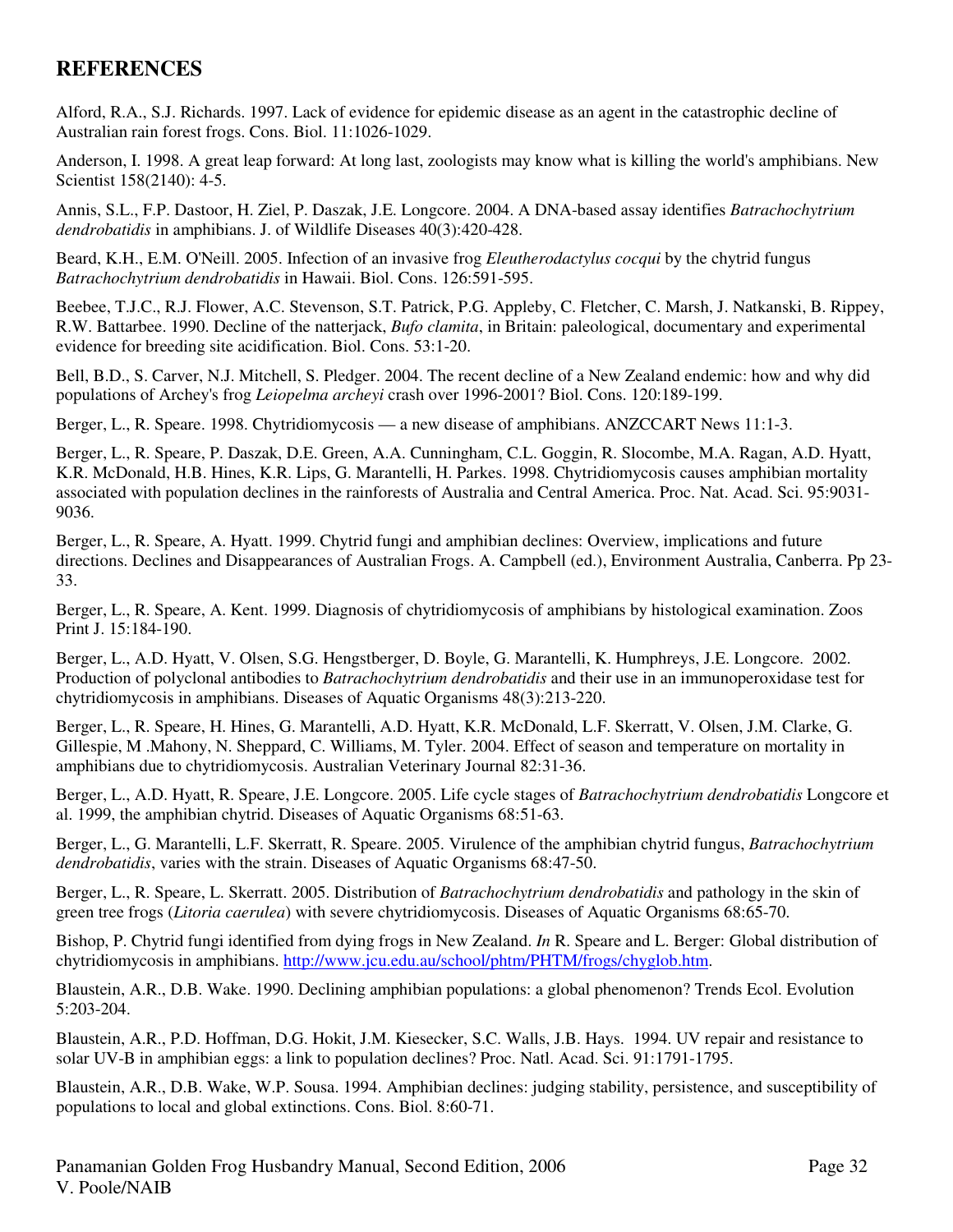Blaustein, A.R. 1994. Chicken Little or Nero's Fiddle? A perspective on declining amphibian populations. Herpetologica 50:85-97.

Blaustein, A.R., J.M. Kiesecker. 2002. Complexity in conservation: lessons from the global decline of amphibian populations. Ecology Letters 5(4):597-608.

Blaustein, A.R., J.M. Romansic, J.M. Kiesecker, A.C. Hatch. 2003. Ultraviolet radiation, toxic chemicals and amphibian population declines. Diversity and Distributions 9(2):123-140.

Blaustein, A.R., J.M. Romansic, E.A. Scheessele, B.A. Han, A.P. Pessier, J.E. Longcore. 2005. Interspecific variation in susceptibility of frog tadpoles to the pathogenic fungus *Batrachochytrium dendrobatidis*. Cons. Biol. 19(5):1460-1468.

Blaustein, A.R., A. Dobson. 2006. A message from the frogs. Nature 439:143-144.

Bonaccorso, E., J.M. Guayasamin, D. Mendez, R. Speare. 2003. Chytridiomycosis in a Venezuelan amphibian (Bufonidae: *Atelopus cruciger*). Herpetological Rev. 34(4):331-334.

Bosch, J., I. Martínez-Solano, M. García-París. 2000. Chytridiomycosis in Spain: First European report of declines of wild amphibians associated with chytridiomycosis. *In* Global distribution of chytridiomycosis in amphibians. R. Speare and L. Berger (eds.): http://www.jcu.edu.au/school/phtm/PHTM/frogs/chyglob.htm.

Bosch, J., I. Martinez-Solano, M. Garcia-París. 2001. Evidence of a chytrid fungus infection involved in the decline of the common midwife toad (*Alytes obstetricans*) in protected areas of central Spain. Biol. Cons. 97:331-337.

Boyle, D.G., A.D. Hyatt, P. Daszak, L. Berger, J.E. Longcore, D. Porter, S.G. Hengstberger, V. Olsen. 2003. Cryoarchiving of *Batrachochytrium dendrobatidis* and other chytridiomycetes. Diseases of Aquatic Organisms 56:59-64.

Boyle, D.G., D.B. Boyle, V. Olsen, J.A.T. Morgan, A.D. Hyatt. 2004. Rapid quantitative detection of chytridiomycosis (*Batrachochytrium dendrobatidis*) in amphibian samples using real-time Taqman PCR assay. Diseases of Aquatic Organisms 60:133-139.

Bradford, D.F. 1991. Mass mortality and extinction in a high elevation population of *Rana mucosa*. J. Herpetol. 25:174- 177.

Bradley, G.A., P.C. Rosen, M.J. Sredl, T.R. Jones, J.E. Longcore. 2002. Chytridiomycosis in native Arizona frogs. J. of Wildlife Diseases 38(1):206-212.

Bragg, A.N. 1960. Population fluctuation in the amphibian fauna of Cleveland County, Oklahoma during the past twentyfive years. Southwest. Nat. 5:165-169.

Briggs, C., S. Burgin. 2003. A rapid technique to detect chytrid infection in adult frogs. Herpetol. Rev. 34(2):124-126.

Briggs, C.J., V.T. Vredenburg, R.A. Knapp, L.J. Rachowicz. 2005. Investigating the population-level effects of chytridiomycosis: An emerging infectious disease of amphibians. Ecology 86(12):3149-3159.

Brown, G.B., Y.H. Kim, H. Kuntzel, H.S. Mosher, G.J. Fuhrman, F.A. Fuhrman. 1977. Chemistry and pharmacology of skin toxins from the frog *Atelopus zeteki* (atelopidtoxin: zetekitoxin). Toxicon 15(2):115-128.

Burrowes, P.A., R.L. Joglar, D.E. Green 2004. Potential causes for amphibian declines in Puerto Rico. Herpetologica 60:141-154.

Carey, C. 1993. Hypothesis concerning the causes of the disappearance of boreal toads from the mountains of Colorado. Cons. Biol. 7:355-362.

Carey, C., N. Cohen, L. Rollins-Smith. 1999. Amphibian declines: an immunological perspective. Devel. Comp. Immunol. 23:459-472.

Carey, C., D.F. Bradford, J.L. Brunner, J.P. Collins, E.W. Davidson, J.E. Longcore, M. Ouellet, A. Pessier, D.M. Schrock. 2003. Biotic factors in amphibian population declines. *In* Amphibian decline: An integrated analysis of multiple stressor events. G. Lindre, S.K. Krest, D.W. Sparling (eds.). Society for Environmental Toxicology and Chemistry Press, Pensacola, Florida. Pp. 153-208.

Cocroft, R.B., R.W. McDiarmid, A.P. Jaslow, P.M. Ruíz-Carranza. 1990. Vocalizations of eight species of *Atelopus* (Anura: Bufonidae) with comments on communication in the genus. Copeia 1990(3):631-643.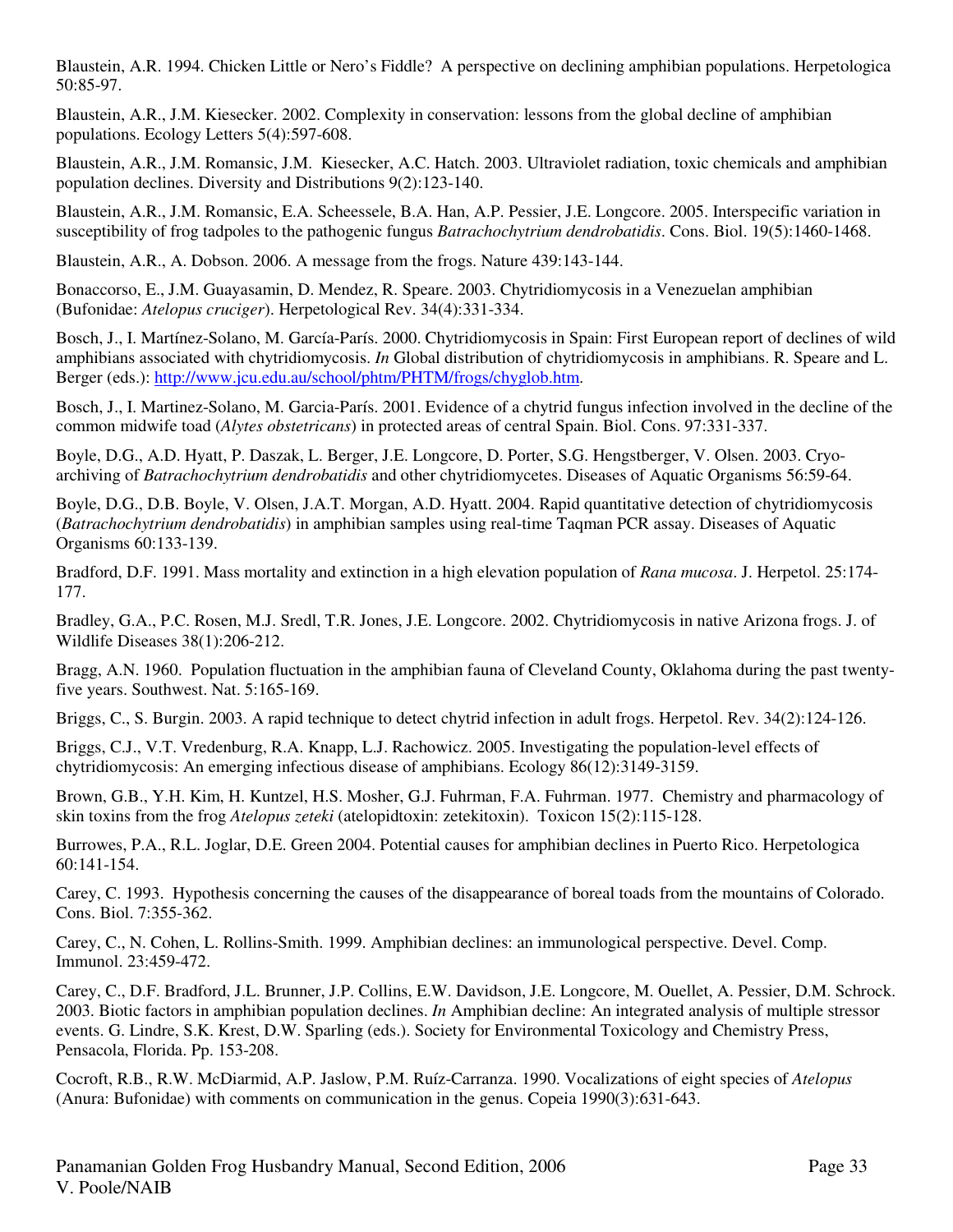Cohen, M.M. Jr. 2001. Frog decline, frog malformations, and a comparison of frog and human health. American J. of Medical Genetics 104(2):101-109.

Collins, J.P., A. Storfer. 2003. Global amphibian declines: sorting the hypotheses. Diversity and Distributions 9:89-98.

Cooper, J.E. 2002. Diagnostic pathology of selected diseases in wildlife. Revue Scientifique et Technique de l'Office International des Epizooties 21(1):77-89.

Corn, P.S., J.C. Fogleman. 1984. Extinction of montane populations of the northern leopard frog (*Rana pipiens*) in Colorado. J. Herpetol. 18:147-152.

Crump, M.L. 1986. Homing and site fidelity in a neotropical frog, *Atelopus varius* (Bufonidae). Copeia 1986:438-444.

Crump, M.L., F.R. Hensley, K.L. Clark. 1992. Apparent decline of the golden toad: Underground or extinct? Copeia 1992:413-420.

Crump, M.L. N.J. Scott. 1994. Visual encounter surveys. *In:* Heyer, W.R., M.A. Donnelly, R.W. McDiarmid, L.C. Hayek, and M.S. Foster (eds.), Measuring and Monitoring Biological Diversity: Standard Methods for Amphibians. Smithsonian Institution Press, Washington, D.C. pp 84-92.

Cunningham, A.A., T.E.S. Langton, P.M. Bennett, S.E.N. Drury, R.E. Gough, J.K. Kirkwood. 1993. Unusual mortality associated with poxvirus-like particles in frogs (*Rana temporaria)*. Vet. Rec. 133:141-142.

Cunningham, A.A., P. Daszak, J.P. Rodriguez. 2003. Pathogen pollution: defining a parasitological threat to biodiversity conservation. J. of Parasitology 89:S78-S83.

Cunningham, A.A., T.W.J. Garner, V. Aguilar-Sanchez, B. Banks, J. Foster, A.W. Sainsbury, M. Perkins, S.F. Walker, A.D. Hyatt, M.C. Fisher. 2005. Emergence of amphibian chytridiomycosis in Britain. Veterinary Record 157(13):386- 387.

Daly, J.W., W.L. Padgett, R.L. Saunders, J.F. Cover Jr. 1997. Absence of tetrodotoxins in a captive-raised riparian frog, *Atelopus varius*. Toxicon 35:705-709.

Daszak, P., L. Berger, A.A. Cunningham, A.D. Hyatt, D.E. Green, R. Speare. 1999. Emerging infectious diseases and amphibian population declines. Emerging Infectious Diseases 5:735-748.

Daszak, P., A.A. Cunningham. 1999. Extinction by infection. Trends in Ecology and Evolution 14(7):279.

Daszak, P., A.A. Cunningham, A.D. Hyatt. 2000. Emerging Infectious Diseases of Wildlife - Threats to biodiversity and human health. Science 287: 443-449.

Daszak, P., A.A. Cunningham. 2003. Anthropogenic change, biodiversity loss, and a new agenda for emerging diseases. J. of Parasitology 89:S37-S41.

Daszak, P., A.A. Cunningham, A.D. Hyatt. 2003. Infectious disease and amphibian population declines. Diversity and Distributions 9:141-150.

Daszak, P., A. Strieby, A.A. Cunningham, J.E. Longcore, C.C. Brown, D. Porter. 2004. Experimental evidence that the bullfrog (*Rana catesbeiana*) is a potential carrier of chytridiomycosis, an emerging fungal disease of amphibians. Herpetol. J. 14(4):201-207.

Daszak, P., G.M. Tabor, A.M. Kilpatrick, J. Epstein, R. Plowright. 2004. Conservation medicine and a new agenda for emerging diseases. Annals of the New York Academy of Sciences 1026:1-11.

Daszak, P., D.E. Scott, A.M. Kilpatrick, C. Faggioni, J.W. Gibbons, D. Porter. 2005. Amphibian population declines at savannah river site are linked to climate, not chytridiomycosis. Ecology 86(12):3232-3237.

Davidson, E.W., M. Parris, J.P. Collins, J.E. Longcore, A.P. Pessier, J. Brunner. 2003. Pathogenicity and transmission of chytridiomycosis in tiger salamanders (*Ambylostoma tigrinum*). Copeia 2003(3):601-607.

Drost, C.A., G.M. Fellers. 1996. Collapse of a regional frog fauna in the Yosemite area of the California Sierra Nevada, USA. Cons. Biol. 10:414-425.

Dunn, E.R. 1933. Amphibians and reptiles from El Valle de Anton, Panama. Occas. Papers Boston Soc. Nat. Hist. 8:65- 79.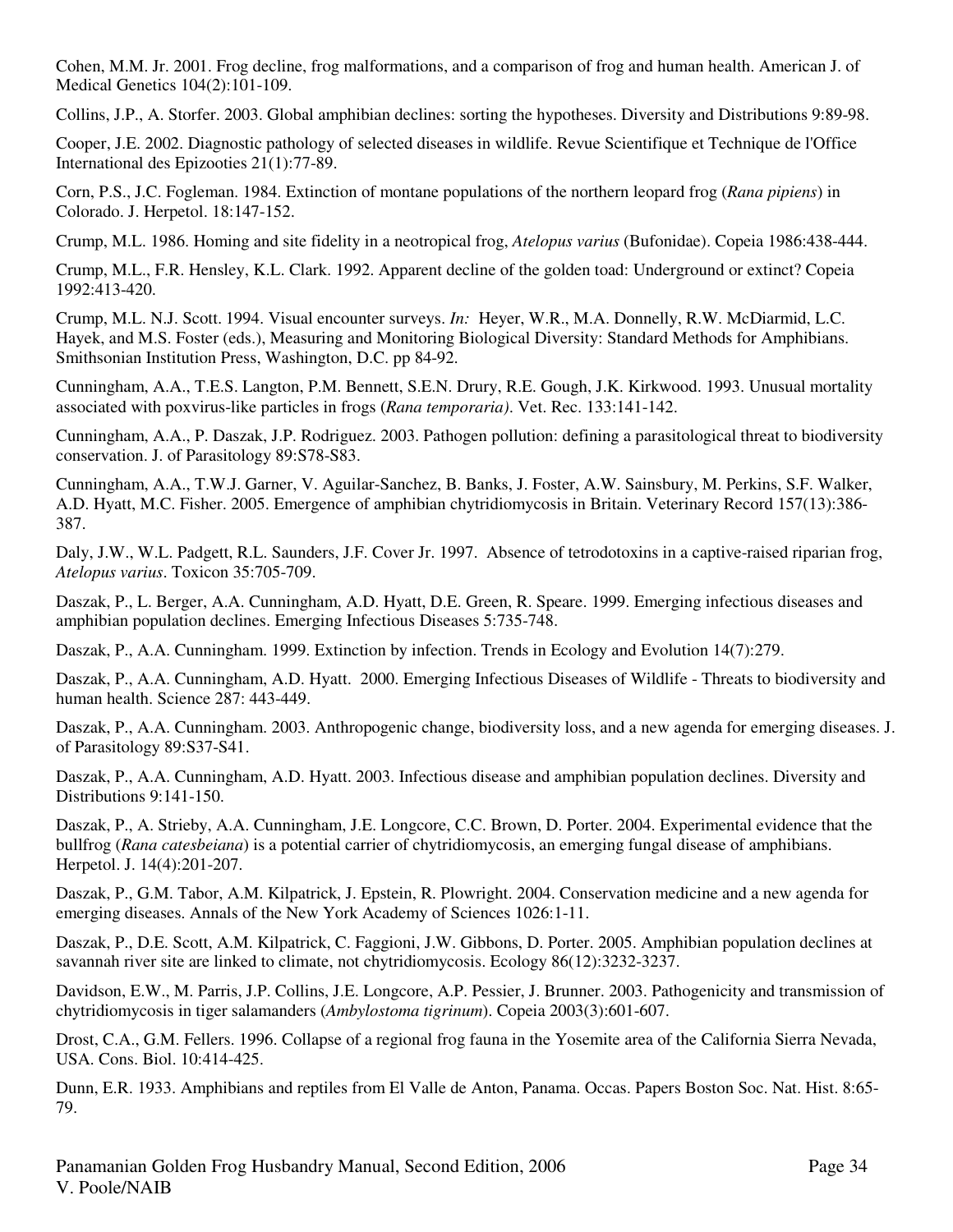Dunn, E.R. 1940. New and noteworthy herpetological material from Panama. Proc. Acad. Natur. Sci. Philadelphia 92:105-122.

Fellers, G.M., C.A. Drost. 1993. Disappearance of cascade frogs *Rana cascadae*, at the southern end of its range, California, USA. Biol. Cons. 65:177-181.

Fellers, G.M., D.E. Green, J.E. Longcore. 2001. Oral chytridiomycosis in the mountain yellow-legged frog (*Rana muscosa*). Copeia 2001(4):945-953.

Ferguson, D.E. 1971.The sensory basis of orientation in amphibians. Ann. N.Y. Acad. Sci. 188:30-36.

Ferraro, T.J., S. Burgin. 1995. Amphibian decline: a case study in western Sydney. Herpetology in Australia 1995:197- 204.

Fisher, R.N., H.B. Shaffer. 1996. The decline of amphibians in California's Great Central Valley. Cons. Biol. 10:1387- 1397.

Fuhrman, F.A., G.J. Fuhrman, H.S. Mosher. 1969. Toxin from skin of frogs of the genus *Atelopus*: differentiation from dendrobatid toxins. Science 165:1376-1377.

Garner, T.W.J., S. Walker, J. Bosch, A.D. Hyatt, A.A. Cunningham, M.C. Fisher. 2005. Chytrid fungus in Europe. Emerging Infectious Diseases 11(10):1639-1641.

Green, D.M. 1997. Perspectives on amphibian population declines: defining the problem and searching for answers. *In*  D.M. Green (ed.): Amphibians in Decline: Canadian Studies of a Global Problem. Herp. Conservation, 1. SSAR*.* 

Green, D.E., C.K. Sherman. 2001. Diagnostic histological findings in Yosemite Toads (*Bufo canorus*) from a die-off in the 1970s. J. Herpetol. 35:92-103.

Green, D.E., K.A. Converse, A.K. Schrader. 2002. Epizootiology of sixty-four amphibian morbidity and mortality events in the USA, 1996-2001. Annals of the New York Academy of Science 969:323-339.

Griffiths, I. 1954. On the "otic element" in Amphibia Salientia. Proc. Zool. Soc. London 124:35-50.

Groff, J.M., A. Mughannam, T.S. McDowell, A. Wong, M.J. Dykstra, F.L. Frye, R.P. Hedrick. 1991. An epizootic of cutaneous zygomycosis in cultured dwarf African clawed frogs (*Hymenochirus curtipes*) due to *Basidiobolus ranarum*. Journal of Medical and Veterinary Mycology 29(4):215-223.

Guayasamin, J.M., E.A. Bonaccorso, R. Speare, D. Mendez. 2003. The roles of climatic variation and pathogenic fungus in declining populations of *Atelopus cruciger* (Anura: Bufonidae) in Venezuela. Joint Meeting of the American Society of Ichthyologists and Herpetologists, Herpetologists' League, and Society for the Study of Amphibians and Reptiles, 4-8 July 2002, Kansas City, USA.

Halliday, T. 1998. A declining amphibian conundrum. Nature (London) 394(6692):418-419.

Hanselmann, R., A. Rodriguez, M. Lampo, L. Fajardo-Ramos, A.A. Aguirre, A.M. Kilpatrick, J.P. Rodriguez, P. Daszak. 2004. Presence of an emerging pathogen of amphibians in introduced bullfrogs *Rana catesbiana* in Venezuela. Biol. Cons. 120:115-119.

Hayes, M.P., M.R. Jennings. 1980. Decline of ranid frog species in western North America: Are bullfrogs (*Rana catesbeiana*) responsible? J. Herpetol. 20:490-508.

Hero, J.M., G R. Gillespie. 1997. Epidemic disease and amphibian declines in Australia. Cons. Biol. 11:1023-1025.

Hero, J.M., C. Morrison. 2004. Frog declines in Australia: Global implications. Herpetol. J. 14(4):175-186.

Herrera, R.A., M.M. Steciow, G.S. Natale. 2005. Chytrid fungus parasitizing the wild amphibian *Leptodactylus ocellatus* (Anura: Leptodactylidae) in Argentina. Diseases of Aquatic Organisms 64(3):247-252.

Heyer, W.R., A.S. Rand, C.A. Goncalvez da Cruz, O.L. Peixoto. 1988. Decimations, extinctions, and colonizations of frog populations in southeast Brazil and their evolutionary implications. Biotropica 20:230-235.

Hopkins, S., A. Channing. 2002. Chytridiomycosis in Northern and Western cape frog populations, South Africa. Froglog 54:1-2.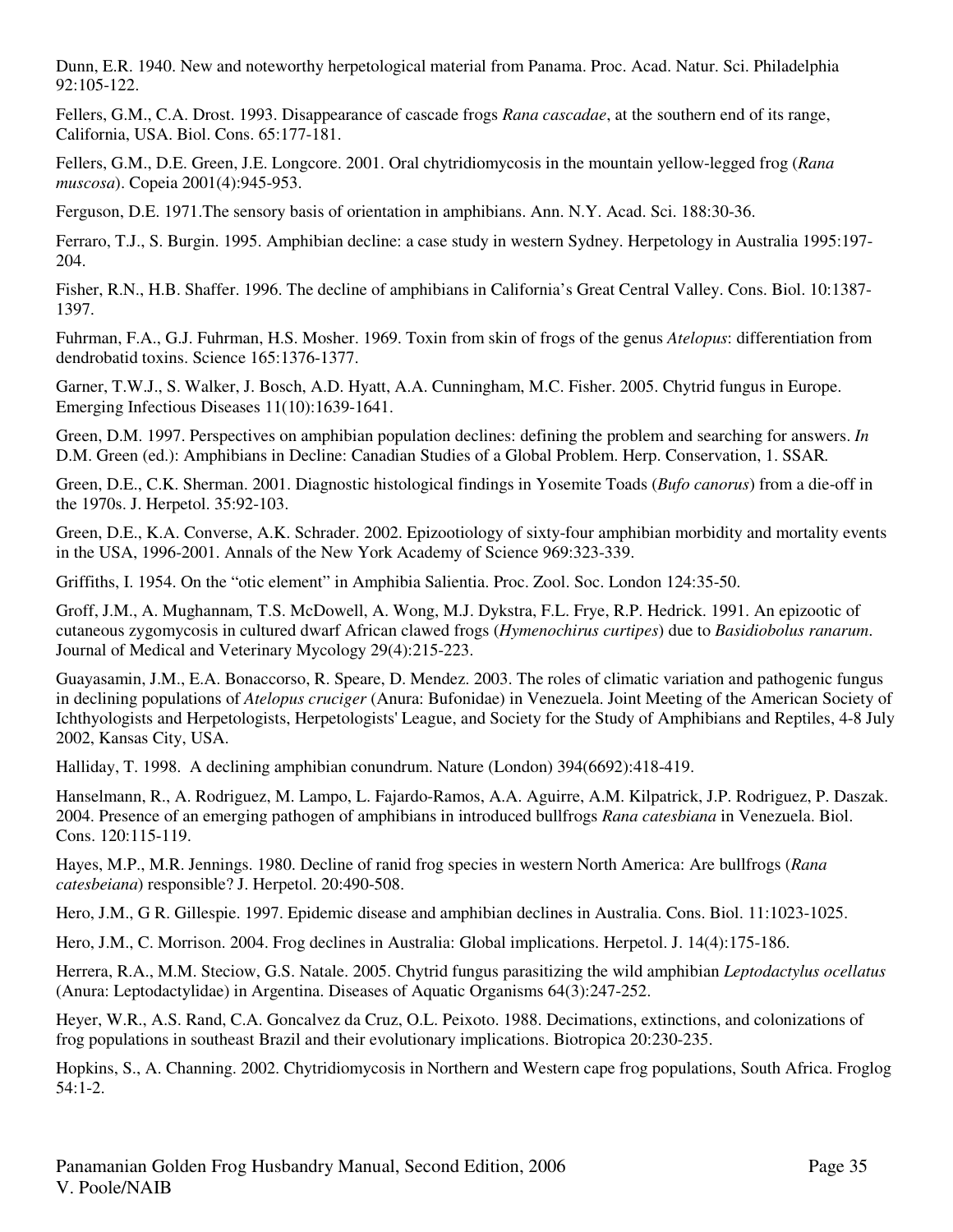James, T.Y., D. Porter, C.A. Leander, R. Vilgalys, J.E. Longcore. 2000. Molecular phylogenetics of the Chytridiomycota supports the utility of ultrastructural data in chytrid systematics. Canadian J. of Botany 78(3):336-350.

Jancovich, J.K., E.W. Davidson, J.F. Morado, B.L. Jacobs, J.P. Collins. 1997. Isolation of a lethal virus from the endangered tiger salamander *Ambystoma tigrinum stebbinsi.* Diseases Aquatic Organisms 31:161-167.

Jaramillo, C.A., R. Ibáñez, E. Bermingham, K.C. Zippel, A. Wisnieski, E. Lindquist. 2003. Filogenia de las ranas del género *Atelopus* (Anura, Bufonidae) de America Central basada en un analisis de ADNmt. Contributed paper, VI Congreso Latinoamericano de Herpetología, Lima, Perú, January 2003.

Joglar, R.L., P.A. Burrowes. 1996. Declining amphibian populations in Puerto Rico. *In* R. Powell and R.W. Henderson (eds.): Contributions to West Indian Herpetology, vol. 12: A Tribute to Albert Schwartz. SSAR: Ithaca, NY.

Johnson, M., L. Berger, L. Phillips, R. Speare. 2003. In vitro evaluation of chemical disinfectants and physical techniques against the amphibian chytrid, *Batrachochytrium dendrobatidis*. Diseases of Aquatic Organisms 57:255-260.

Johnson, M., R. Speare. 2003. Survival of *Batrachochytrium dendrobatidis* in water: quarantine and control implications. Emerging Infectious Diseases 9(8):922-925.

Johnson, M., R. Speare. 2005. Possible modes of dissemination of the amphibian chytrid *Batrachochytrium dendrobatidis* in the environment. Diseases of Aquatic Organisms 65:181-186.

Kaiser, J. 1998. Fungus may drive frog genocide. Science 281(5373):23.

Kiesecker, J.M., A.R. Blaustein. 1995. Synergism between UV-B radiation and a pathogen magnifies amphibian embryo mortality in nature. Proc. Natl. Acad. Sci. 92:11049-11052.

Kleiner, K. 2000. Multiple killers. New Scientist 165(2227):16.

La Marca, E., H.P. Reinthaler. 1991. Population changes in *Atelopus* species of the Cordillera de Merida, Venezuela Herp. Rev. 22:125-128.

La Marca, E., K.R. Lips, S. Lotters, R. Puschendorf, R. Ibanez, J.V. Rueda-Almonacid, R. Schulte, C. Marty, F. Castro, J. Manzanilla-Puppo, J.E. Garcia-Perez, F. Bolanos, G. Chaves, J.A. Pounds, E. Toral, B.E. Young. 2005. Catastrophic population declines and extinctions in neotropical harlequin frogs (Bufonidae: *Atelopus*). Biotropica 37(2):190-201.

Lamirande, E.W., D.K. Nichols. 2002. Effects of host age on susceptibility to cutaneous chytridiomycosis in blue-andyellow poison dart frogs (*Dendrobates tinctorius*). *In* Proceedings of the Sixth International Symposium on the Pathology of Reptiles and Amphibians. McKinnell RG, Carlson DL (eds.), Saint Paul, Minnesota, USA. Pp. 3-13.

Lane, E.P., C. Weldon, J. Bingham. 2003. Histological evidence of chytridiomycosis in a free-ranging amphibian (*Afrana fuscigula* (Anura: Ranidae)) in South Africa. J. South African Vet. Assoc. 74:20-21.

Laurence, W.F., K.R. McDonald, R.S. Speare. 1996. Epidemic disease and the catastrophic decline of Australian rain forest frogs. Cons. Biol. 10:406-413.

Laurence, W.F., K.R. McDonald, R.S. Speare. 1997. In defense of the epidemic disease hypothesis. Cons. Biol. 11:1030- 1034.

Lewis, D.L., G.T. Baxter, K.M. Johnson, M.D. Stone. 1985. Possible extinction of the Wyoming toad, *Bufo hemiophrys baxteri*. J. Herpetol. 19:166-168.

Lindquist, E.D. 1995. *Atelopus zeteki* (Panamanian golden frog). Pure tonal vocalization. Herpetol. Rev. 26(4):200-201

Lindquist, E.D., T.E. Hetherington. 1996. Field studies on visual and acoustic signaling in the "earless" Panamanian golden frog, Atelopus zeteki. J. Herpetol. 30(3):347-354.

Lindquist, E.D., T.E. Hetherington. 1998. Tadpole and juveniles of the Panamanian golden frog, *Atelopus zeteki* (Bufonidae) with information on development of coloration and patterning. Herpetologica 54:370-376.

Lindquist, E.D., T.E. Hetherington. 1998. Semaphoring in an earless frog: the origin of a novel visual signal. Anim. Cogn. 1:83-87.

Lips, K.R. 1998. Decline of a tropical montane amphibian fauna. Cons. Biol. 12:106-117.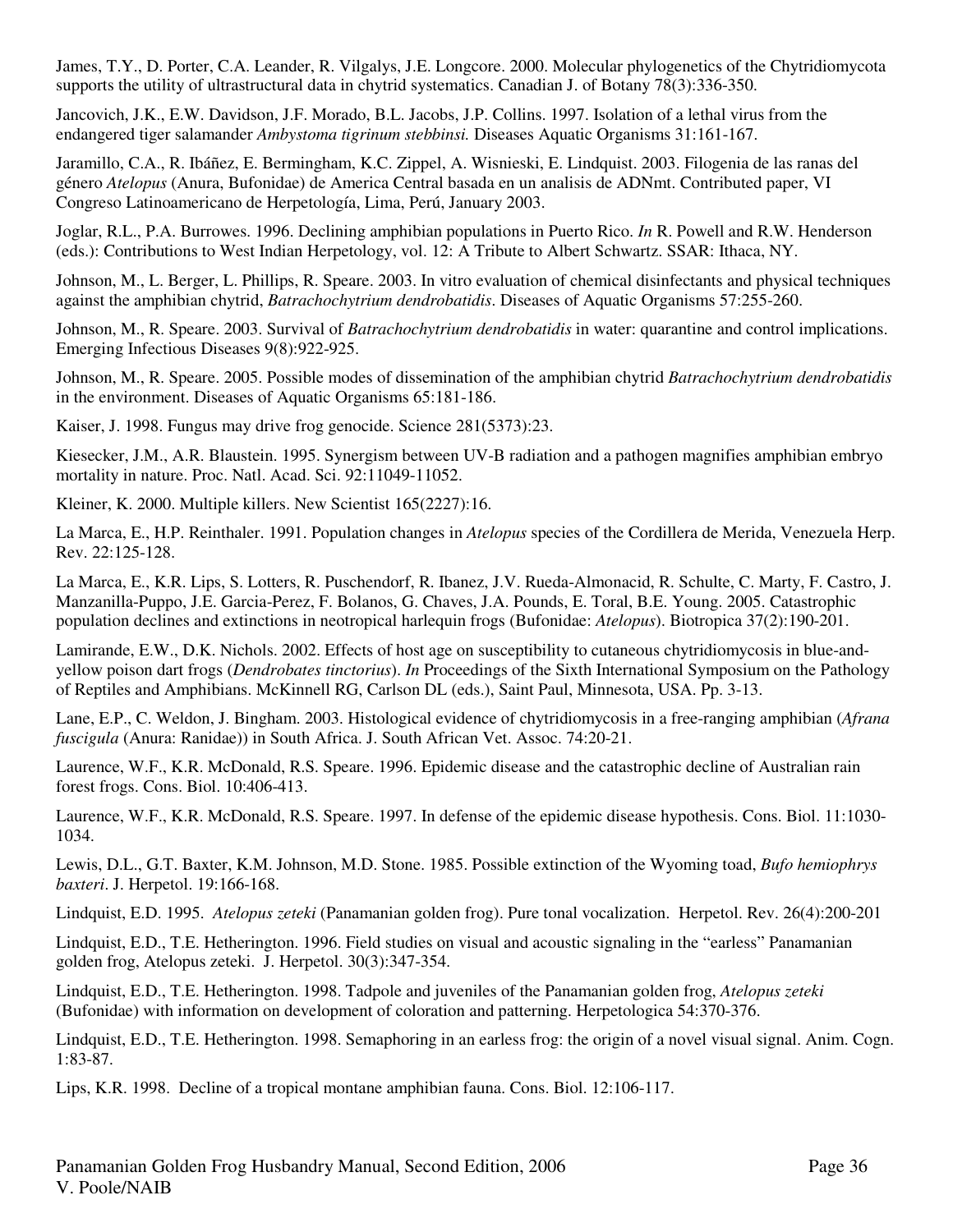Lips, K.R. 1999. Mass mortality and population declines anurans at an upland site in western Panama. Cons. Biol. 13:117- 125.

Lips, K.R., D.E. Green, R. Papendick. 2003. Chytridiomycosis in wild frogs from Southern Costa Rica. J. Herpetol. 37:215-218.

Lips, K.R., J.D. Reeve, L.R. Witters. 2003. Ecological traits predicting amphibian population declines in Central America. Cons. Biol. 17(4):1078-1088.

Lips, K.R., J.R. Mendelson, A. Munoz-Alonso, L. Canseco-Marquez, D.G. Mulcahy. 2004. Amphibian population declines in montane southern Mexico: resurveys of historical localities. Biol. Cons. 119:555-564.

Lips, K.R., P.A. Burrowes, J.R. Mendelson, G. Parra-Olea. 2005. Amphibian population declines in Latin America: widespread population declines, extinctions, and concepts. Biotropica 37(2):163-165.

Lips, K.R., P.A. Burrowes, J.R. Mendelson, G. Parra-Olea. 2005. Amphibian population declines in Latin America: a synthesis. Biotropica 37(2):222-226.

Longcore, J.E., A.P. Pessier, D.K. Nichols. 1999. *Batrachochytrium dendrobatidis gen. et sp. nov.*, a chytrid pathogenic to amphibians. Mycologia 91:219-227.

Longcore, J.E. 2000. *Batrachochytrium dendrobatidis*, the "frog chytrid" (abstract). *In* Proceedings: Getting the Jump on Amphibian Disease, Cairns, Australia, 26-30 August 2000. Pp. 21.

Lotters, S. 1996. The Neotropical Toad Genus *Atelopus* (Checklist-Biology-Distribution). M. Vences and F. Glaw Verlags GbR, Köln, Germany, 143p.

Mahony, M. 1996. The declines of the green and golden bell frog *Litoria aurea* viewed in the context of declines and disappearances of other Australian frogs. Aust. Zool. 30:237-247.

Marantelli, G., L. Berger, R. Speare, L. Keegan. 2004. Distribution of the amphibian chytrid *Batrachochytrium dendrobatidis* and keratin during tadpole development. Pacific Cons. Biol. 10(1):173-179.

Mazzoni, R., A.C. Cunningham, P. Daszak, A. Apolo, E. Perdomo, G. Speranza. 2003. Emerging pathogen of wild amphibians in frogs (*Rana catesbiana*) farmed for international trade. Emerging Infectious Diseases 9(8):995-998.

McCallum, H. 2005. Inconclusiveness of chytridiomycosis as the agent in widespread frog declines. Cons. Biol. 19(5):1421-1430.

McCoy, E.D. 1994. "Amphibian Decline": a scientific dilemma in more ways than one. Herpetologica 50:98-103.

McDiarmid, R.W. 1971. Comparative morphology and evolution of frogs of the Neotropical genera *Atelopus*, *Dendrophryniscus*, *Melanophryniscus*, and *Oreophrynella*. Bull. Los Angeles Co. Mus. Nat. Hist. Sci. 12:1-66.

McDonald, K.R., D. Mendez, R. Muller, A.B. Freeman, R. Speare. 2005. Decline in the prevalence of chytridiomycosis in upland frog populations in North Queensland, Australia. Pacific Cons. Biol. 11(2):114-120.

MILLER, T. 1987. Notes on Central American *Atelopus*. The Herpetoculturist 1:25-28.

Mitchell, J.C., D.E. Green. 2003. Chytridiomycosis in two species of ranid frogs in the southeastern United States. Joint Meeting of the American Society of Ichthyologists and Herpetologists, Herpetologists' League, and Society for the Study of Amphibians and Reptiles, 4-8 July 2002, Kansas City, USA.

Morehouse, E.A., T.Y. James, A.R.D. Ganley, R. Vilgaly, L. Berger, P.J. Murphy, J.E. Longcore. 2003. Multilocus sequence typing suggests the chytrid pathogen of amphibians is a recently emerged clone. Molecular Ecology 12:395-403.

Morell, V. 1999. Are pathogens felling frogs? Science 284(5415):728-731

Muths, E. 2003. Home range and movements of boreal toads in undisturbed habitat. Copeia 2003(1):160-165.

Muths, E., P.S. Corn, A.P. Pessier, D.E. Green. 2003. Evidence for disease related amphibian decline in Colorado. Biol. Cons. 110:357-365.

Mutschmann, F., L. Berger, P. Zwart, C. Gaedicke. 2000. Chytridiomycosis in amphibians- -first report in Europe. Berl Munch Tierarztl Wochenschr 113(10):380-383.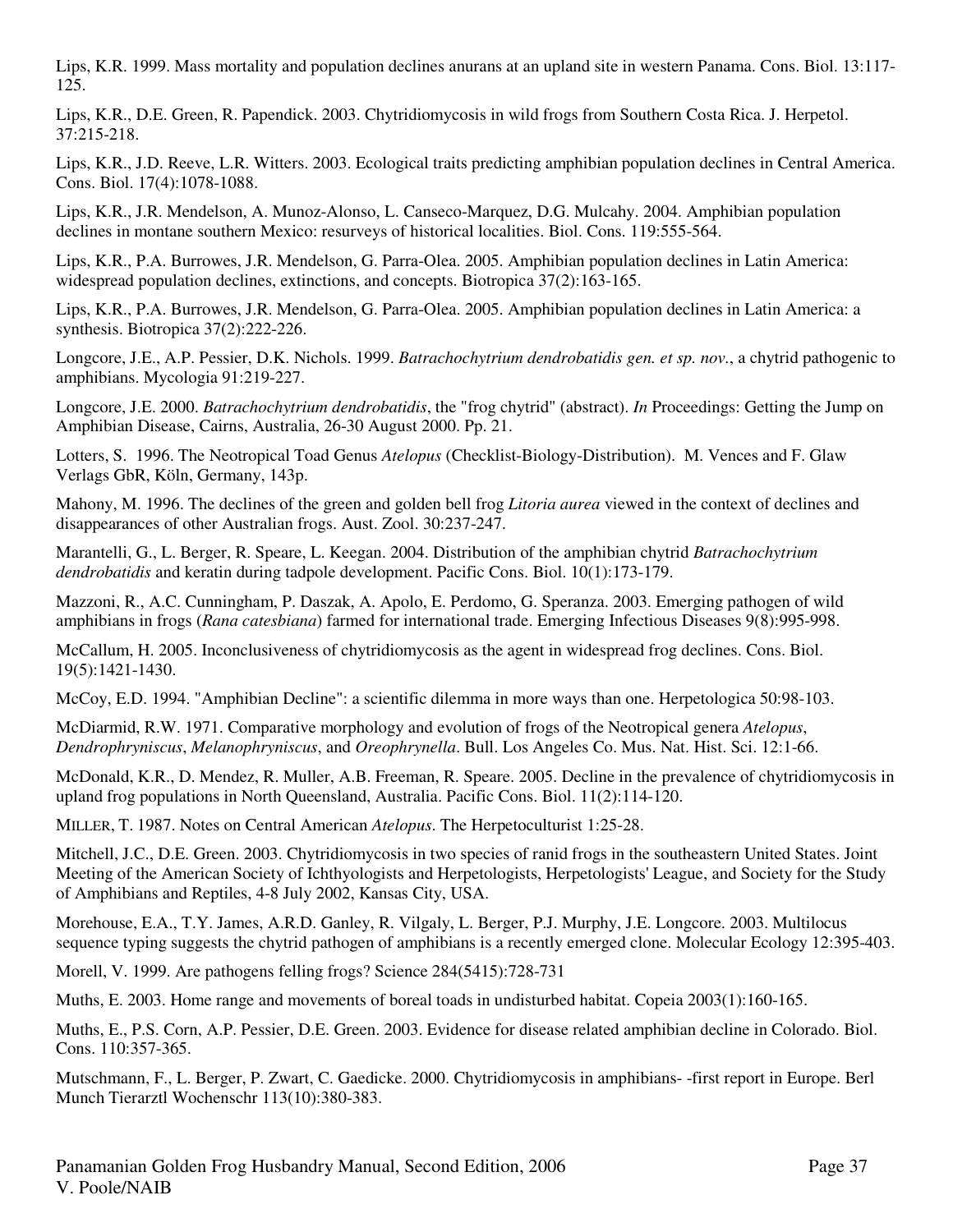Nichols, D.K., A.P. Pessier, J.E. Longcore. 1998. Cutaneous chytridiomycosis: an emerging disease? Proceedings of the American Assoc. of Zoo Vet. Pp. 269-271.

Nichols, D.K., E.W. Lamirande. 2000. Treatment of cutaneous chytridiomycosis in blue-and-yellow poison dart frogs (*Dendrobates tinctorius*) (abstract). *In* Proceedings: Getting the Jump on Amphibian Disease, Cairns, Australia, 26-30 August 2000. Pp. 51.

Nichols, O.K., E.W. Lamirande, A.P. Pessier, J.E. Longcore. 2000. Experimental transmission and treatment of cutaneous chytridiomycosis in poison dart frogs (*Dendrobates auratus* and *Dendrobates tinctorius*) (abstract). *In* Proceedings: Joint Conf. Am. Assoc. Zoo Vet. and Internat. Assoc. Aqua. An. Med., New Orleans, LA, 17-21 September 2000. Pp. 42-44.

Nichols, D.K., E.W. Lamirande, A.P. Pessier, J.E. Longcore. 2001. Experimental transmission of cutaneous chytridiomycosis in two species of dendrobatid frogs. J. Wildlife Dis. 37(1): 1-11.

Oevermann, von A., B. Schildger, S. Feldman, N. Robert. 2005. Chytridiomycosis in amphibians (*Dyscophus antongilii*) in Switzerland. Tierarztliche Umschau 60:211-217.

Olsen, V., A.D. Hyatt, D.G. Boyle, D. Mendez. 2004. Co-localisation of *Batrachochytrium dendrobatidis* and keratin for enhanced diagnosis of chytridiomycosis in frogs. Diseases of Aquatic Organisms 61:85-88.

Osborne, W. 1990. Declining frog populations and extinctions in the Canberra region. Bogong 11:4-7.

Ouellet, M., I. Mikaelian, B.D. Pauli, J. Rodrigue, D.M. Green. 2005. Historical evidence of widespread chytrid infection in North American amphibian populations. Cons. Biol. 19(5):1431-1440.

Parker, J.M., I. Mikaelian, N. Hahn, H.E. Diggs. 2002. Clinical diagnosis and treatment of epidermal chytridiomycosis in African clawed frogs (*Xenopus tropicalis*). Comparative Medicine 52(3):265-268.

Parris, M.J. 2003. Chytrid fungi affect larval amphibian performance in experimental communities (abstract). Joint Meeting of the American Society of Ichthyologists and Herpetologists, Herpetologists' League, and Society for the Study of Amphibians and Reptiles, 4-8 July 2002, Kansas City, USA.

Parris, M.J. 2004. Hybrid response to pathogen infection in interspecific crosses between two amphibian species (Anura: Ranidae). Evolutionary Ecology Res. 6(3):457-471.

Parris, M.J., D.R. Baud. 2004. Interactive effect of a heavy metal and chytridiomycosis on Grey Treefrog larvae. Copeia 2004(2):344-350.

Parris, M.J., J.G. Beaudoin. 2004. Chytridiomycosis impacts predator-prey interactions in larval amphibian communities. Oecologia 140(4):626-632.

Parris, M.J., T.O. Cornelius. 2004. Fungal pathogen causes competitive and developmental stress in larval amphibian communities. Ecology 85(12):3385-3395.

Parris, M. 2004. Hybrid response to pathogen infection in interspecific crosses between two amphibian species (Anura: Ranidae). Evolutionary Ecological Res. 6:457-471.

Pasman, F., P. Zwart, A.D. Hyatt. 2004. Chytridiomycosis in the Central American bolitoglossine salamander (*Bolitoglossa dofleini*). Vet. Record 2004:154:153.

Pechmann, J.H.K., D.E. Scott, R.D. Semlitsch, J.P. Caldwell, L.J. Vitt, J.W. Gibbons. 1991. Declining amphibian populations: the problems of separating human impacts from natural fluctuations. Science 253:892-895.

Pechmann, J.H.K., H.M. Wilbur. 1994. Putting declining amphibian populations in perspective: natural fluctuations and human impacts. Herpetologica 50:65-84.

Pessier, A.P., D.K. Nichols, J.E. Longcore, M.S. Fuller. 1999. Cutaneous chytridiomycosis in poison dart frogs (*Dendrobates* sp.) and White's tree frogs (*Litoria caerulea).* J. Vet. Diagnostic Investigations 11:194-199.

Phillips, J.B. 1986. Two magnetoreception pathways in a migratory salamander. Science 233:765-767.

Piotrowski, J.S., S.L. Annis, J.E. Longcore. 2004. Physiology of *Batrachochytrium dendrobatidis*, a chytrid pathogen of amphibians. Mycologia 96(1):9-15.

Pounds, J.A., M.L. Crump. 1994. Amphibian declines and climate disturbance: the case of the golden toad and harlequin frog. Cons. Biol. 8:72-85.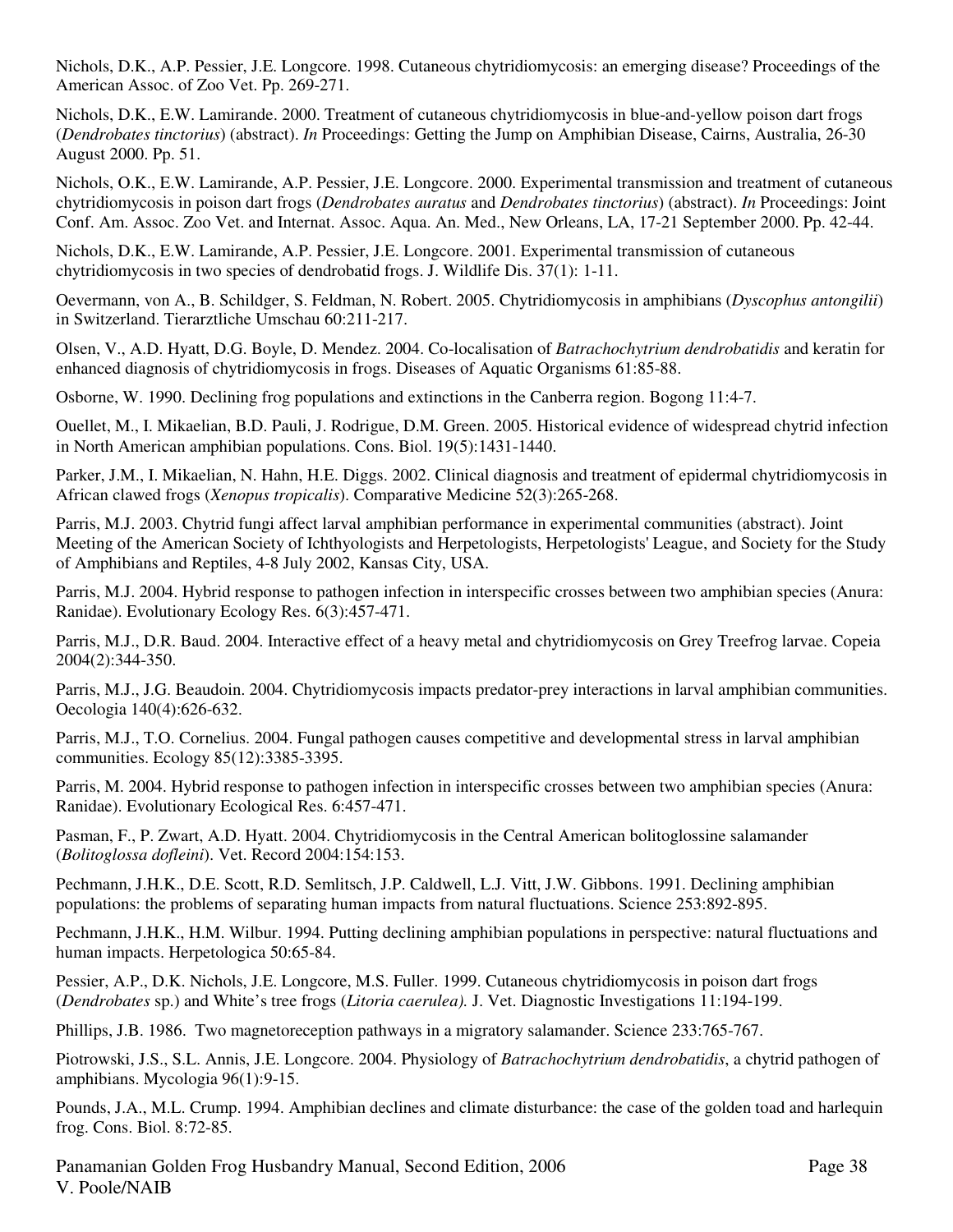Pounds, J.A., M.P.L. Fogden, J.M. Savage, G.C. Gorman. 1997. Tests of null models for amphibian declines on a tropical mountain. Cons. Biol. 11:1307-1322.

Pounds, A.J., M.R. Bustamante, L.A. Coloma, J.A. Consuegra, M.P.L. Fogden, P.N. Foster, E. la Marca, K.L. Masters, A. Merino-Viteri, R. Puschendorf, S.R. Ron, G.A. Sanchez-Azofeifa, C.J. Still, B.E. Young. 2006. Widespread amphibian extinctions from epidemic disease driven by global warming. Nature 439:161-167.

Rachowicz, L.J., V.T. Vredenburg. 2004. Transmission of *Batrachochytrium dendrobatidis* within and between amphibian life stages. Diseases of Aquatic Organisms 61(1-2):75-83.

Rachowicz, L.J., J.M. Hero, R.A. Alford, J.W. Taylor, J.A.T. Morgan, V.T. Vredenburg, J.P. Collins, C.J. Briggs. 2005. The novel and endemic pathogen hypothesis: competing explanations for the origin of emerging infectious diseases of wildlife. Cons. Biol. 19(5):1441-1448.

Ranney, B.K., G.J. Fuhrman, F.A. Fuhrman. 1970. Cardiovascular effects of atelopidtoxin. J. Pharmac. Exp. Ther. 175:368-376.

Reed, K.D., G.R. Ruth, J.A. Meyer, S.K. Shukla. 2000. *Chlamydia pneumoniae* infection in a breeding colony of African clawed frogs (*Xenopus tropicalis*). Emerging Infectious Dis. 6(2):196-199.

Retallick, R.W.R., H. McCallum, R. Speare. 2004. Endemic infection of the amphibian chytrid fungus in a frog community post-decline. PLOS Biology 2(11):351.

Richards, S.J., K.R. McDonald, R.A. Alford. 1993. Declines in populations of Australia's endemic tropical rainforest frogs. Pacific Cons. Biol. 1:66-77.

Rodda, G.H. 1984. Homeward paths of displaced juvenile alligators as determined by radiotelemetry. Behav. Ecol. Sociobiol. 14:241-246.

Rollins-Smith, L.A., J.K. Doersam, J.E. Longcore, S.K. Taylor, J.C. Shamblin, C. Carey, M.A. Zasloff. 2002. Antimicrobial peptide defenses against pathogens associated with global amphibian declines. Development and Comparative Immunology 26(1):63-72.

Rollins-Smith, L.A., C. Carey, J. Longcore, J.K. Doersam, A. Boutte, J.E. Bruzgal, J.M. Conlon. 2002. Activity of antimicrobial skin peptides from ranid frogs against *Batrachochytrium dendrobatidis*, the chytrid fungus associated with global amphibian declines. Developmental and Comparative Immunology 26(5):471-479.

Rollins-Smith, L.A., C. Carey , J.M. Conlon, L.K. Reinert, J.K. Doersam, T. Bergman, J. Silberring, H. Lankinen, D. Wade. 2003. Activities of temporin family peptides against the chytrid fungus (*Batrachochytrium dendrobatidis*) associated with global amphibian declines. Antimicrobial Agents and Chemotherapy 47(3):1157-1160.

Rollins-Smith, L.A., J.M. Conlon. 2005. Antimicrobial peptide defenses against chytridiomycosis, an emerging infectious disease of amphibian populations. Developmental and Comparative Immunology 29(7):589-598.

Ron, S.R., A. Merino. 2000. Amphibian declines in Ecuador: overview and first report of chytridiomycosis from South America. Froglog 42:2-3.

Ron, S.R., W.E. Duellman, L.A. Coloma, M.R. Bustamante. 2003. Population decline of the Jambato Toad *Atelopus ignescens* (Anura: Bufonidae) in the Andes of Ecuador. J. Herpetol. 37(1):116-126.

Ron, S.R. 2005. Predicting the distribution of the amphibian pathogen *Batrachochytrium dendrobatidis* in the New World. Biotropica 37(2):209-221.

Sarkar, S. 1996. Ecological theory and anuran declines. Bioscience 46:199-206.

Savage, J.M. 1972. The harlequin frogs, genus *Atelopus*, of Costa Rica and western Panama. Herpetologica 28:77-94.

Scherer, R.D., E. Muths, B.R. Noon, P.S. Corn. 2005. An evaluation of weather and disease as causes of decline in two populations of boreal toads. Ecological Applications 15(6):2150-2160.

Sherman, C.K., M.L. Morton. 1993. Population declines of Yosemite toads in the eastern Sierra Nevada of California. J. Herpetol. 27:186-189.

Shindelman, J., H.S. Mosher, F.A. Fuhrman. 1969. Atelopidtoxin from the Panamanian frog, *Atelopus zeteki*. Toxicon 7:315-319.